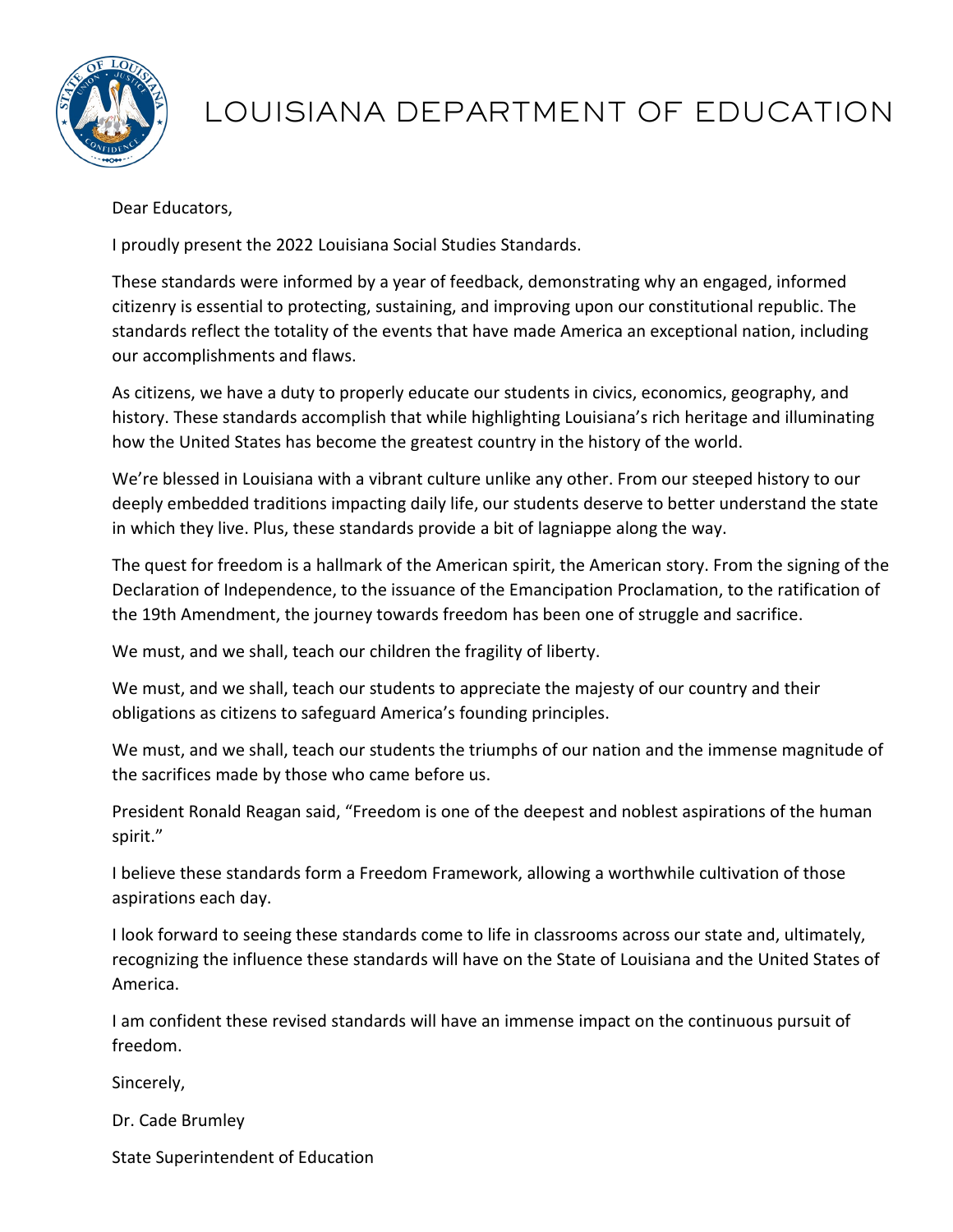

| <b>CONTENT STANDARDS</b>                  |  |
|-------------------------------------------|--|
| <b>Kindergarten</b>                       |  |
| Grade 1                                   |  |
| <b>Grade 2</b>                            |  |
| <b>Grade 3</b>                            |  |
| <b>Grade 4</b>                            |  |
| <b>Grade 5</b>                            |  |
| Grade 6                                   |  |
| <b>Grade 7</b>                            |  |
| <b>Grade 8</b>                            |  |
| <b>High School: Civics</b>                |  |
| <b>High School: United States History</b> |  |
| <b>High School: World History</b>         |  |
| <b>High School: World Geography</b>       |  |
|                                           |  |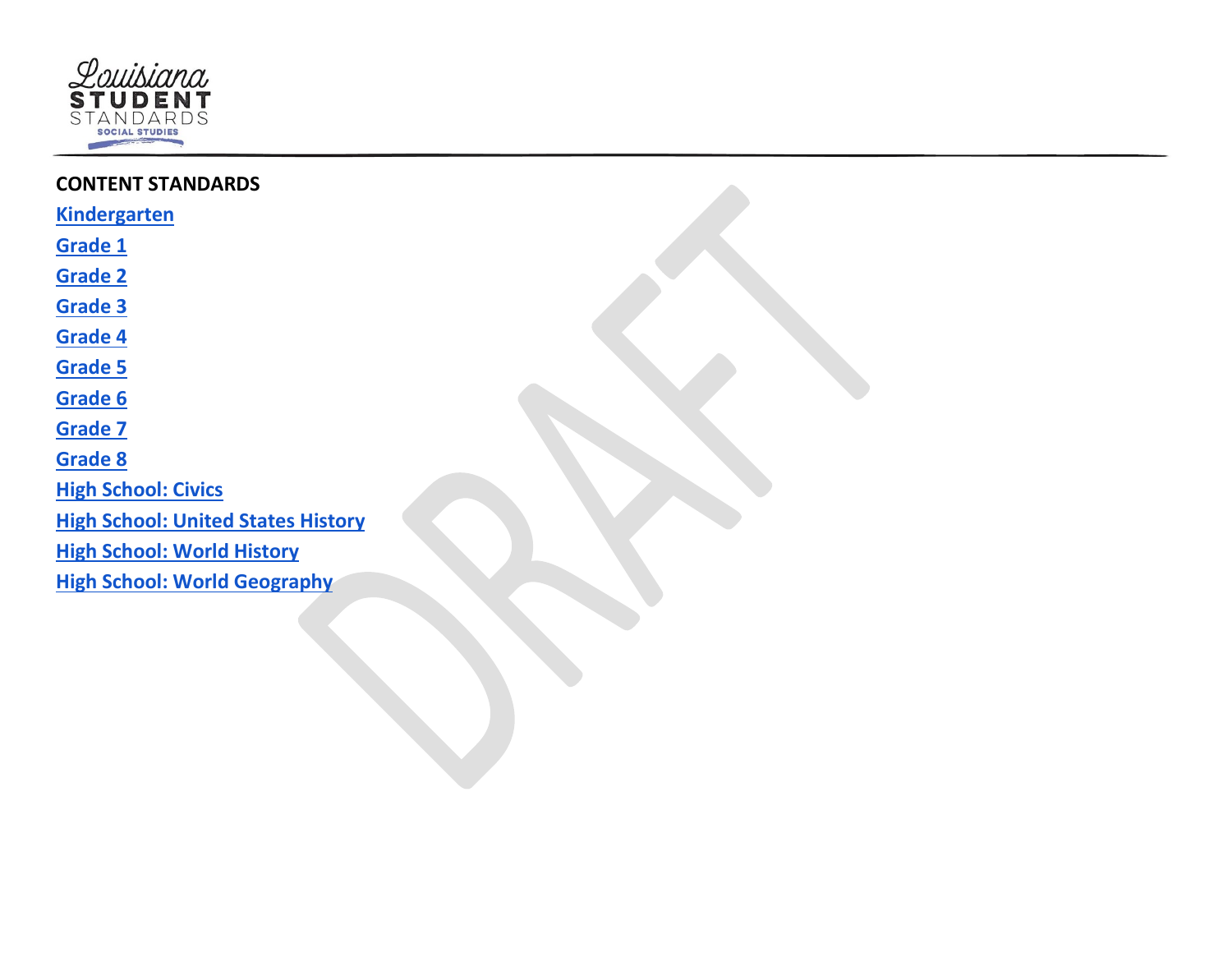<span id="page-2-0"></span>

# **KINDERGARTEN Life in My Home, School, and Local Community**

Kindergarten students are introduced to the world beyond their family and home. Kindergarten students will build upon experiences with their families, schools, communities, and parishes as an introduction to social studies. This course introduces students to the most fundamental principles and ideas of each of social studies' core disciplines: history, civics, economics, and geography.

#### **HISTORY**

- K.1 Order events in a chronological sequence using schedules, calendars, and timelines. Examples include:
	- a. Daily classroom activities
	- b. Significant events in students' lives
- K.2 Differentiate between primary and secondary sources. Examples include:
	- a. Primary sources: letters, diaries, autobiographies, speeches, interviews
	- b. Secondary sources: magazine articles, textbooks, encyclopedia entries, biographies
- K.3 Select and use appropriate evidence from primary and secondary sources to support claims.
- K.4 Identify symbols, customs, famous individuals, and celebrations representative of our state and nation, including:
	- a. Symbols: United States flag, bald eagle, Louisiana State flag, brown pelican
	- b. Customs: pledging allegiance to the United States flag, singing "The Star-Spangled Banner"
	- c. Individuals: George Washington, Abraham Lincoln, Dr. Martin Luther King Jr.
	- d. Celebrations: Independence Day, Presidents Day, Memorial Day, Veterans Day, Thanksgiving Day, Juneteenth, Mardi Gras
- K.5 Identify examples of different cultures and traditions in Louisiana, including:
	- a. Music: Cajun, jazz, zydeco
	- b. Traditions: king cake, red beans and rice on Mondays
	- c. Cuisine: jambalaya, gumbo, etouffee, bread pudding, meat pies, tamales
- K.6 Identify a cause and effect for a significant event in a school, neighborhood, or parish and explain how different observers can describe the event differently.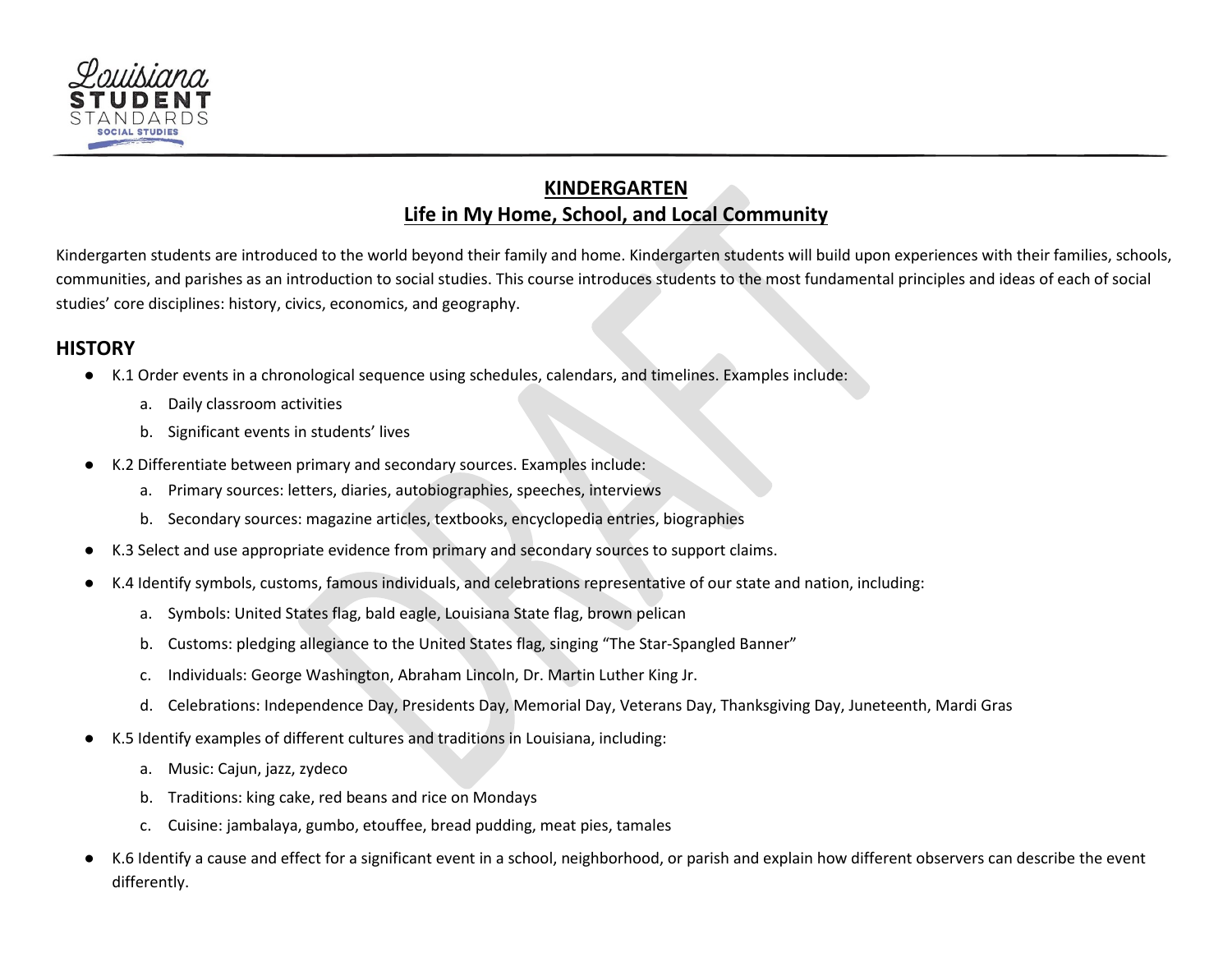

# **CIVICS**

- K.7 Explain the purpose of local government.
- K.8 Describe the importance of fairness, responsibility, respect, and hard work. For example:
	- a. Taking care of personal belongings and respecting the property of others.
	- b. Following rules and recognizing consequences of breaking rules.
	- c. Taking responsibility for assigned duties.
- K.9 Describe organizations and individuals within a school or parish that help solve issues, including the school principal, school custodian, volunteers, police officers, and fire and rescue workers.
- K.10 Describe the importance of rules and how they help protect our liberties.
- K.11 Explain how people can work together to make decisions.
- K.12 Identify local business and government leaders and describe their roles.

#### **ECONOMICS**

- K.13 Identify examples of goods and services and explain why people purchase them. For example:
	- a. Goods: food, toys, clothing
	- b. Services: medical care, fire protection, law enforcement, library resources
- K.14 Describe and compare reasons to save and spend money.
- K.15 Differentiate between wants and needs.
- K.16 Identify jobs and industries within a school and community.
- K.17 Describe the concept of scarcity using examples.

#### **GEOGRAPHY**

- K.18 Use maps and models to describe relative location. Example: locating objects and places to the right or left, up or down, in or out, above or below
- K.19 Identify basic landforms and bodies of water in a variety of visual representations, including mountains, hills, coasts, islands, lakes, and rivers.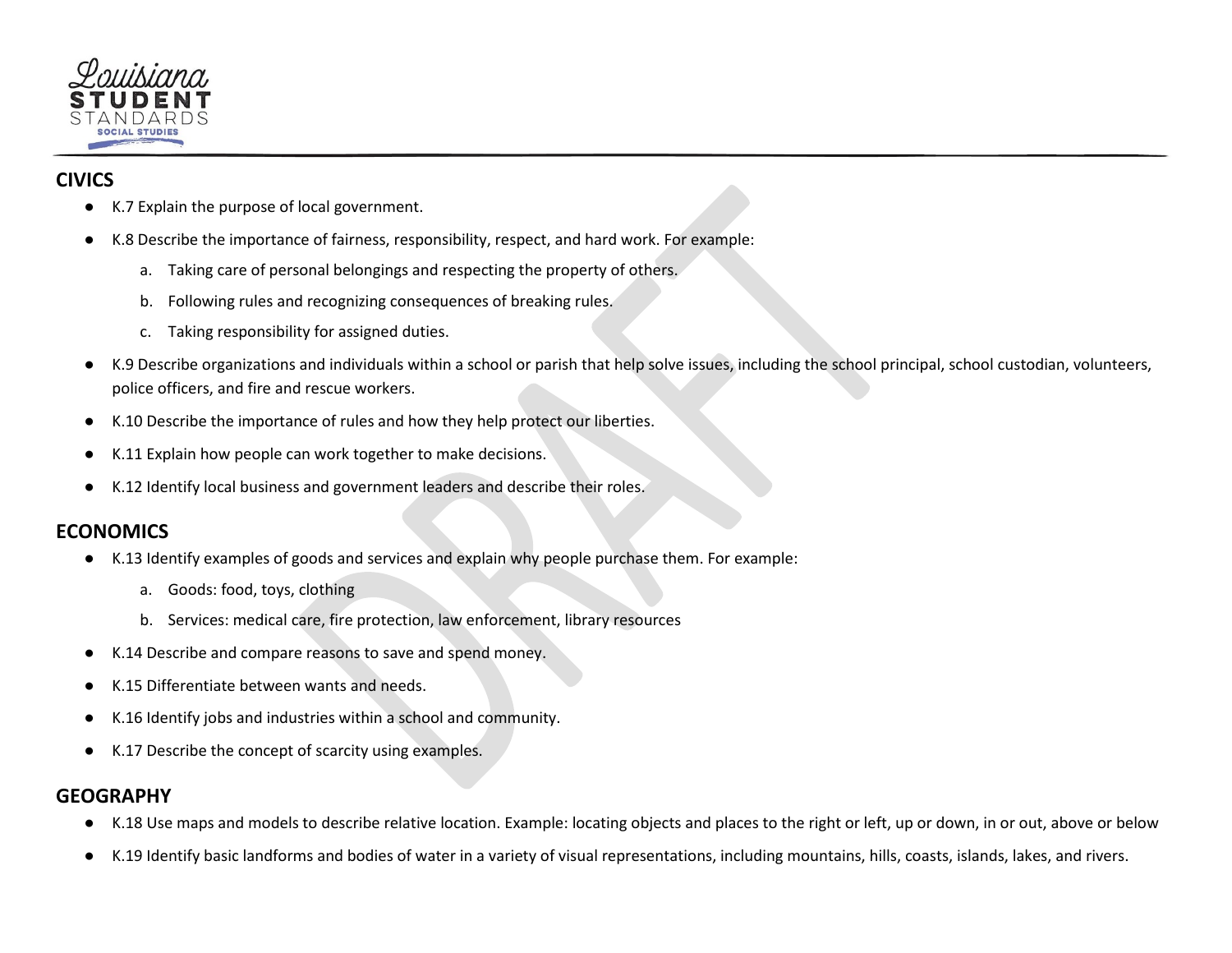

- K.20 Identify ways people interact with their environment, including:
	- a. Using natural resources
	- b. Modifying their environment to create shelter
- K.21 Identify rural, suburban, and urban areas.
- K.22 Explain how weather impacts daily life and choices.
- K.23 Explain why people may move from place to place.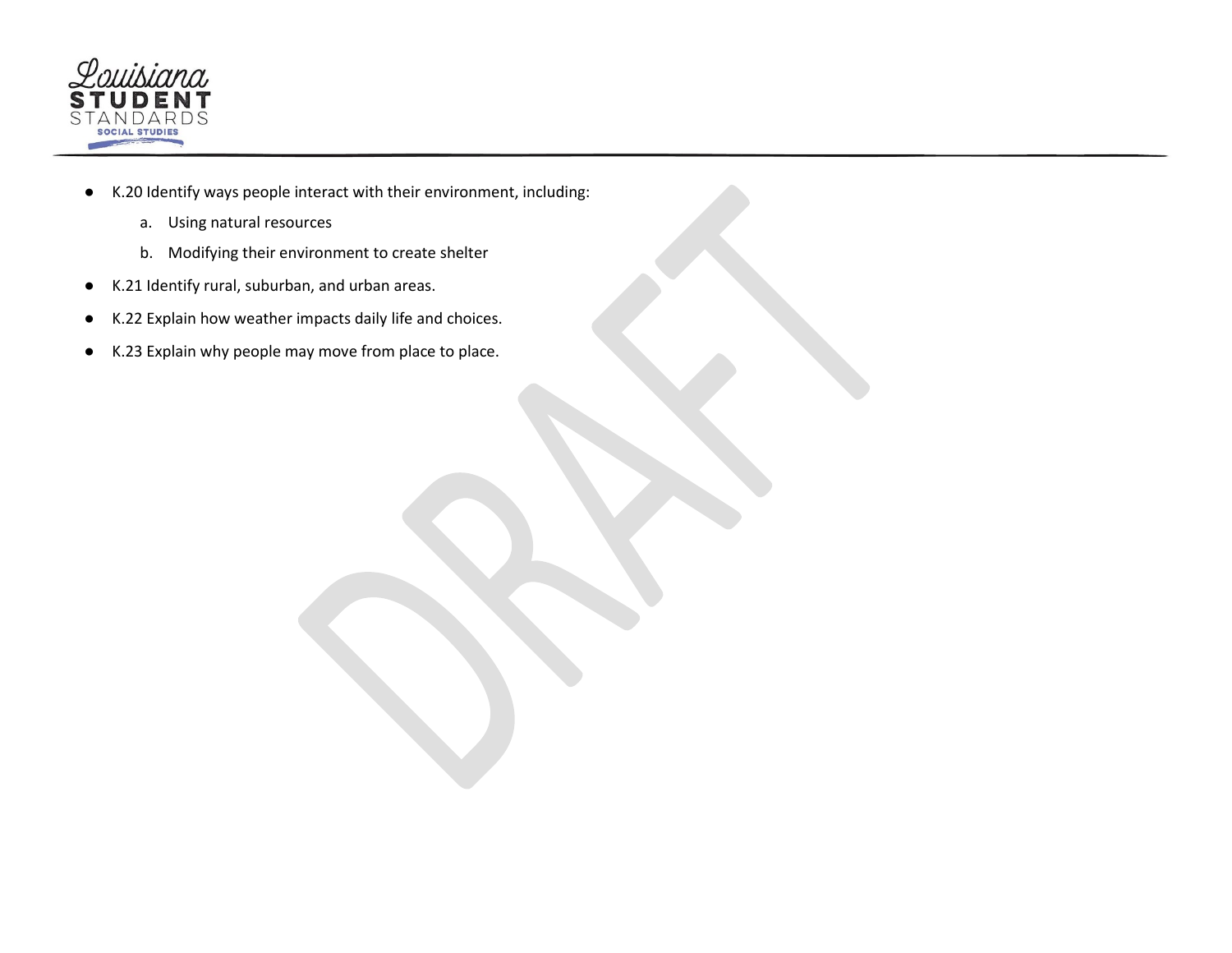

# **GRADE 1 Life in the Great State of Louisiana**

<span id="page-5-0"></span>The focus in grade 1 is helping students acquire knowledge regarding their place in the local community and in Louisiana. First graders will gain a deeper sense of their role as citizens in a democratic society as they develop an awareness of their basic rights and responsibilities, including the laws designed to protect them. Students will continue to develop a sense of time and place as they increase their understanding of the past, present, and future through the study of Louisiana's rich history and culture.

#### **HISTORY**

- 1.1 Create a chronological sequence of events using appropriate vocabulary.
- 1.2 Differentiate between primary and secondary sources. Examples include:
	- a. Primary sources: letters, diaries, autobiographies, speeches, interviews
	- b. Secondary sources: magazine articles, textbooks, encyclopedia entries, biographies
- 1.3 Select and use appropriate evidence from primary and secondary sources to support claims.
- 1.4 Construct and express claims that are supported with relevant evidence from primary and/or secondary sources, content knowledge, and clear reasoning.
- 1.5 Compare life in Louisiana in the past to life today.
- 1.6 Describe how events, people, and innovations of the past affect the present.
- 1.7 Compare the lives of Louisianans today in urban, suburban, and rural parishes.
- 1.8 Identify examples of Louisiana's culture, including:
	- a. Holidays and festivals: Mardi Gras, Fête des Rois, local festivals
	- b. Music: Cajun, jazz, zydeco
	- c. Languages: French, Spanish, Native American languages (E.g Atakpan, Caddo, Choctaw)
	- d. Architecture: St. Louis Cathedral, The Cabildo, State Capitol
	- e. Traditions: lagniappe, second line parades, king cake, red beans and rice on Mondays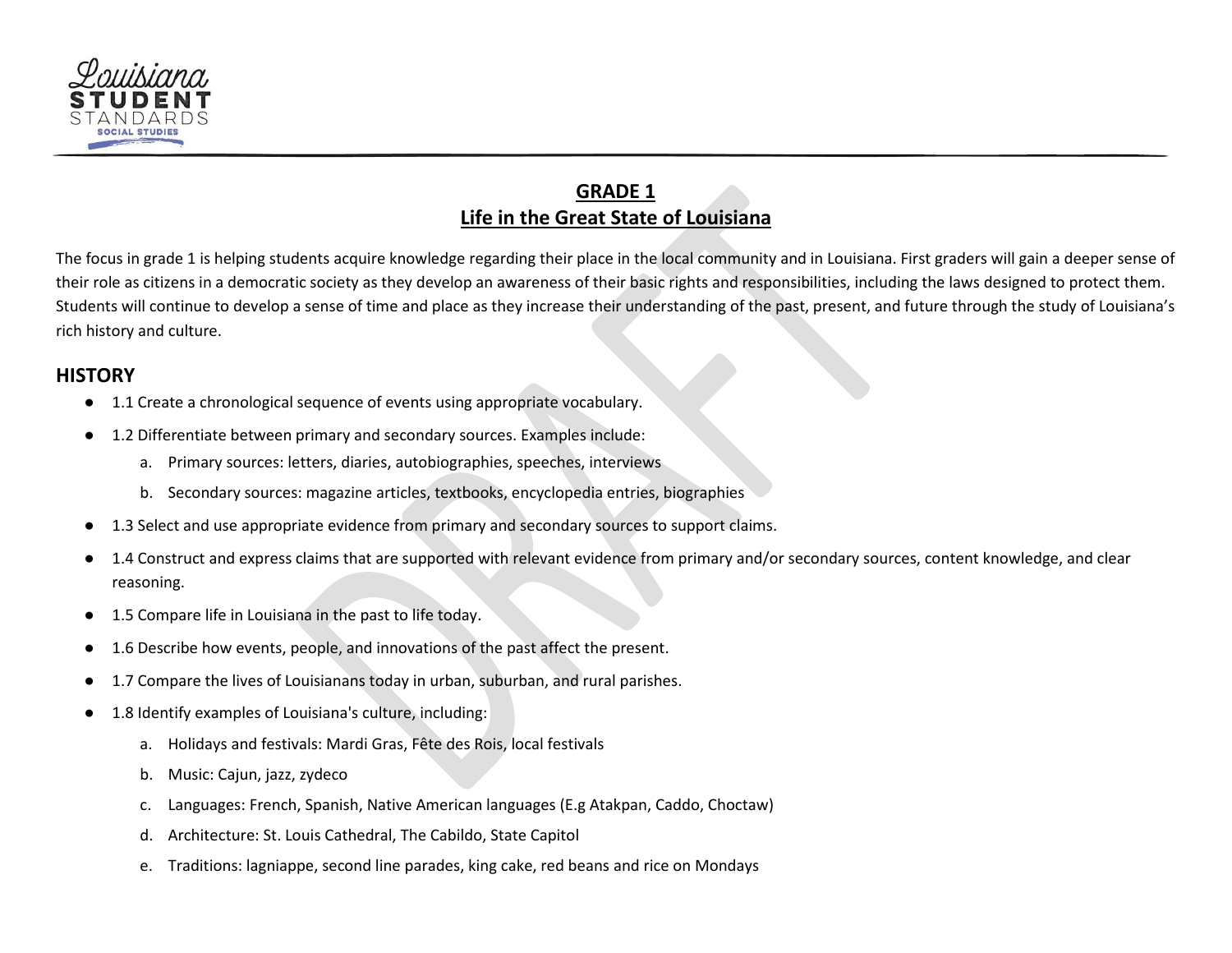

- f. Cuisine: jambalaya, gumbo, etouffee, bread pudding, meat pies, tamales
- g. Symbols: Louisiana State flag, brown pelican, magnolia tree, brown bear
- 1.9 Identify cultural groups that influenced Louisiana, including Acadians, Africans, Canary Islanders, French, Germans, Haitians, Native Americans, French, and Spanish.

#### **CIVICS**

- 1.10 Describe the purpose of the state government of Louisiana.
- 1.11 Identify each of the branches of the state government of Louisiana.
- 1.12 Describe examples of rules and laws in Louisiana.
- 1.13 Describe civic virtues including voting, running for office, serving on committees, and volunteering.
- 1.14 Describe the importance of fundamental American values, including equality, liberty, and respect for individual rights.
- 1.15 Identify leaders at various levels of Louisiana State government and explain their roles and responsibilities.

#### **ECONOMICS**

- 1.16 Differentiate between producers and consumers.
- 1.17 Identify examples of an economic cost or benefit of a decision or event.
- 1.18 Describe how different public and private jobs help Louisianans. For example:
	- a. Public: firefighters keeping people and their property safe
	- b. Private: nurses caring for sick or injured people
- 1.19 Explain why and how goods and services are produced and traded.
- 1.20 Describe how scarcity requires people to make choices.
- 1.21 Identify and describe which goods and services are produced in different places and regions in Louisiana.
- 1.22 Describe the importance of natural resources in Louisiana, including timber, seafood, and oil.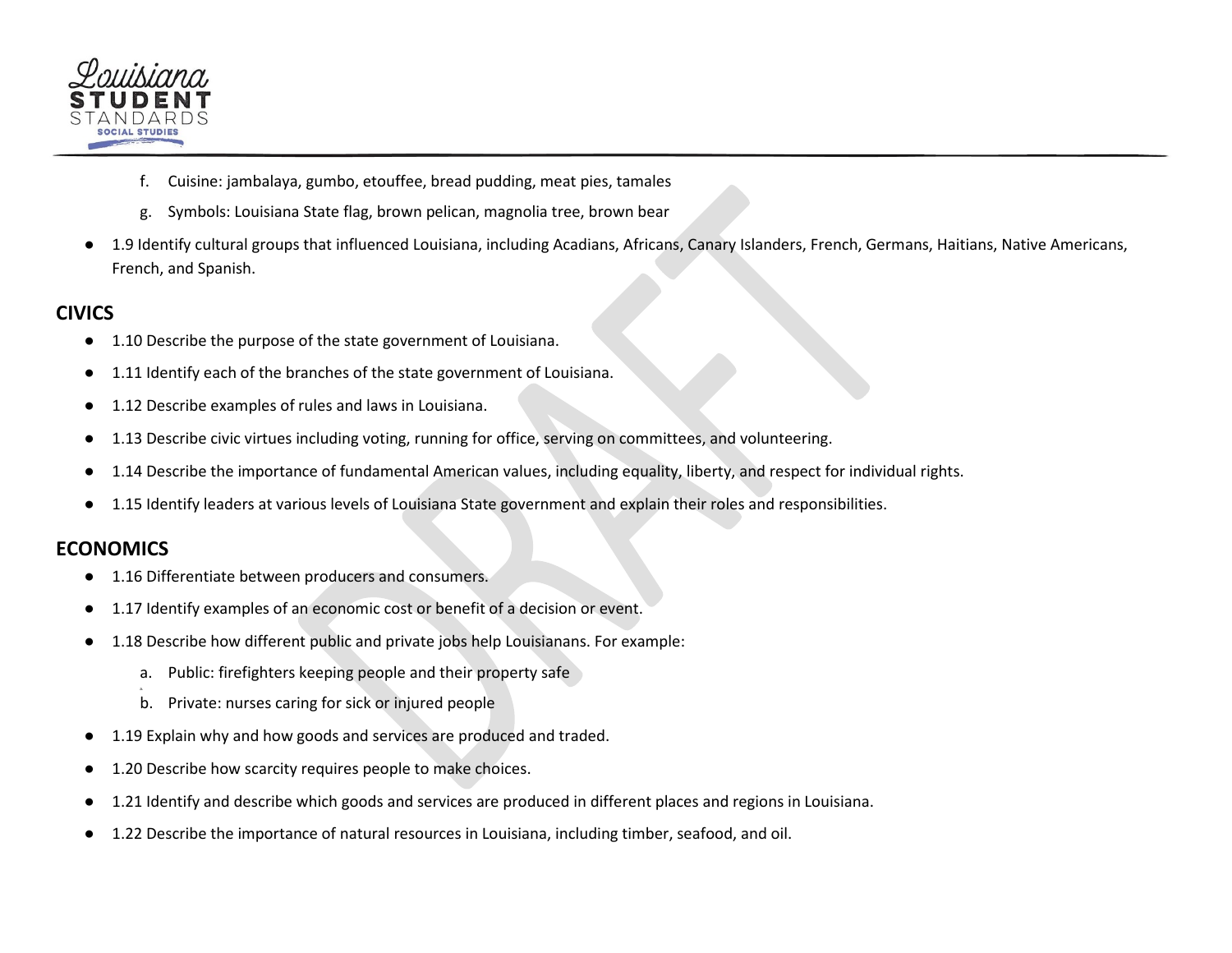

#### **GEOGRAPHY**

- 1.23 Create and use maps or models with cardinal directions, keys, and scale.
- 1.24 Identify where Louisiana is within the United States and on the globe.
- 1.25 Differentiate between the town, parish, state, and country in which the student lives on a political map.
- 1.26 Identify places, regions, and landforms in Louisiana, and describe their relative locations.
- 1.27 Describe the physical characteristics of various regions of Louisiana, including bayous, swamps, floodplains, forests, and farmland.
- 1.28 Describe ways people in Louisiana change their environment to meet their needs, including the construction of bridges and levees.
- 1.29 Explain how Louisianans have successfully met the challenges posed by natural disasters.
- 1.30 Explain how and why people and goods move from place to place.
- 1.31 Explain how the physical landscape of Louisiana affected the settlement of Native Americans and early settlers.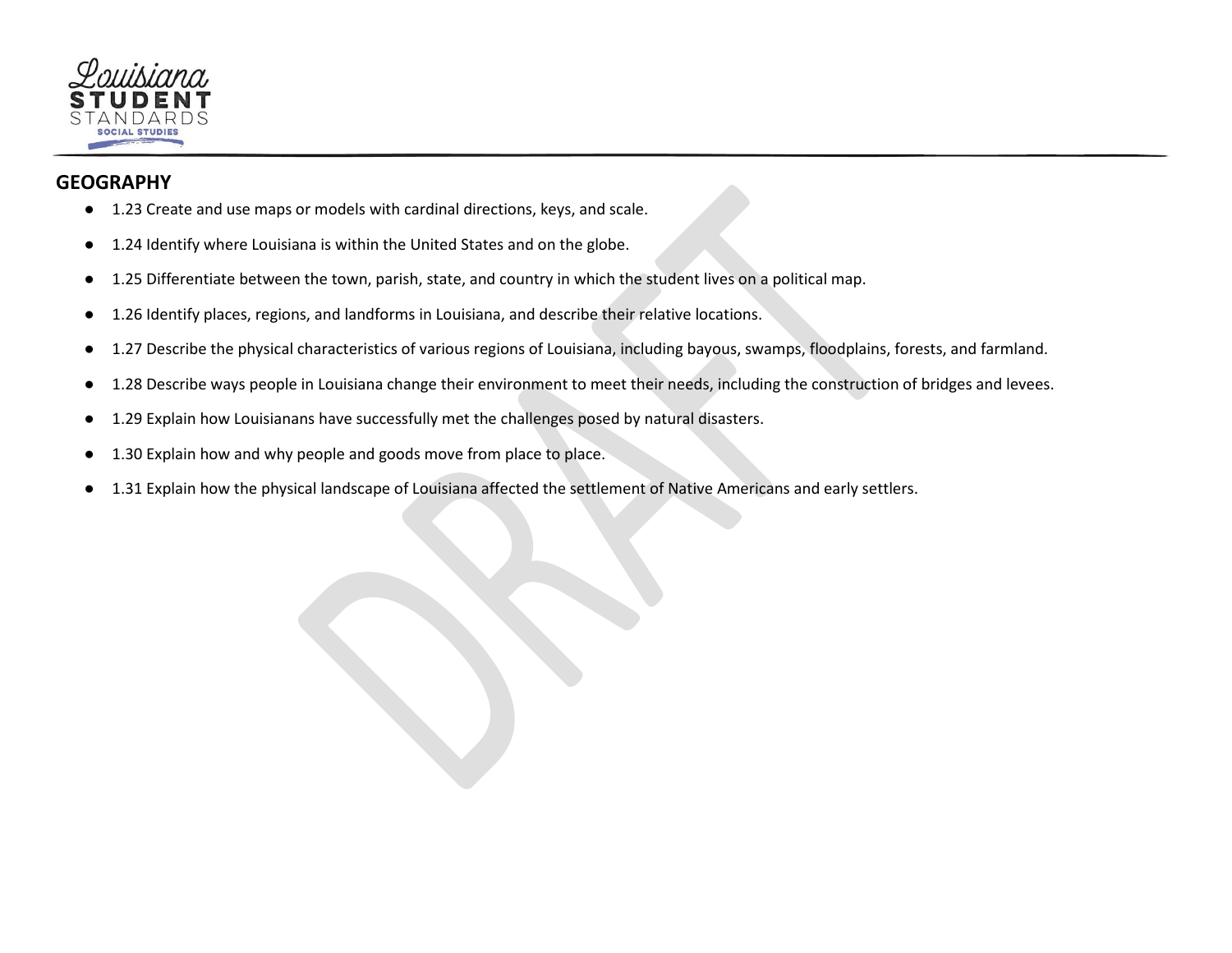

# **GRADE 2 Life in Our Great Country, the United States of America**

<span id="page-8-0"></span>The goal in grade 2 is to introduce students to major historical events, figures, and symbols related to the principles and founding of American democracy. Young students learn to value differences among people and exemplify a respect for the rights and opinions of others. They develop an appreciation of shared values, principles, and beliefs that promote stability for our country's government and its citizens while building knowledge about our founding documents, system of government, and individuals who exemplify American values and principles.

#### **History**

- 2.1 Create and use a chronological sequence of events using appropriate vocabulary.
- 2.2 Differentiate between primary and secondary sources. Examples include:
	- a. Primary sources: letters, diaries, autobiographies, speeches, interviews
	- b. Secondary sources: magazine articles, textbooks, encyclopedia entries, biographies
- 2.3 Select and use appropriate evidence from primary and secondary sources to support claims.
- 2.4 Construct and express claims that are supported with relevant evidence from primary and secondary sources with clear reasoning.
- 2.5 Compare life in the United States in the past to life today.
- 2.6 Describe the significance of the American Revolution and the founding of the United States.
- 2.7 Identify and describe national historical figures, celebrations, symbols, and places that exemplify fundamental values, including equality, liberty, justice, and responsibility for the common good.
	- a. Identify and describe the founding fathers, including George Washington, Thomas Jefferson, Benjamin Franklin, Patrick Henry, John Adams, John Hancock, and James Madison.
	- b. Identify and describe historical female figures, including Abigail Adams, Anne Hutchinson, Dolley Madison, Betsy Ross, and Phillis Wheatley.
	- c. Describe the significance of national and state holidays, including Presidents Day, the birthday of Dr. Martin Luther King Jr., Memorial Day, Independence Day, Veterans Day, Thanksgiving Day, Juneteenth, and Mardi Gras.
	- d. Describe the history of American symbols, including the Liberty Bell, United States flag (etiquette, customs pertaining to the display and use of the flag), bald eagle, national anthem, Uncle Sam, Statue of Liberty, and the national motto "In God We Trust."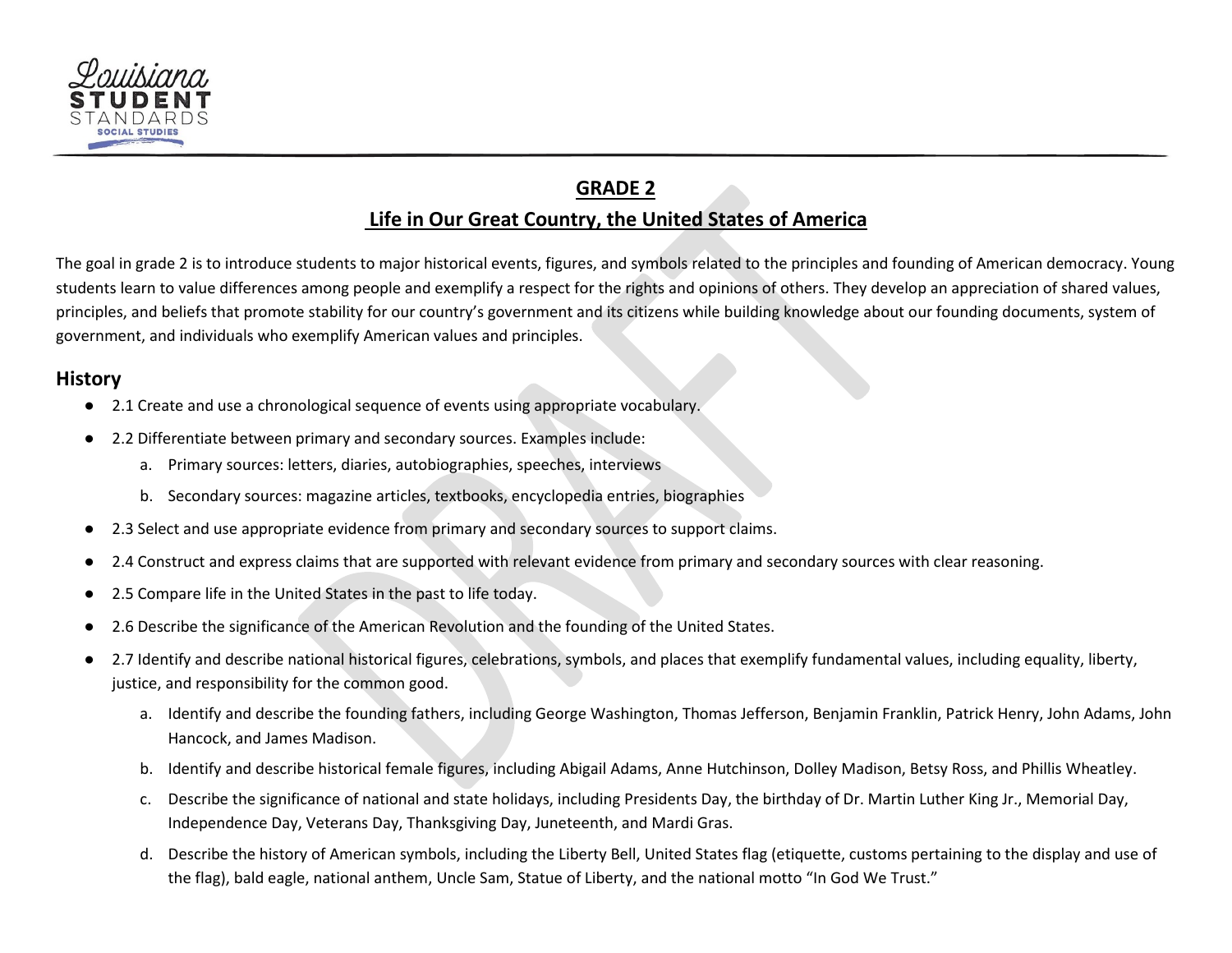

- e. Describe the history of American monuments and landmarks, including the Gateway Arch, Grand Canyon, Golden Gate Bridge, Dr. Martin Luther King Jr. Memorial in Washington D.C., Mount Rushmore, Niagara Falls, Smoky Mountains, Washington Monument, White House, Statue of Liberty, Pearl Harbor Museum, September 11 Memorial and Museum, and Yellowstone National Park.
- 2.8 Interpret legends, stories, and songs that contributed to the development of the cultural history of the United States, including Native American legends, African American history, tall tales, and stories of folk heroes.

#### **CIVICS**

- 2.9 Describe the structure and responsibilities of each of the three branches of the U.S. government (legislative, executive, judicial).
- 2.10 Identify and describe principles of American democracy and relate them to the founding of the nation.
	- a. Identify reasons for the settlement of the thirteen colonies and the founding of the United States, including the search for freedom and a new life.
	- b. Identify and describe basic principles of the Declaration of Independence and the Constitution of the United States, including equality and fair treatment for all.
- 2.11 Explain the purpose of rules and laws in the United States.
- 2.12 Define governmental systems, including democracy and monarchy.
- 2.13 Describe civic virtues including voting, running for office, serving on committees, and volunteering.
- 2.14 Compare local, state, and national elected officials and explain their roles and responsibilities, including the president, governor, mayor, and representatives.

#### **ECONOMICS**

- 2.15 Describe the United States in economic terms, including producers and consumers, supply and demand, costs and benefits, and imports and exports.
	- a. Describe how people are both producers and consumers.
	- b. Explain why free markets are important and beneficial to the United States.
	- c. Explain the effects of supply and demand on goods and services in an economic market.
	- d. Identify examples of an economic cost or benefit of a decision or event.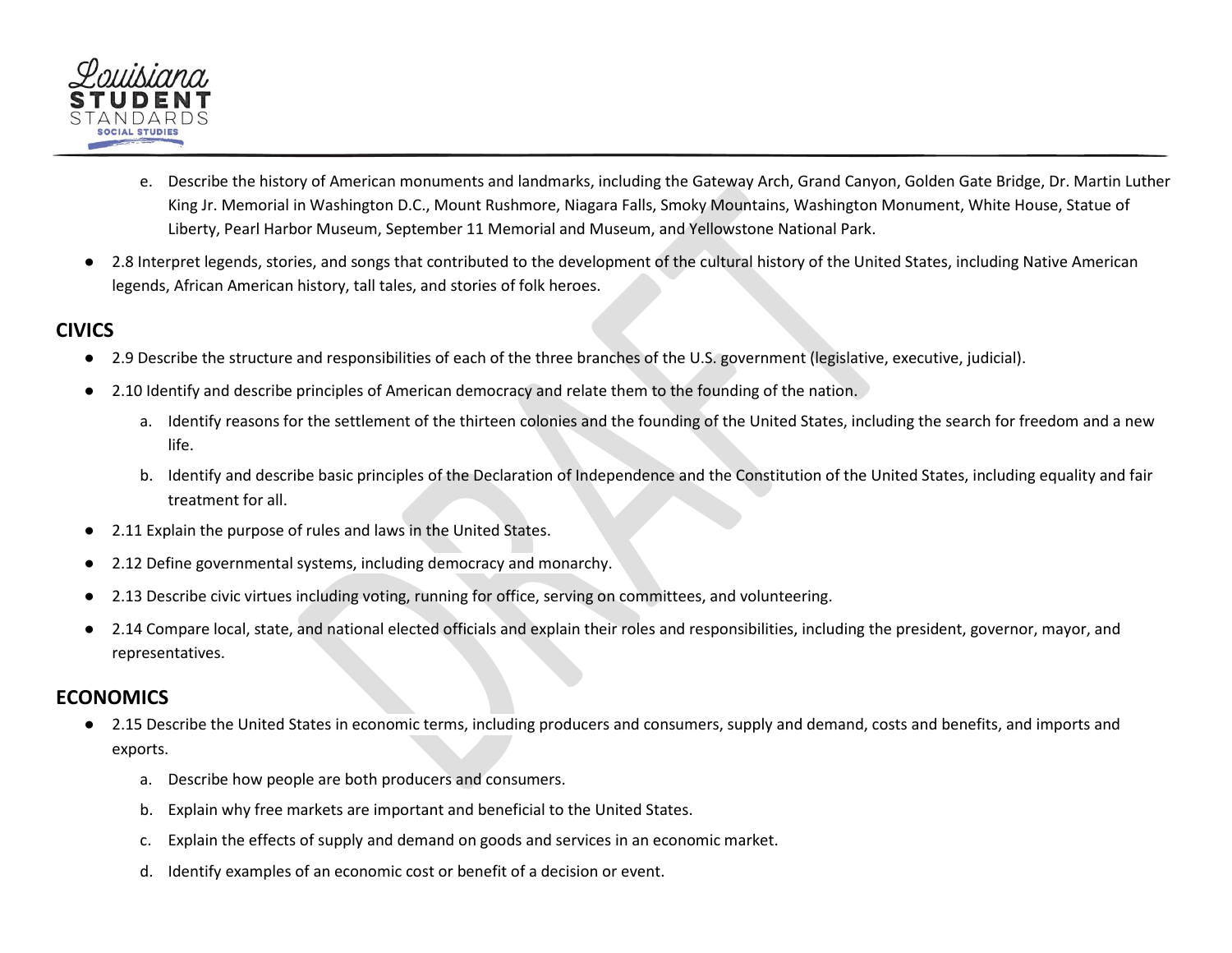

- 2.16 Explain why and how people specialize in the production of goods and services.
- 2.17 Explain how scarcity of resources and opportunity costs require people to make choices to satisfy wants and needs.
- 2.18 Identify how people use natural (renewable and non-renewable), human, and capital resources to provide goods and services.

#### **GEOGRAPHY**

- 2.19 Create and use maps and models with a key, scale, and compass with intermediate directions.
- 2.20 Describe geographic features and physical characteristics of places in the United States and the world, including mountains, hills, plains, deserts, coasts, islands, peninsulas, lakes, and rivers.
- 2.21 Identify and locate the four hemispheres, equator, and prime meridian.
- 2.22 Describe the relative location of the United States.
- 2.23 Compare and contrast basic land use and economic activities in urban, suburban, and rural environments.
- 2.24 Identify natural disasters such as blizzards, earthquakes, tornadoes, hurricanes, and floods and explain their effects on people and the environment.
- 2.25 Explain how and why people, goods, and ideas move from place to place.
- 2.26 Describe how and why people from various cultures immigrate to the United States.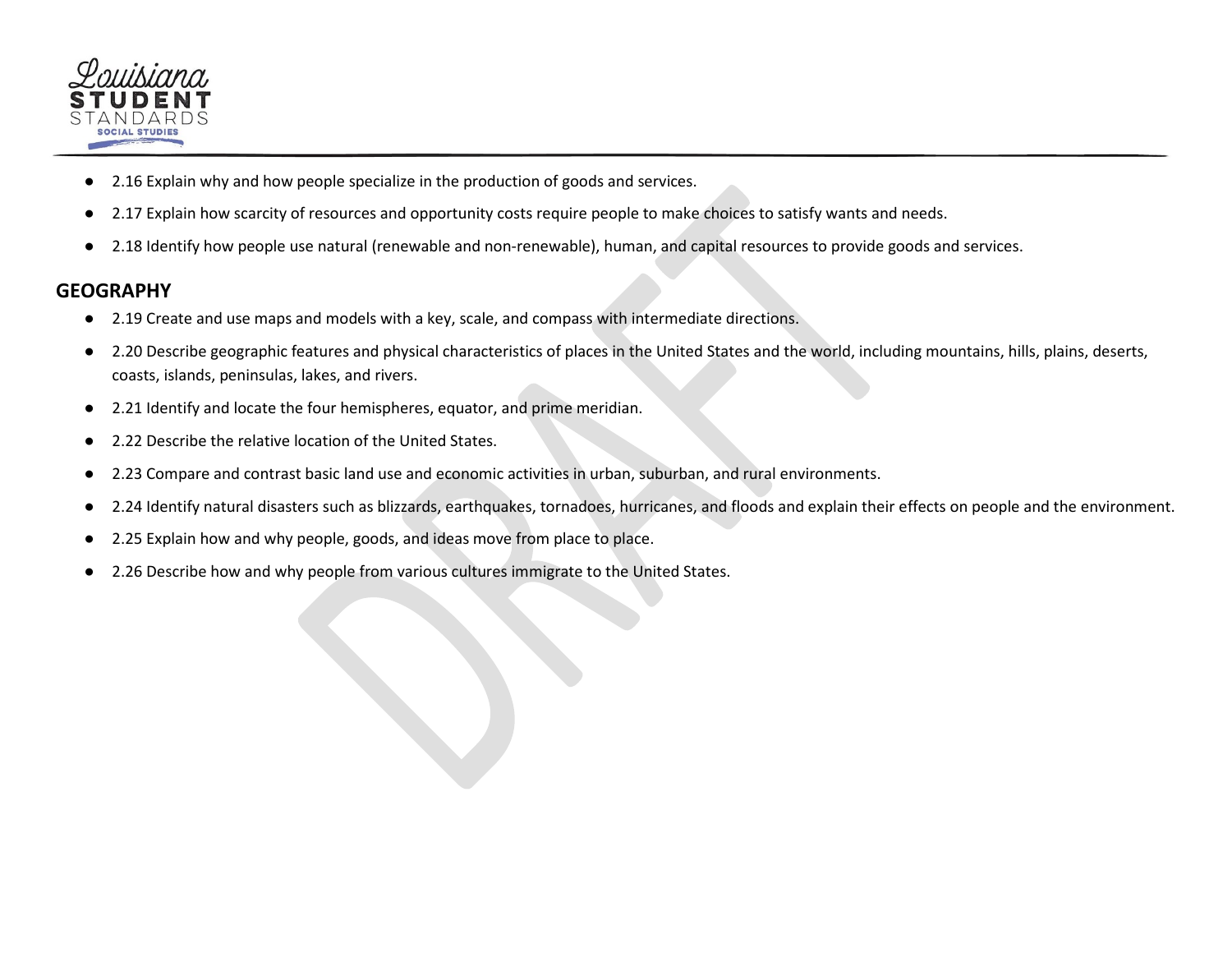<span id="page-11-0"></span>

# **GRADE 3 The American Story: People, Places, and Papers**

Building on what students learned about our founding documents and system of government in grade 2, this course continues to introduce students to major historical events, figures, symbols, and places related to the development and history of the United States of America. In grade 3, students examine the people, places, and papers in United States history that exemplify American ideals and fundamental values such as equality, liberty, justice, and responsibility for the common good. In this course, students will also focus on building their geographic knowledge of North America and the wider world, while further developing an understanding of how the environment affects its inhabitants.

#### **HISTORY**

- 3.1 Create and use a chronological sequence of related events to compare developments and describe instances of change and continuity.
- 3.2 Use a variety of primary and secondary sources to:
	- a. Analyze social studies content.
	- b. Explain claims and evidence.
	- c. Compare and contrast multiple sources.
- 3.3 Construct and express claims that are supported with relevant evidence from primary and/or secondary sources, content knowledge, and clear reasoning in order to:
	- a. Demonstrate an understanding of social studies content.
	- b. Compare and contrast content and viewpoints.
	- c. Explain causes and effects.
	- d. Describe counterclaims.
- 3.4 Compare life in the United States in the past to life today.
- 3.5 Identify and describe national historical figures, celebrations, and symbols that exemplify fundamental values, including equality, liberty, justice, and responsibility for the common good.
	- a. Describe the achievements of Thomas Jefferson, Lewis and Clark, Sacagawea, Abraham Lincoln, Frederick Douglass, Harriet Tubman, Sojourner Truth, George Washington Carver, Susan B. Anthony, Theodore Roosevelt, Dr. Martin Luther King Jr., Jackie Robinson, Sally Ride, Katherine Johnson, and Mae Jemison.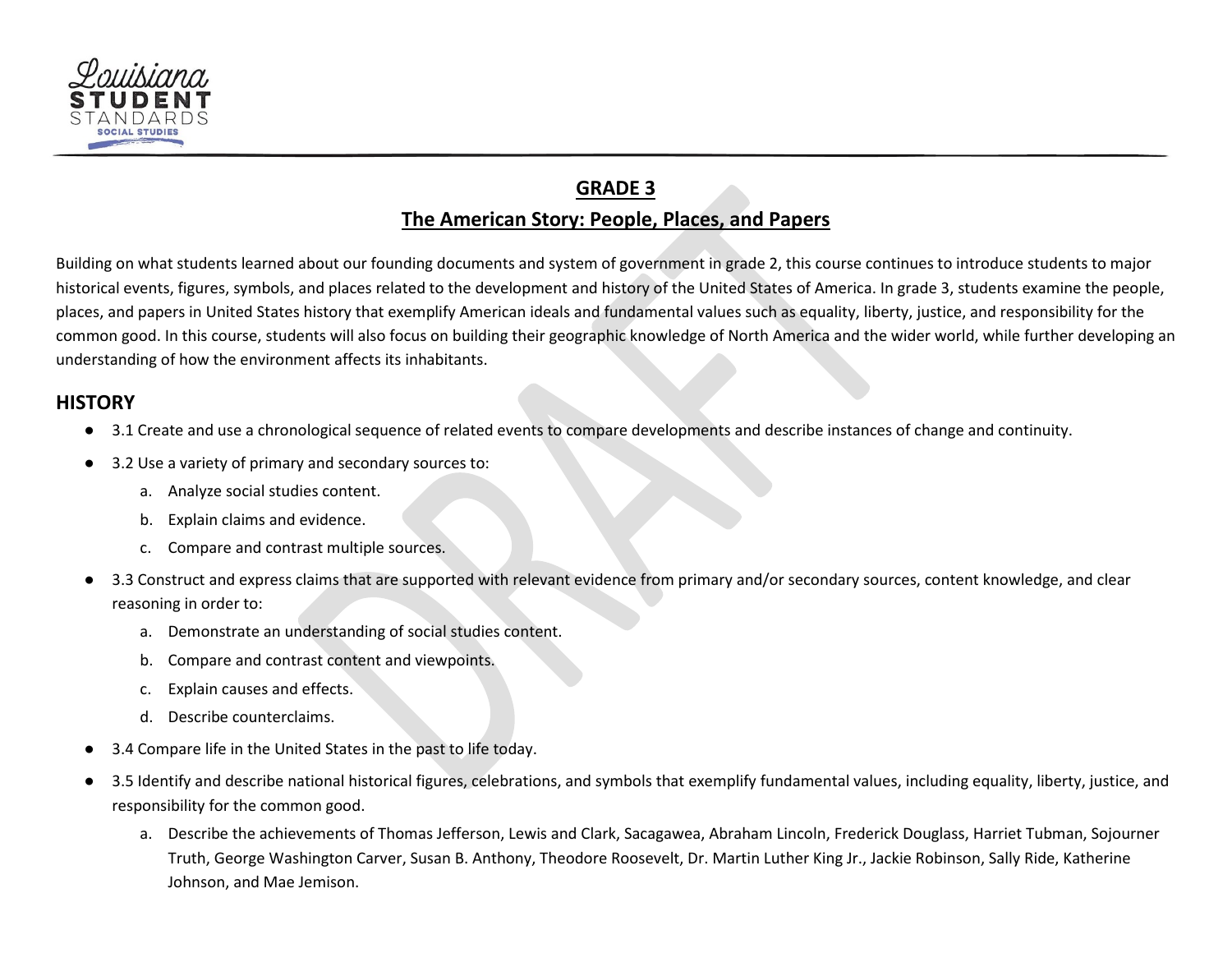

- b. Describe the significance of state and national holidays, including the birthday of Dr. Martin Luther King Jr., Presidents Day, Memorial Day, Independence Day, Veterans Day, Thanksgiving Day, Juneteenth, and Mardi Gras.
- c. Describe the history of American symbols, including the Liberty Bell, U.S. flag (etiquette, customs pertaining to the display and use of the flag), bald eagle, national anthem, Uncle Sam, Statue of Liberty and the national motto "In God We Trust."
- d. Describe the history of American monuments and landmarks, including the Gateway Arch, Grand Canyon, Golden Gate Bridge, Dr. Martin Luther King Jr. Memorial in Washington D.C., Mount Rushmore, Niagara Falls, Smoky Mountains, Washington Monument, White House, and Yellowstone National Park.
- 3.6 Describe the significance of major events in the history of the United States, including the American Revolution, Louisiana Purchase, Lewis and Clark Expedition, the abolition of slavery, women's suffrage movement, civil rights movement, and the Space Race.
- 3.7 Describe how voluntary and involuntary migration have affected the United States.
- 3.8 Describe how technological advancements such as the steam engine, automobile, telephone, radio, television, and digital technologies affected the lives of people in the United States.

#### **CIVICS**

- 3.9 Recognize functions of the Declaration of Independence and the Constitution of the United States.
	- a. Describe the process by which a bill becomes law.
	- b. Describe the responsibilities of the three branches of government.
	- c. Explain the relationship between the federal government and state government.
	- d. Compare and contrast representative democracy (republic) and monarchy.
	- e. Explain how our founding documents protect individuals' rights to life, liberty, and the pursuit of happiness.
- 3.10 Identify and describe basic principles of the Declaration of Independence and the Constitution of the United States.
- 3.11 Explain the significance of the Emancipation Proclamation and the Thirteenth Amendment.
- 3.12 Describe civic virtues: voting, running for office, serving on committees, and volunteering.
- 3.13 Describe how and why people become citizens of the United States.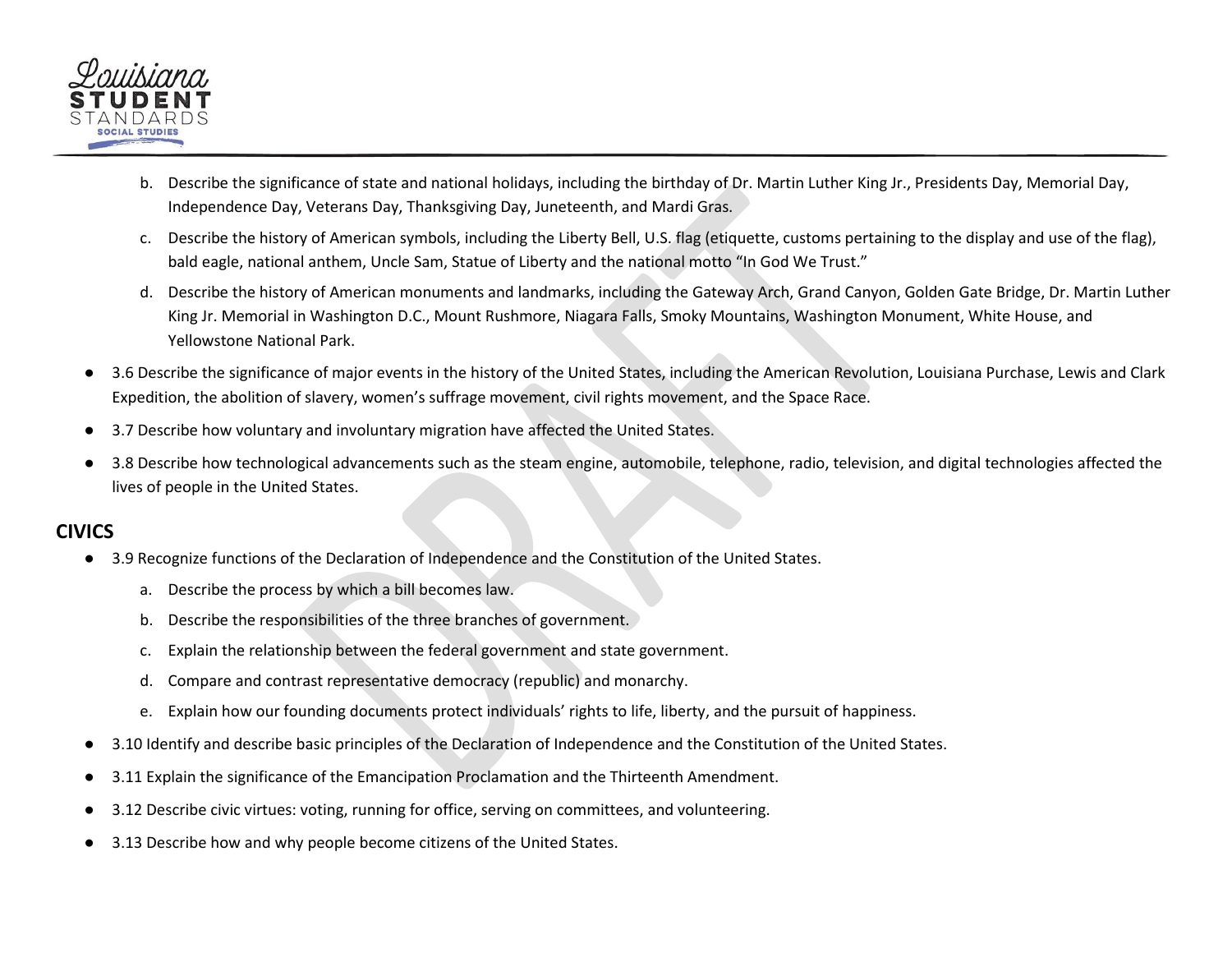

#### **ECONOMICS**

- 3.14 Describe the United States in economic terms: producers and consumers, supply and demand, and imports and exports.
	- a. Explain how the interaction between producers and consumers in a free market satisfies economic wants and needs.
	- b. Explain the relationship between supply and demand.
	- c. Differentiate between imports and exports.
	- d. Explain why and how people specialize in the production of goods and services.
- 3.15 Identify how people use natural (renewable and non-renewable), human, and capital resources to provide goods and services.
- 3.16 Describe the relationship between scarcity and opportunity cost in economic decision making.
- 3.17 Describe the importance of personal financial decision making such as budgeting and saving.

#### **GEOGRAPHY**

- 3.18 Create and use maps and models with a key, scale, and compass with intermediate directions.
- 3.19 Describe the geographic features of places in the United States.
- 3.20 Interpret geographic features of the United States using a variety of tools such as different types of maps and photos.
- 3.21 Identify and locate the four hemispheres, equator, and prime meridian.
- 3.22 Locate and describe the seven continents and five oceans.
- 3.23 Describe the relative location of the United States.
- 3.24 Describe why and how people in the United States have modified their environment in the past and present.
- 3.25 Compare and contrast basic land use and economic activities in urban, suburban, and rural environments.
- 3.26 Describe the importance of conservation and preservation.
- 3.27 Describe how the regions of the United States vary culturally and economically.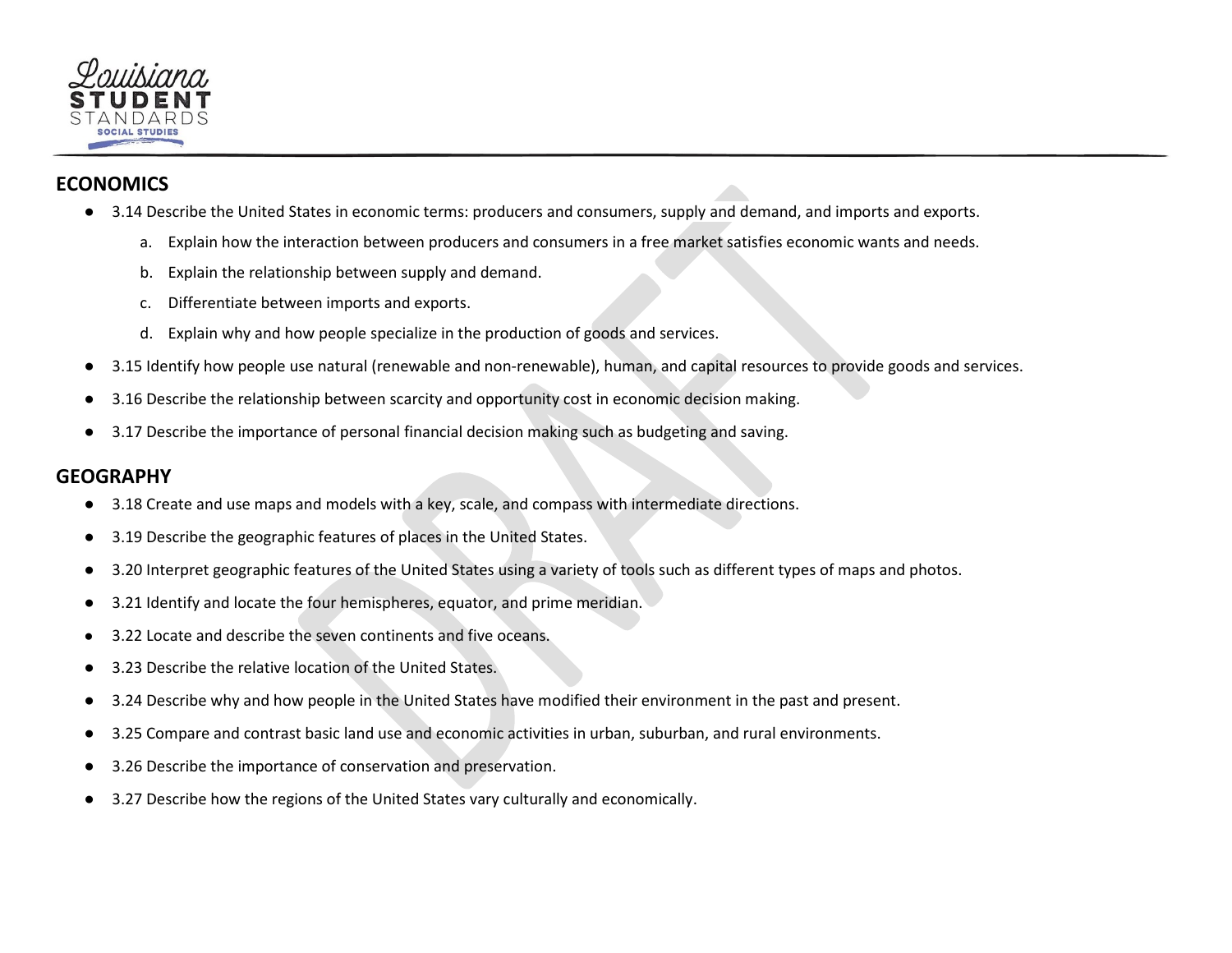

# **GRADE 4 The Ancient World**

<span id="page-14-0"></span>After building knowledge about their community, parish, state, and nation in grades K-3, students are ready to expand their historical horizons and begin an exploration of the ancient and classical world. In grade 4, students are introduced to the story of human civilization and will examine key characteristics of society, government, and culture in ancient Mesopotamia, Israel, Northern Africa, India, Greece, Rome, China, and the Americas.

- 4.1 Create and use a chronological sequence of related events to compare developments and describe instances of change and continuity.
- 4.2 Use a variety of primary and secondary sources to:
	- a. Analyze social studies content.
	- b. Explain claims and evidence.
	- c. Compare and contrast multiple sources.
- 4.3 Construct and express claims that are supported with relevant evidence from primary and/or secondary sources, content knowledge, and clear reasoning in order to:
	- a. Demonstrate an understanding of social studies content.
	- b. Compare and contrast content and viewpoints.
	- c. Explain causes and effects.
	- d. Describe counterclaims.
- 4.4 Create and use geographic representations to locate and describe places and geographic characteristics, including the following: hemispheres; landforms such as continents, oceans, rivers, mountains, and deserts; cardinal and intermediate directions; climate and environment.
- 4.5 Describe the origin and spread of major world religions as they developed throughout history.
- 4.6 Describe the characteristics of nomadic hunter-gatherer societies, including their use of hunting weapons, fire, shelter and tools.
- 4.7 Describe early human migration out of Africa, first to Europe and Asia, then to the Americas and Australia.
- 4.8 Explain the effects of the Agricultural Revolution, including the barter economy, food surpluses, domestication of plants and animals, specialization, and the growth of permanent settlements.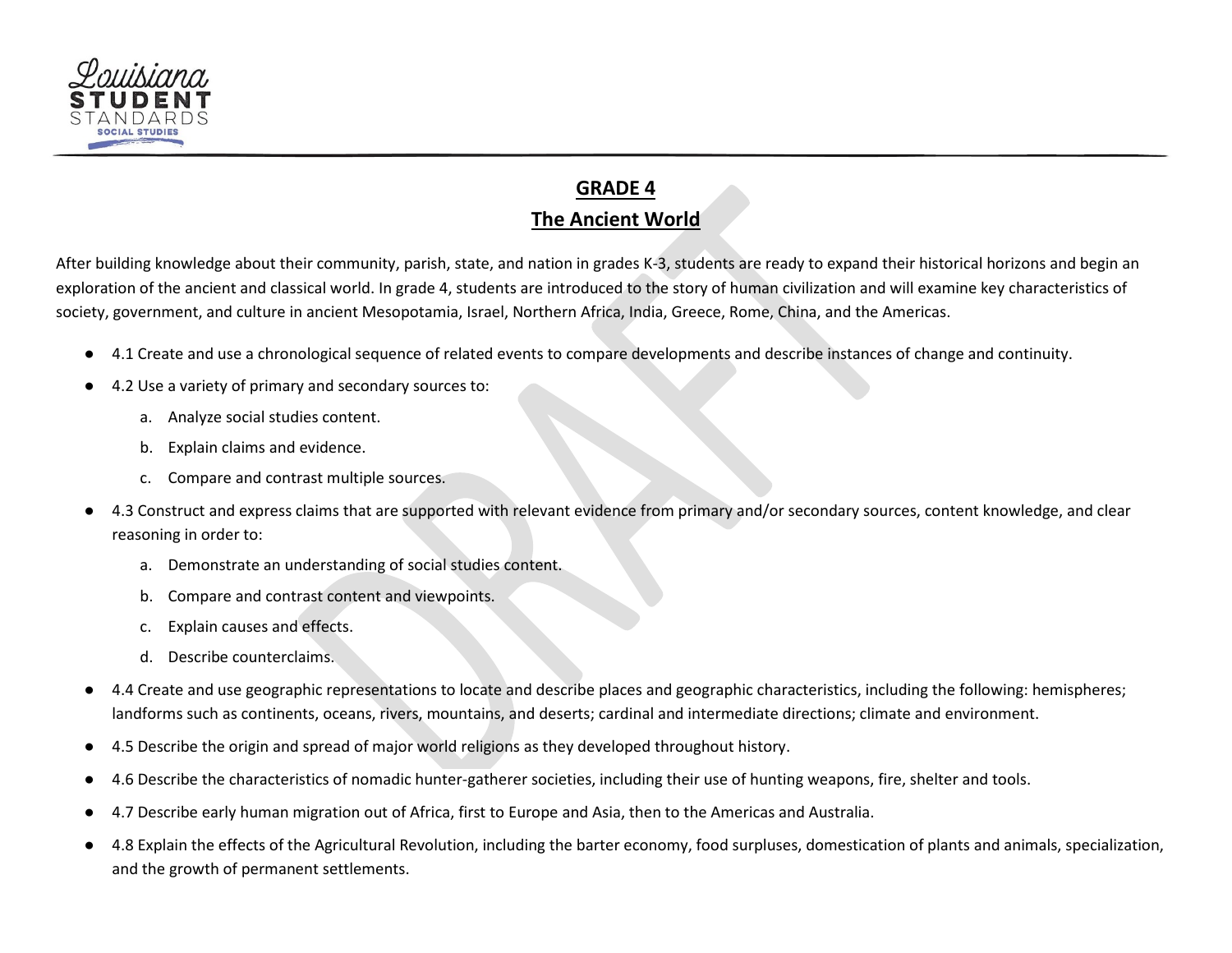

- 4.9 Identify and explain the importance of the following key characteristics of civilizations: culture, stable food supply, government, technology, belief systems, writing, and social structure.
- 4.10 Describe the geographic, political, economic, and cultural structures of ancient Mesopotamia and Israel.
	- a. Identify and locate geographical features of ancient Mesopotamia, including the Black Sea, Persian Gulf, Euphrates River, Tigris River, Mediterranean Sea, and Zagros Mountains.
	- b. Explain how geographic and climatic features led to the region being known as the Fertile Crescent.
	- c. Explain how irrigation, silt, metallurgy, production of tools, use of animals and inventions such as the wheel and plow led to advancements in agriculture.
	- d. Describe how changes in agriculture in Sumer led to economic growth, expansion of trade and transportation, and the growth of independent city-states.
	- e. Explain the concept of polytheism and its presence in Mesopotamia.
	- f. Identify important achievements of the Mesopotamian civilization, including cuneiform, clay tablets, ziggurats, and the Epic of Gilgamesh as the oldest written epic.
	- g. Describe the significance of the written law in the Code of Hammurabi, and explain its basic principles of justice.
	- h. Describe the development of the ancient Israelites, and explain the reasons for their movements from Mesopotamia to Canaan.
- 4.11 Describe the geographic, political, economic, and cultural structures of ancient Egypt and Nubia.
	- a. Identify and locate geographical features of ancient Egypt, including the Mediterranean Sea, Red Sea, Nile River and Delta, and the Sahara Desert.
	- b. Explain the structure of ancient Egyptian society, including the relationships between groups of people, positions of pharaohs, and the role of enslaved people.
	- c. Explain Egyptian beliefs about the afterlife, the reasons for mummification, and the use of pyramids.
	- d. Describe the significance of key figures from ancient Egypt, including economic growth under the leadership of Queen Hatshepsut, Ramses the Great's military conquests leading to expansion of the kingdom, and the significance of the discovery of Tutankhamun's tomb on the modern understanding of ancient Egypt.
	- e. Describe the achievements of ancient Egyptian civilization, including hieroglyphics, papyrus, and the pyramids and Sphinx at Giza.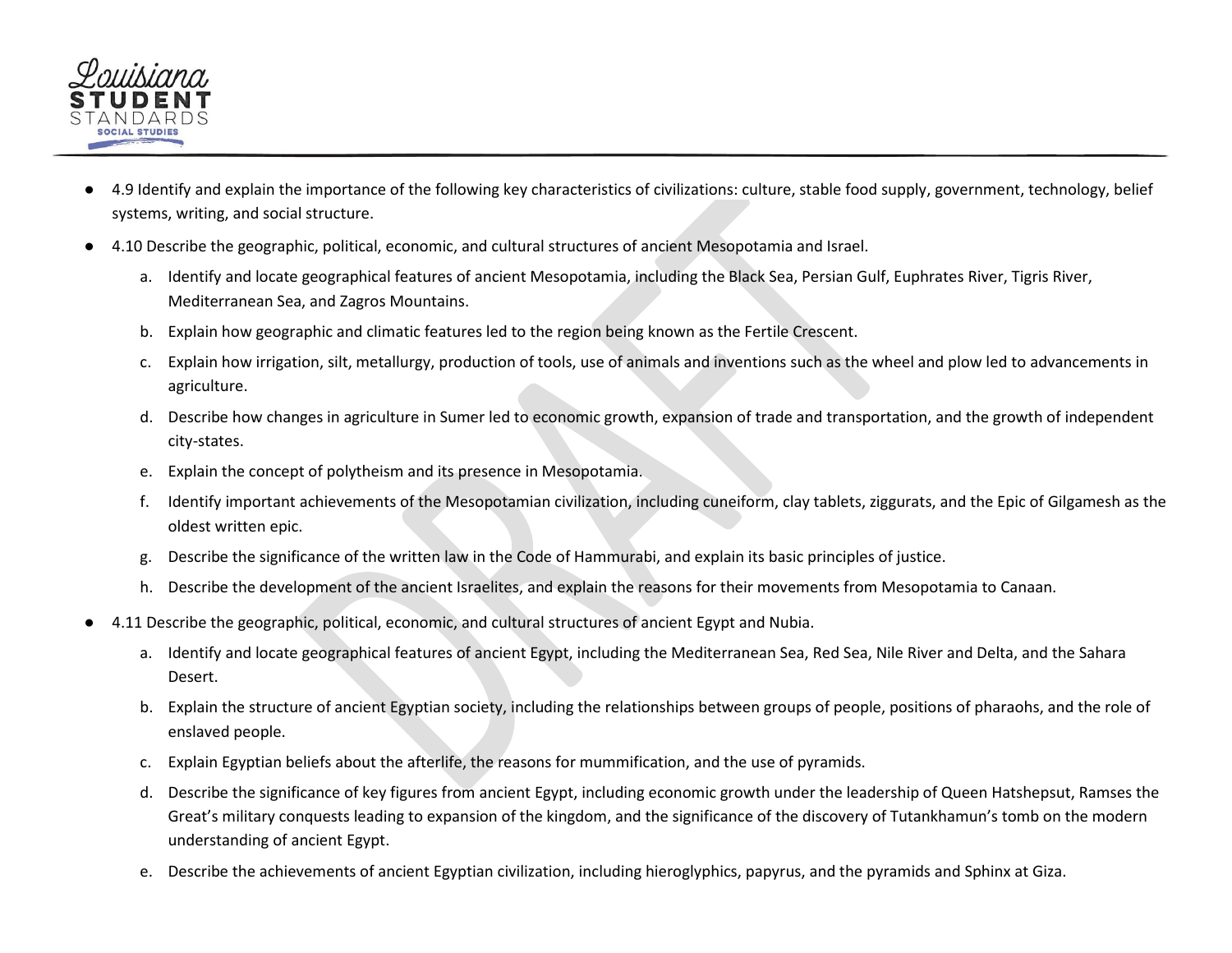

- f. Examine the cultural diffusion of ancient Egypt with surrounding civilizations through trade and conflict.
- g. Describe the origins of the Kush as farmers, metalworkers, and traders with Egypt and identify examples of art and architecture from ancient Kush.
- 4.12 Describe the geographic, political, economic, and cultural structures of ancient India.
	- a. Identify and locate geographical features of ancient India, including the Ganges River, Indus River, Himalayan Mountains, Indian Ocean, and the subcontinent of India.
	- b. Explain the emergence of the Harappan civilization in the Indus River Valley as an early agricultural civilization and describe its achievements, including architecture built with bricks, roads arranged into a series of grid systems, and sewer systems.
	- c. Describe the social structure of the caste system, and explain its effect on everyday life in ancient India.
	- d. Identify the long-lasting intellectual traditions that emerged during the late empire of ancient India, including advances in medicine and Hindu-Arabic numerals.
- 4.13 Describe the geographic, political, economic, and cultural structures of ancient Greece.
	- a. Identify and locate geographical features of ancient Greece, including the Mediterranean Sea, Athens, the Peloponnesian peninsula and Sparta.
	- b. Describe how the geographical features of ancient Greece, including its mountainous terrain and access to the Mediterranean Sea contributed to its organization into city-states and the development of maritime trade.
	- c. Examine the concept of the polis in Greek city-states, including the ideas of: citizenship, civic participation, and the rule of law.
	- d. Explain the basic concepts of direct democracy and oligarchy.
	- e. Explain the characteristics of the major Greek city-states of Athens and Sparta, including status of women, approaches to education, type of government, and the practice of slavery.
	- f. Describe the causes and consequences of the Persian Wars, including the role of Athens and its cooperation with Sparta.
	- g. Describe the causes and consequences of the Peloponnesian Wars, including how the growing political conflict between Athens and Sparta led to war and left the city-states open to conquest.
	- h. Describe the polytheistic religion of ancient Greece and their beliefs about the humanlike qualities of the gods.
	- i. Examine the influence of ancient Greek philosophers and their influence on education and society in Greece.
	- j. Identify examples of ancient Greek architecture, including the Parthenon and the Acropolis.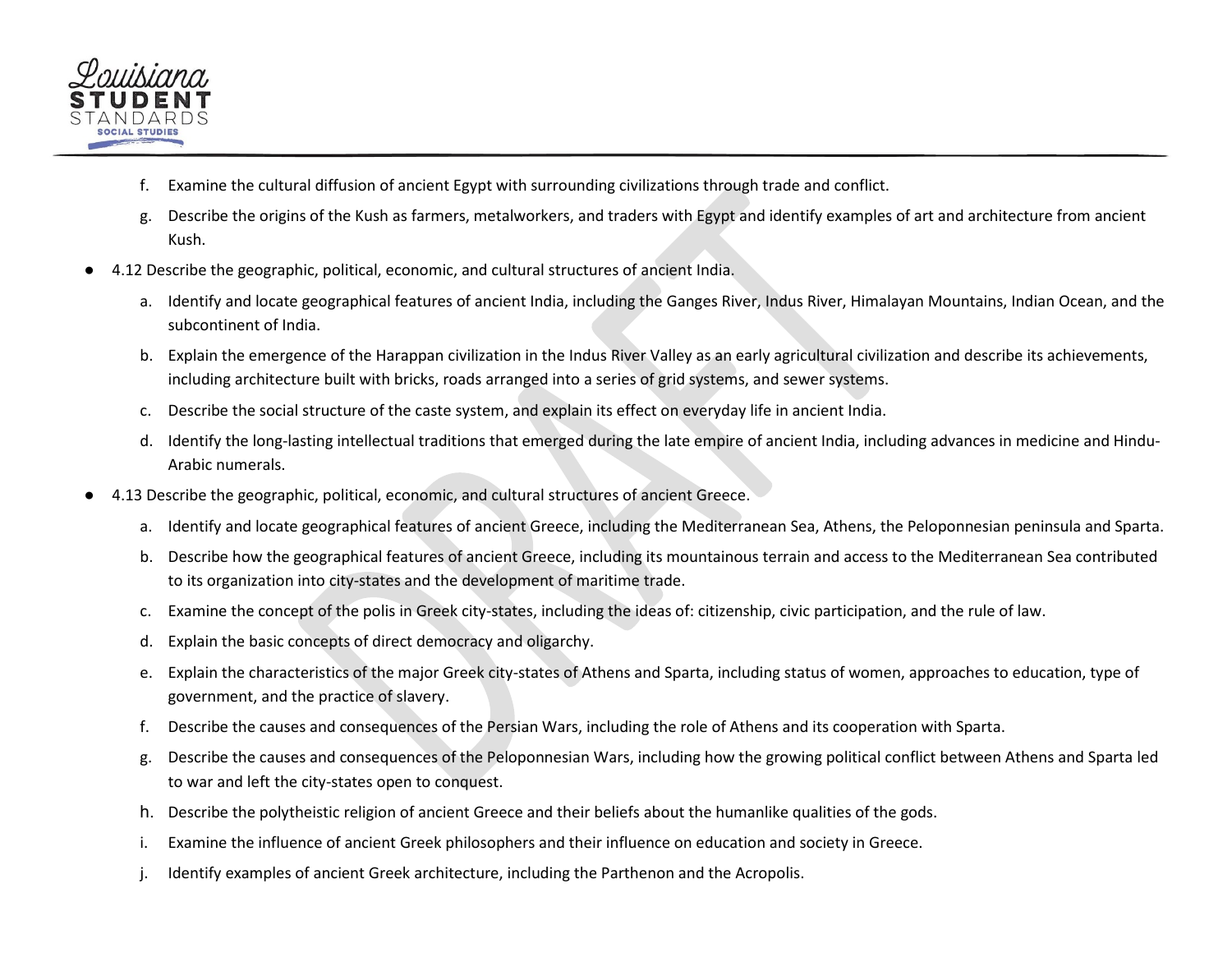

- k. Identify Alexander the Great and explain how his conquests spread hellenistic (Greek) culture.
- 4.14 Describe the geographic, political, economic, and cultural structures of ancient Rome.
	- a. Identify and locate the geographical features of ancient Rome, including the Mediterranean Sea, Italian Alps, Rome, Italian Peninsula, Tiber River, and Constantinople.
	- b. Explain how the geographical location of ancient Rome contributed to its political and economic growth in the Mediterranean region and beyond.
	- c. Describe the class system of ancient Rome, including the roles and rights of patricians, plebeians, and enslaved people in Roman society.
	- d. Describe the polytheistic religion of ancient Rome and its connection to ancient Greek beliefs.
	- e. Describe the characteristics of Julius Caesar's rule, including leadership in the military and senate, popularity amongst plebeians, role as dictator for life, and his assassination.
	- f. Explain the influence of Augustus Caesar, including the establishment of the Roman Empire and its expansion during the Pax Romana.
	- g. Describe how innovations in engineering and architecture contributed to Roman expansion, including the role of: aqueducts, domes, arches, roads, bridges, and sanitation.
	- h. Describe the division of the Roman Empire into East and West, and identify the later establishment of Constantinople as the capital.
	- i. Describe the fall of the Western Roman Empire, including difficulty governing its large territory, political corruption, economic problems, and attacks by Germanic tribes.
- 4.15 Describe the geographic, political, economic, and cultural structures of ancient China.
	- a. Identify and locate geographical features of ancient China, including the Gobi Desert, Plateau of Tibet, Himalayan Mountains, Yangtze River, Pacific Ocean, and the Yellow River.
	- b. Describe the influence of geographic features on the origins of ancient Chinese civilization in the Yellow River Valley, and explain how China's geography helped create a unique cultural identity.
	- c. Describe how the size of ancient China made governing difficult and how the concept of the mandate of heaven emerged as a solution to this problem.
	- d. Describe problems prevalent in the time of Confucius and how the philosophy of Confucianism emphasized the concept of filial piety.
	- e. Explain the significance of the unification of ancient China into the first Chinese empire by Qin Shi Huangdi.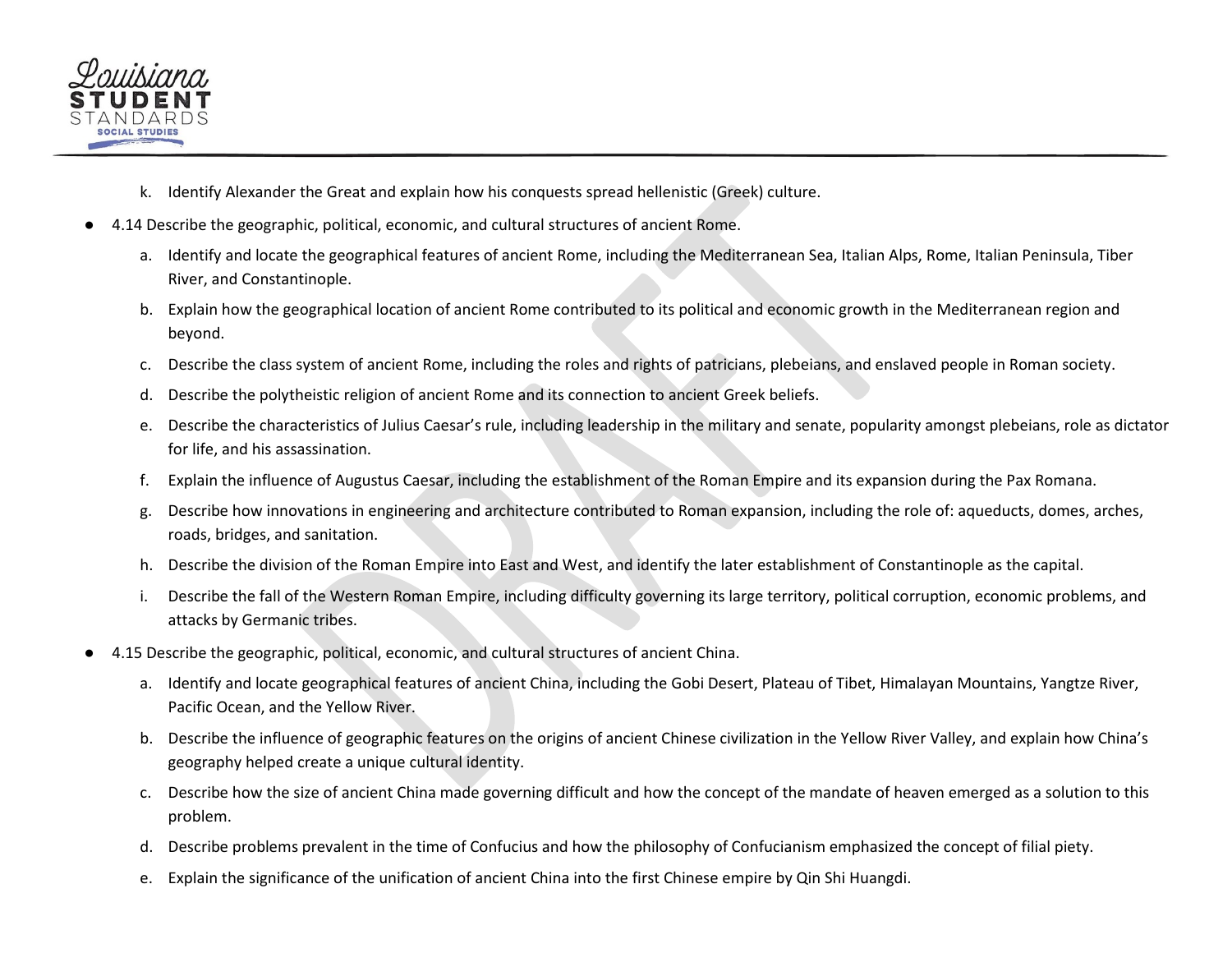

- f. Explain the major accomplishments of the Han Dynasty, including the magnetic compass, paper making, porcelain, silk, and woodblock printing.
- g. Describe how the desire for Chinese goods influenced the creation of The Silk Road and began a process of cultural diffusion throughout Eurasia, including the introduction of Buddhism into China.
- 4.16 Describe the geographic, political, and economic, and cultural structures of indigenous civilizations of the Americas.
	- a. Identify and locate geographical features in the Americas, including Mississippi River and Delta, Amazon River, the Pacific Ocean, Appalachian Mountains, Gulf of Mexico, Atlantic Ocean, South America, and the Yucatan Peninsula.
	- b. Describe the cultural elements among indigenous communities in North America, including housing, clothing, games/entertainment, dance, and how food was gathered/caught and cooked.
	- c. Explain how nomadic groups of people first hunted and traveled throughout what would become Louisiana.
	- d. Explain how people living in what would become Louisiana gradually moved towards seasonal hunting and gathering, using new tools and practices for hunting, and building large mounds for ceremonial and practical purposes.
	- e. Describe key characteristics of Poverty Point culture, including art, hunting methods, dress, food, use of mounds, and resources traded there.
	- f. Explain the major accomplishments of the Mayans, including advancements in astronomy, mathematics and the calendar, construction of pyramids, temples, and hieroglyphic writing.
	- g. Describe the influence of geographic features on the origins of the Mayan civilization and explain theories related to the abandonment of their cities.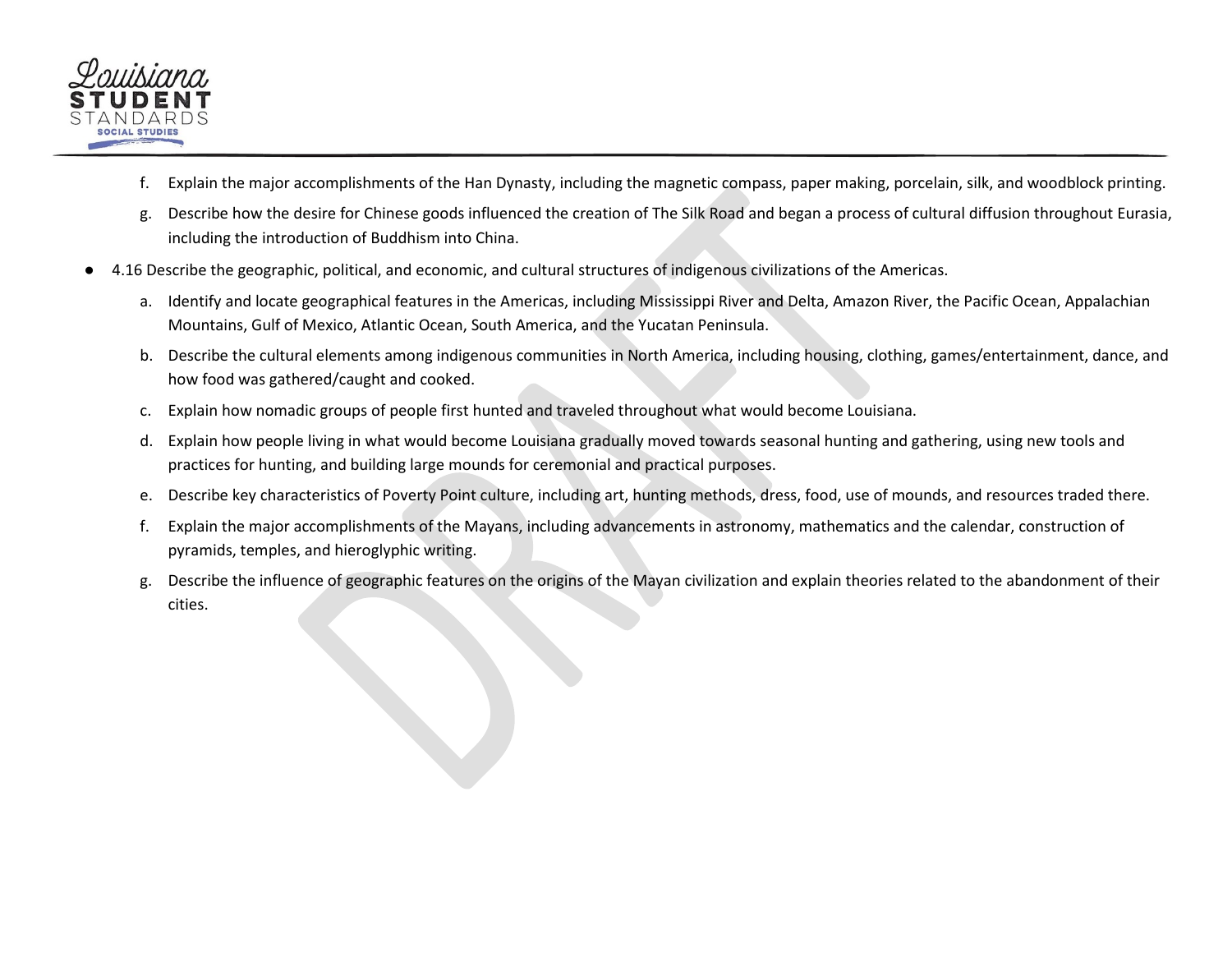

# **GRADE 5 The Medieval to the Early Modern World**

<span id="page-19-0"></span>The 5th grade builds on what students learned about ancient and classical civilizations in grade 4. In this course students will examine: Medieval Europe and Africa, Aztec and Incan civilizations, the Renaissance and Reformation, the Age of Exploration, and the European conquest and colonization of the Americas. Students will also examine the growth in economic interactions among civilizations as well as the exchange of ideas, beliefs, technologies, and commodities.

- 5.1 Create and use a chronological sequence of related events to compare developments and describe instances of change and continuity.
- 5.2 Use a variety of primary and secondary sources to:
	- a. Analyze social studies content.
	- b. Explain claims and evidence.
	- c. Compare and contrast multiple sources.
- 5.3 Construct and express claims that are supported with relevant evidence from primary and/or secondary sources, content knowledge, and clear reasoning in order to:
	- a. Demonstrate an understanding of social studies content.
	- b. Compare and contrast content and viewpoints.
	- c. Explain causes and effects.
	- d. Describe counterclaims.
- 5.4 Create and use geographic representations to locate and describe places and geographic characteristics, including the following: hemispheres; landforms such as continents, oceans, rivers, mountains, deserts; cardinal and intermediate directions; latitude and longitude, climate, and environment.
- 5.5 Describe the origin and spread of major world religions as they developed throughout history.
- 5.6 Describe the geographic, political, economic, and cultural structures of Europe during the Middle Ages.
	- a. Identify and locate geographical features of Europe, including the Alps, Atlantic Ocean, North European Plain, English Channel, Ural Mountains and the Mediterranean Sea.
	- b. Describe the role of monasteries in the preservation of knowledge and the spread of the Catholic Church throughout Europe.
	- c. Explain how Charlemagne shaped and defined medieval Europe, including the creation of the Holy Roman Empire, and the establishment of Christianity as the religion of the Empire.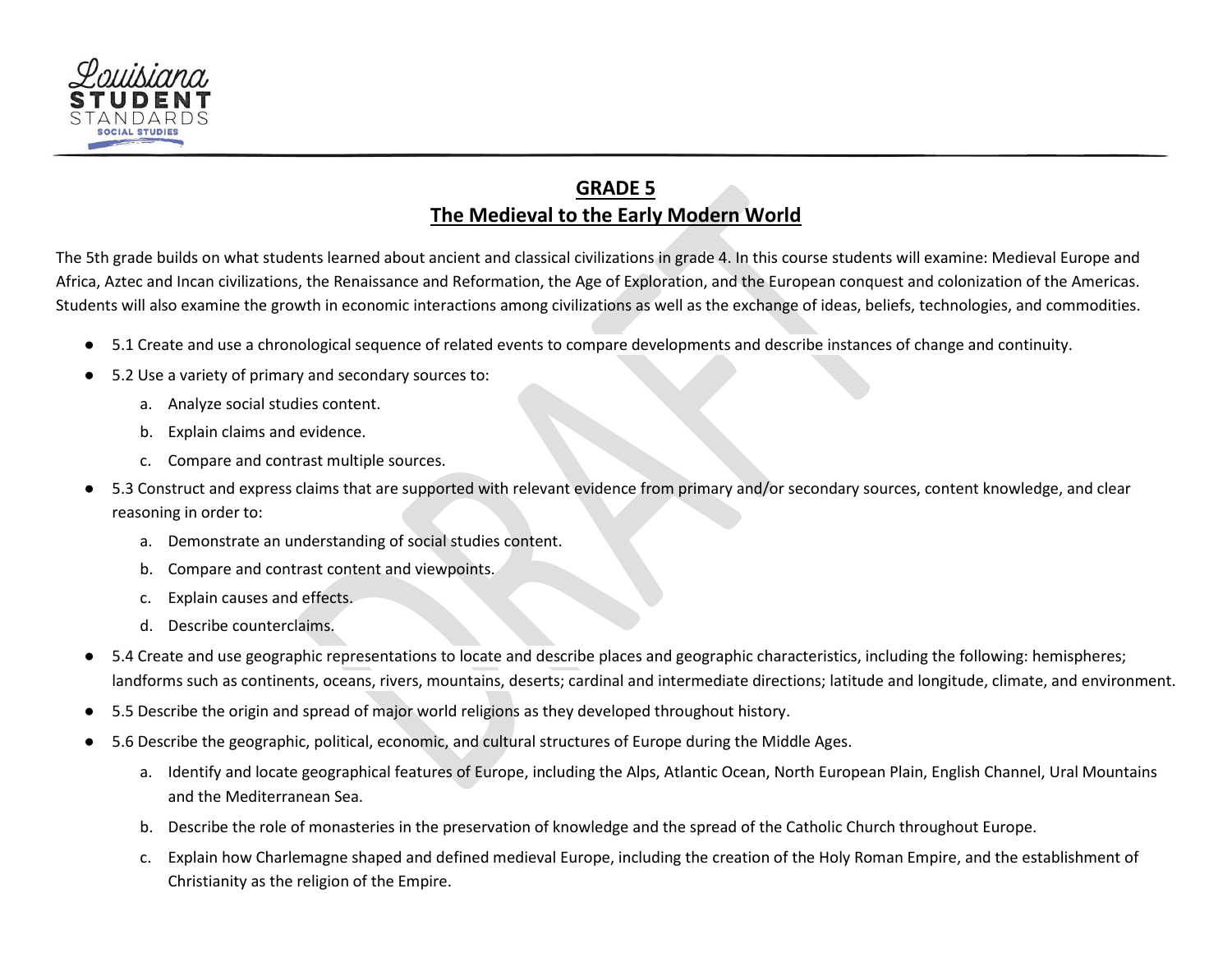

- d. Describe the development of feudalism and manorialism and their role in the medieval European economy.
- e. Describe the impact of the Magna Carta, including limiting the power of the monarch, the rule of law, and the right to trial by jury.
- f. Explain how the Crusades affected Christian, Muslim, and Jewish populations in Europe.
- g. Describe the economic and social effects of the spread of the Black Death (Bubonic Plague) from Central Asia to China, the Middle East, and Europe, and its effect on the global population.
- h. Describe the significance of the Hundred Years War, including the roles of Henry V in shaping English culture and language and Joan of Arc in promoting a peaceful end to the war.
- 5.7 Describe the geographic, political, economic, and cultural structures of Southwest Asia and North Africa.
	- a. Identify and locate the geographical features of Southwest Asia and North Africa, including the Arabian Peninsula, the Persian Gulf, Arabian Sea, Red Sea, Black Sea, and the Caspian Sea.
	- b. Describe the diffusion of Islam, its culture, and the Arabic language throughout North Africa and Southwest Asia.
	- c. Summarize the contributions of Islamic scholars in the areas of art, medicine, science, and mathematics.
- 5.8 Describe the geographic, political, economic, and cultural structures of Medieval West African Kingdoms
	- a. Identify and locate the geographical features of West Africa, including the Atlantic Ocean, Niger River, Djenne, The Sahara, Gulf of Guinea, and Timbuktu.
	- b. Describe the growth of the kingdoms of Ghana, Mali, and Songhai, including cities such as Djenne and Timbuktu as centers of trade, culture, and learning.
	- c. Describe the role of the Trans-Saharan caravan trade in the changing religious and cultural characteristics of West Africa and in the exchange of salt, gold, and enslaved people.
	- d. Explain the importance of the Malian king Mansa Musa and his pilgrimage to Mecca.
- 5.9 Describe the origins, accomplishments, and geographic diffusion of the Renaissance as well as the historical developments of the Protestant Reformation and Scientific Revolution.
	- a. Explain how the location of the Italian Peninsula affected the movement of resources, knowledge, and culture throughout Italy's independent trade cities.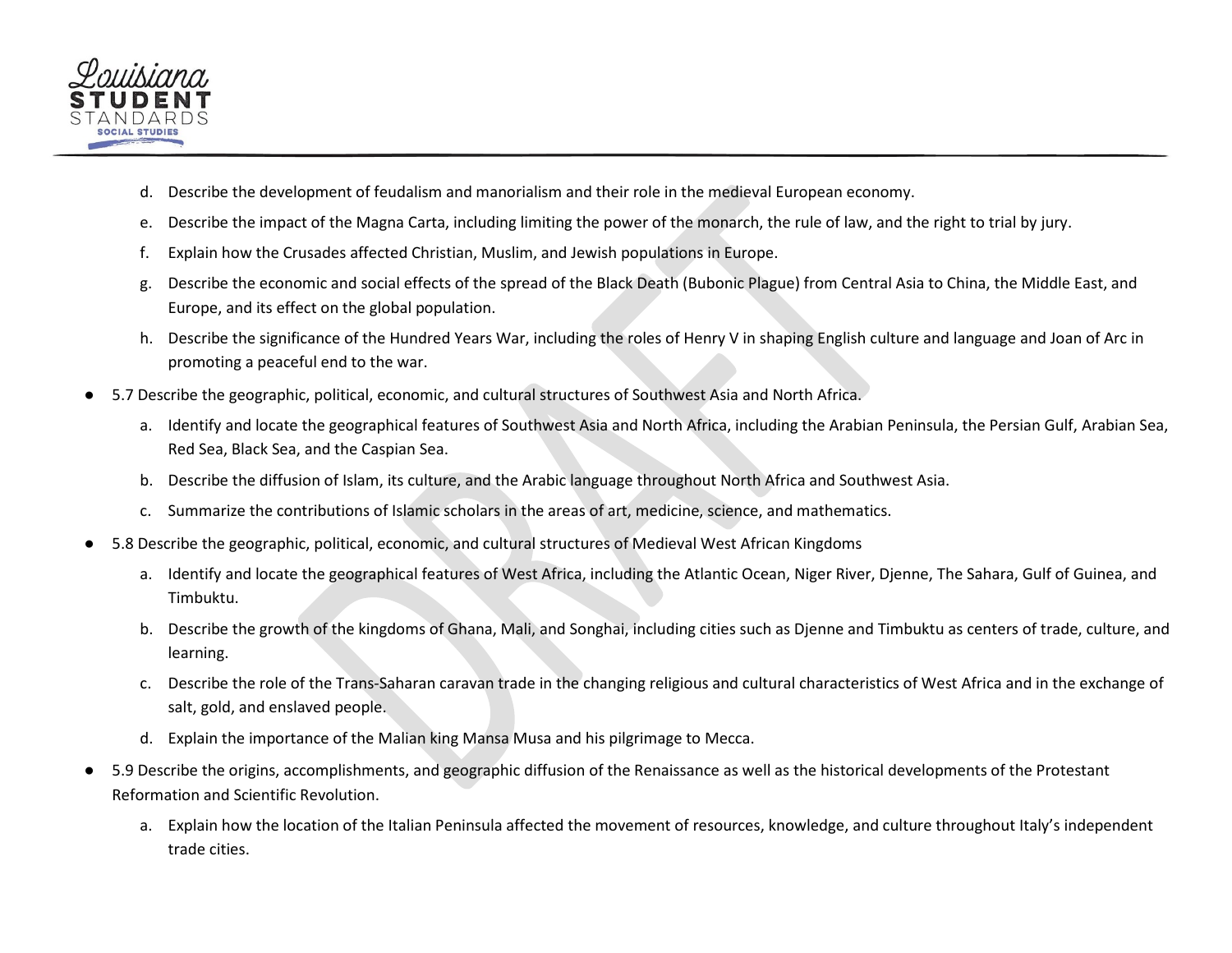

- b. Identify the importance of Florence, Italy and the Medici Family in the early stages of the Renaissance.
- c. Explain the development of Renaissance art, including the significance of Leonardo da Vinci, Michelangelo, William Shakespeare, and systems of patronage.
- d. Explain how Johannes Gutenberg's printing press affected the growth of literacy and diffusion of knowledge.
- e. Explain the significant causes of the Protestant Reformation, including the selling of indulgences and Martin Luther's 95 Theses.
- f. Compare and contrast heliocentric and geocentric theories of the Greeks (geocentric) and Copernicus (heliocentric).
- g. Examine Galileo Galilei's theories and improvement of scientific tools, including the telescope and microscope.
- 5.10 Describe the geographic, political, economic, and cultural structures of Indigenous civilizations of the Americas.
	- a. Identify and locate the geographical features of the Americas, including the Andes Mountains, Appalachian Mountains, Great Plains, Pacific Ocean Mountains, Gulf of Mexico, Rocky Mountains, Atlantic Ocean, Mississippi River, Amazon River, South America, Caribbean Sea, North America, Yucatan Peninsula, and the Central Mexican Plateau.
	- b. Explain the impact of geographic features on North American Native American cultures (Northeast, Southeast, and Plains), including clothing, housing, and agriculture.
	- c. Describe the existence of diverse networks of North American Native American cultures, including varied languages, customs, and economic and political structures.
	- d. Explain the impact of geographic features and climate on the agricultural practices and settlement of the Aztec and Incan civilizations.
	- e. Explain how the Aztec built and controlled a powerful empire that covered much of what is now central Mexico.
	- f. Describe Aztec religious beliefs and how they were linked to the traditions of the society.
	- g. Describe Tenochtitlán and the surrounding landscape, including aqueducts, massive temples, and Chinampa agriculture.
	- h. Identify Moctezuma II and describe features of his reign.
	- i. Explain how the Inca built and organized their empire and how Inca engineers overcame challenges presented by the geography of the land.
	- j. Explain how the Inca kept their empire together without a written language.
- 5.11 Analyze the motivations for the movement of people from Europe to the Americas and describe the effects of exploration by Europeans.
	- a. Analyze why European countries were motivated to explore the world, including religion, political rivalry, and economic gain.
	- b. Identify the significance of the voyages and routes of discovery of the following explorers by their sponsoring country: England: Henry Hudson;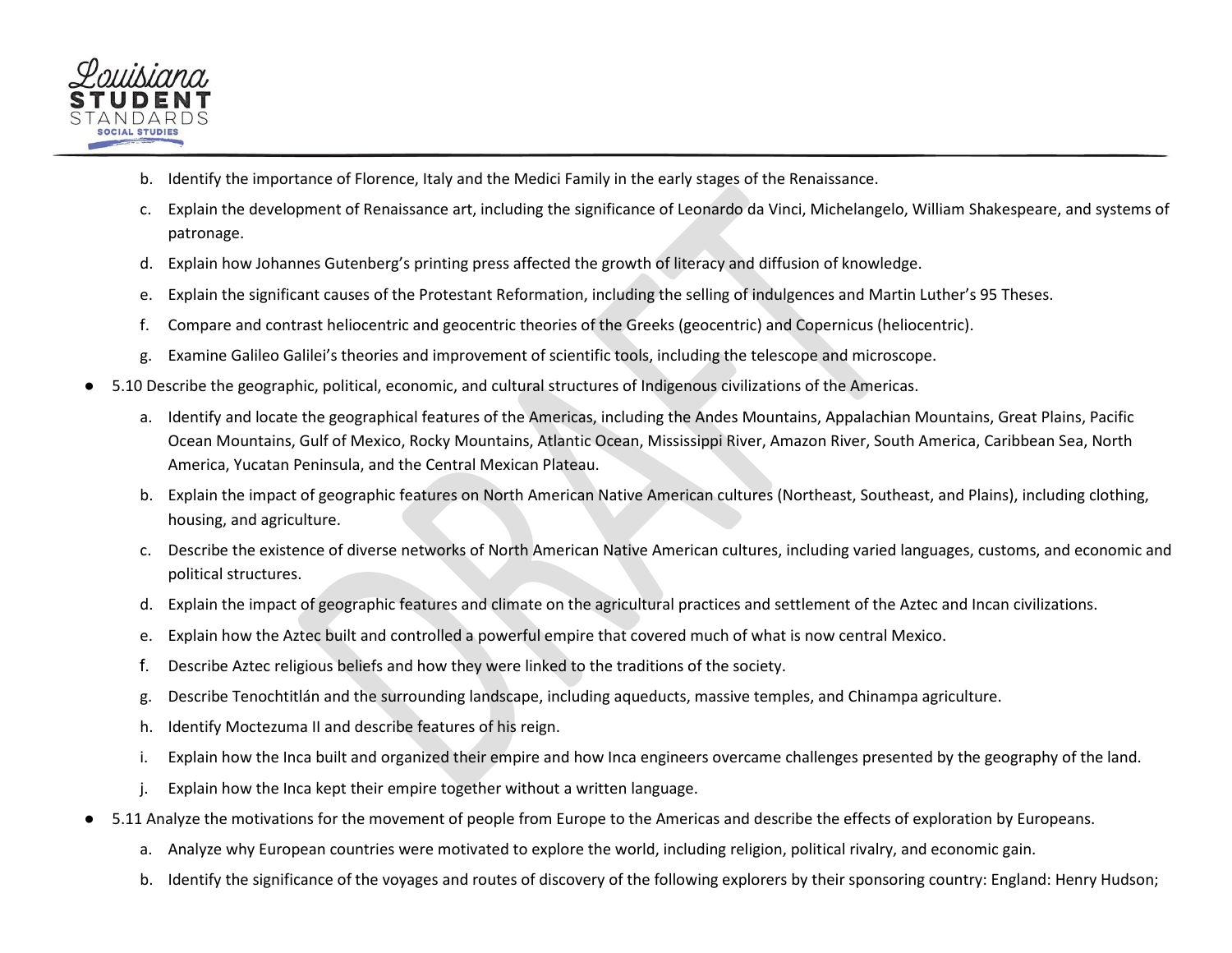

France: Jacques Cartier; Portugal: Vasco da Gama, Bartolomeu Dias; Spain: Christopher Columbus, Hernando de Soto, Ferdinand Magellan, and Amerigo Vespucci.

- c. Describe Prince Henry the Navigator's influence on exploration, voyages, cartographic improvements, and tools related to exploration, including the compass, caravel, and astrolabe.
- d. Describe how the Aztec and Inca empires were eventually defeated by Spanish Conquistadors.
- e. Explain the impact of the Columbian Exchange on people, plants, animals, technology, culture, ideas, and diseases among Europe, Africa, Asia, and the Americas in the 15th and 16th centuries, and examine the major effects on each continent.
- f. Explain how Spanish colonization introduced Christianity, the mission system, and the encomienda system to the Americas as well as the transition to African slavery.
- g. Describe the development of the transatlantic slave trade and the experiences of enslaved people in the Americas.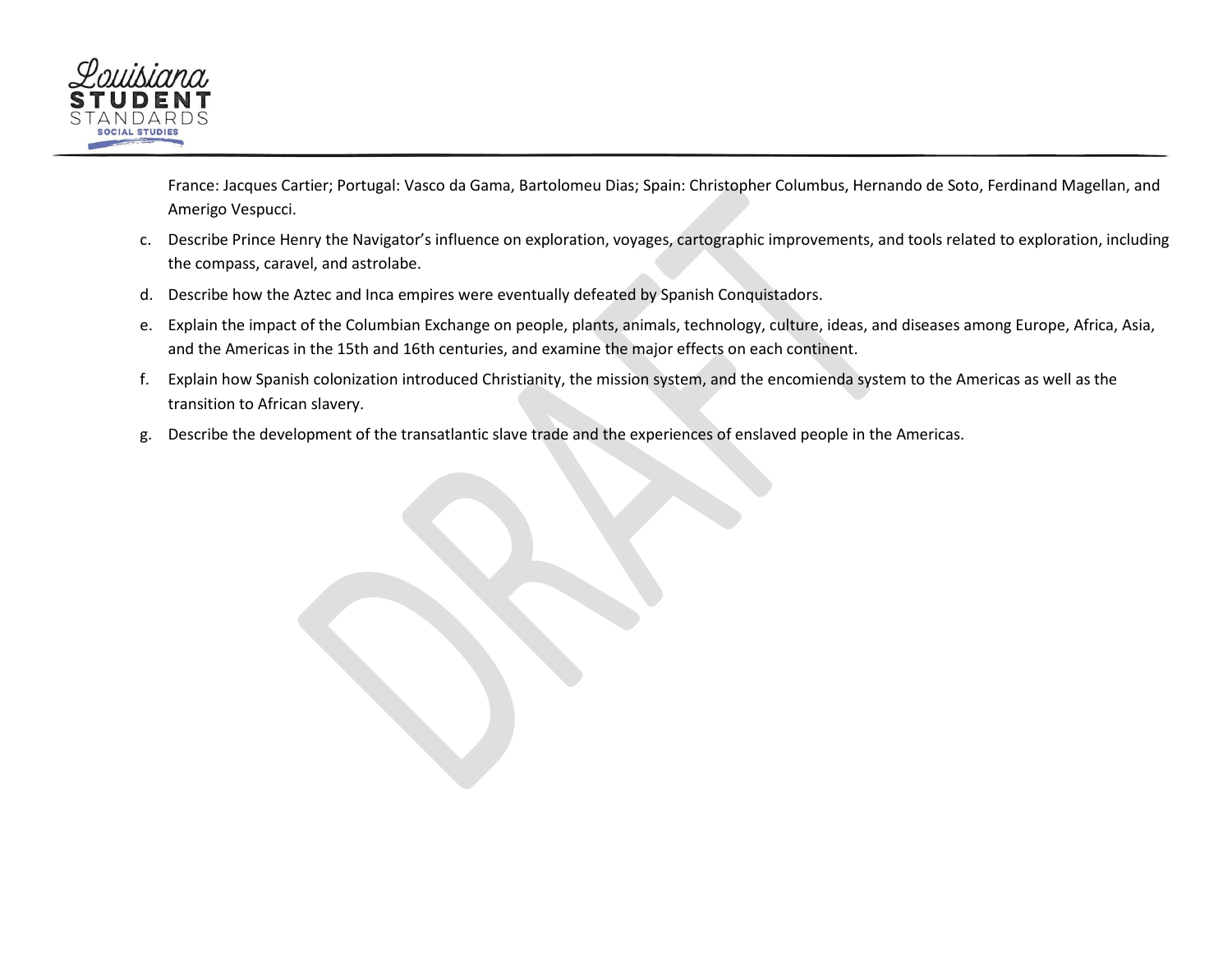

# **GRADE 6**

#### **The United States and Louisiana: Beginnings through Ratification**

<span id="page-23-0"></span>Beginning with the exploration of colonization of North America, this course offers a chronological study of major events, issues, movements, individuals, and groups of people in the United States from a national and a Louisiana perspective. In this course, students will examine: British and French exploration and colonization, the development of the British thirteen colonies; French and Spanish Colonial Louisiana, the American Revolution, and the development and ratification of the U.S. Constitution.

- 6.1 Explain ideas, events, and developments in the history of the United States of America from 1580 to 1791 and how they progressed, changed, or remained the same over time.
- 6.2 Analyze connections between ideas, events, and developments in U.S. history within their global context from 1580 to 1791.
- 6.3 Compare and contrast events and developments in U.S. history from 1580 to 1791.
- 6.4 Use geographic representations and historical data to analyze events and developments in U.S. history from 1580 to 1791, including environmental, cultural, economic, and political characteristics and changes.
- 6.5 Use maps to identify absolute location (latitude and longitude) and describe geographical characteristics of places in Louisiana, North America, and the world.
- 6.6 Use a variety of primary and secondary sources to:
	- a. Analyze social studies content.
	- b. Evaluate claims, counterclaims, and evidence.
	- c. Compare and contrast multiple sources and accounts.
	- d. Explain how the availability of sources affects historical interpretations.
- 6.7 Construct and express claims that are supported with relevant evidence from primary and/or secondary sources, social studies content knowledge, and clear reasoning and explanations to:
	- a. Demonstrate an understanding of social studies content.
	- b. Compare and contrast content and viewpoints.
	- c. Analyze causes and effects.
	- d. Evaluate counterclaims.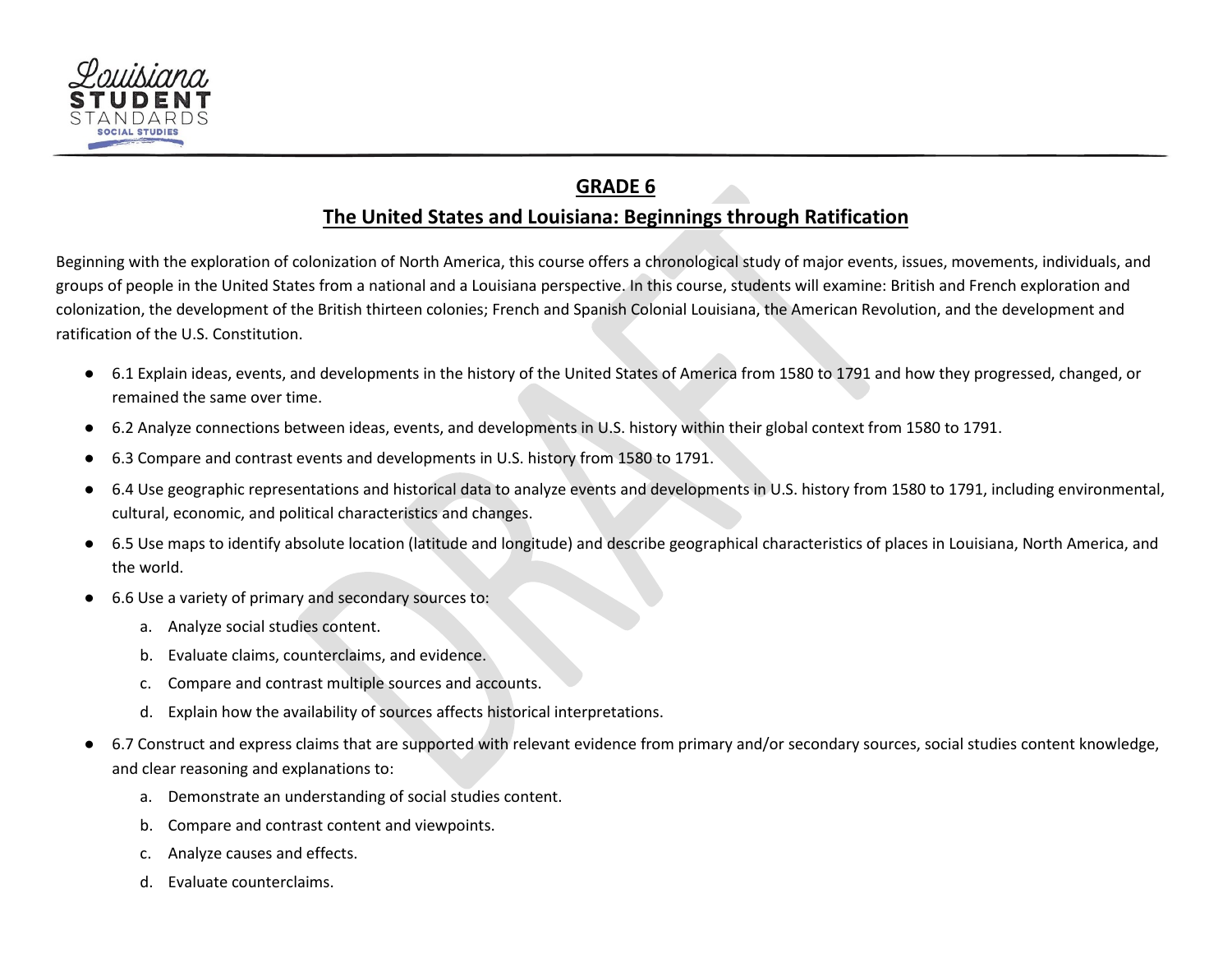

- 6.8 Analyze European exploration and colonization of North America.
	- a. Explain the significance of the land claims made in North America by European powers after 1600, including England, France, the Netherlands, Portugal, Russia, Spain, and Sweden and their effects on Native Americans.
	- b. Compare and contrast the motivations, challenges, and achievements related to exploration and settlement of North America by the British, Dutch, French, and Spanish, including the search for wealth, freedom, and a new life.
- 6.9 Analyze the development of the settlements and colonies in the late sixteenth century through the seventeenth century.
	- a. Explain the importance of the founding and development of Jamestown, including representative government established through the House of Burgesses, private ownership of land, introduction of slavery, and arrival of women and families.
	- b. Explain the importance of the founding and development of the Plymouth settlement, including practice of self-government established by the Mayflower Compact, religious freedom, and contributions of Native Americans, including Chief Massasoit and Squanto, and the leadership of William Bradford.
	- c. Compare and contrast the New England, Middle, and Southern colonies, including their physical geography, religion, education, economy, and government.
	- d. Explain the contributions of key individuals and groups to the foundation of the colonies, including Pilgrims, Puritans, Quakers, John Smith, Roger Williams, Anne Hutchinson, William Penn, Edward Winslow, William Bradford, James Winthrop, John Rolfe, and Pocahontas.
	- e. Identify the locations of the colonies and lands inhabited by Native Americans, and explain how location, environment, and resources affected changes and development over time.
	- f. Analyze the causes, interactions, and consequences related to triangular trade, including the forced migration of Africans through the transatlantic trade of enslaved people and experiences of the Middle Passage.
	- g. Explain the experiences and perspectives of various people groups living in colonial North America, including large landowners, farmers, artisans, women, children, indentured servants, enslaved people, and Native Americans.
	- h. Analyze cooperation, competition, and conflict among groups in North America from the late 1500s to the mid-1700s, including Dutch, English, French, Spanish, and Native Americans.
- 6.10 Analyze the growth and development of colonial Louisiana.
	- a. Explain the significance of events that influenced pre-colonial and colonial Louisiana, including the founding of Natchitoches and New Orleans, the Treaty of Fontainebleau, and the Third Treaty of San Ildefonso.
	- b. Describe the factors that influenced migration within and to Louisiana by various groups, including French, Spanish, Africans, Acadians, Germans,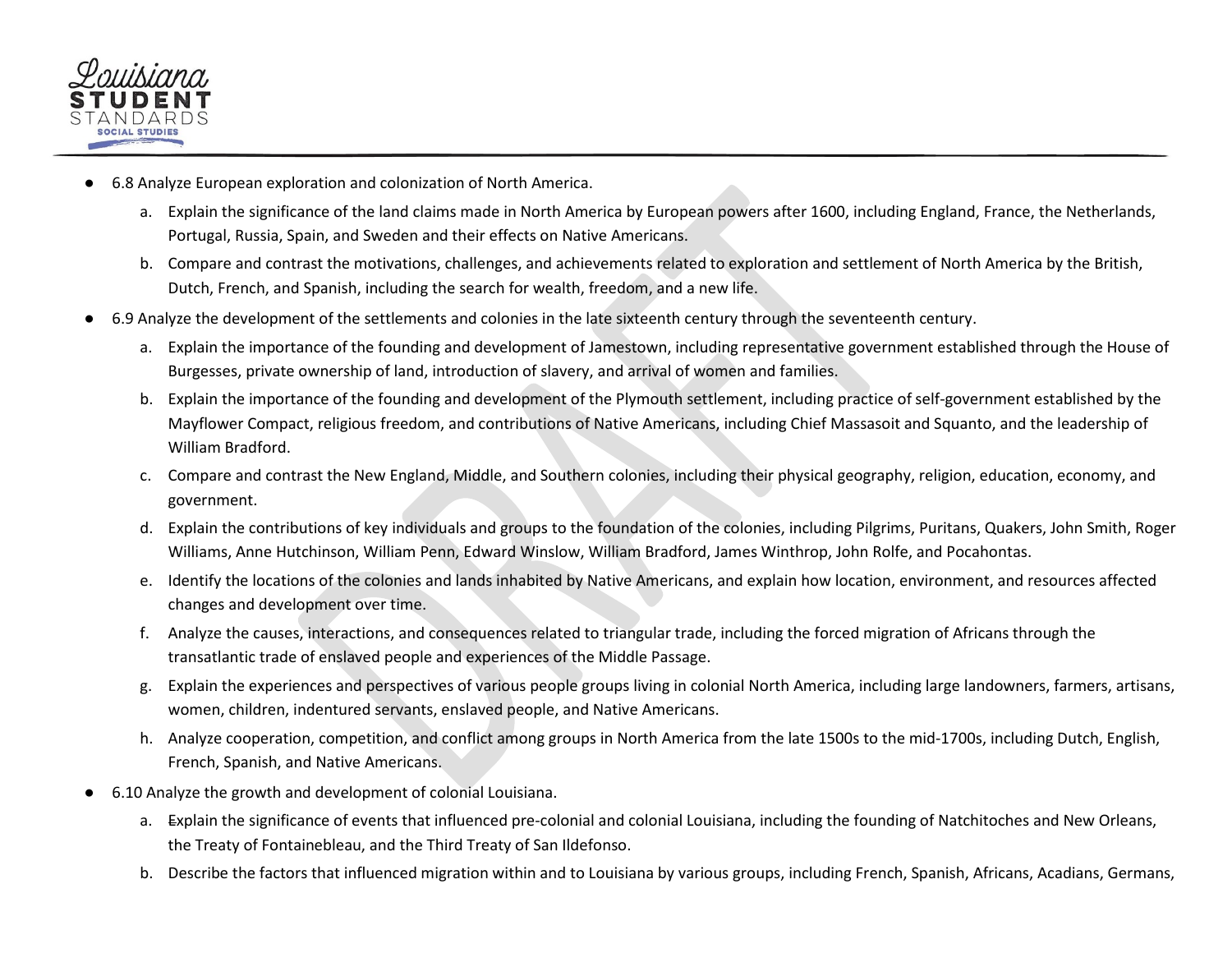

Canary Islanders/Islenos, and Haitians, and explain how individuals and groups interacted and contributed to the development of Louisiana.

- c. Describe the characteristics of colonial Louisiana, including physical geography, climate, economic activities, culture and customs, and government, and analyze their importance to the growth and development of Louisiana.
- d. Explain the influence of France and Spain on government in Louisiana, with an emphasis on the Napoleonic Code, the Code Noir, and the contributions of Jean-Baptiste Le Moyne de Bienville, John Law, King Louis XIV, and Alejandro O'Reilly.
- e. Compare and contrast French and Spanish colonial Louisiana and colonial Louisiana and British colonies.
- 6.11 Analyze the causes, course, and consequences of the American Revolution.
	- a. Analyze how Enlightenment philosophers and ideas contributed to the revolutionary movement in the British Colonies, including Thomas Hobbes (consent of the governed), John Locke (limited government; life, liberty, and property), Jean-Jacques Rousseau (social contract), and Baron de Montesquieu (separation of powers).
	- b. Explain the causes and effects of the French and Indian War.
	- c. Analyze the role and importance of key events and developments leading to the American Revolution, including end of Salutary Neglect by King George III, French and Indian War, Proclamation of 1763, Acts of 1764–1773 (Sugar Act, Stamp Act, Quartering Act, Townshend Acts, Tea Act), Boston Massacre and the death of Crispus Attucks, Boston Tea Party, Coercive (Intolerable) Acts, First Continental Congress, Restraining Acts, the seizure of firearms, and Second Continental Congress.
	- d. Explain how key ideas expressed in historical works influenced the American Revolution, including "taxation without representation is tyranny" (John Otis), John Dickinson's *Letters from a Farmer in Pennsylvania*, Patrick Henry's "Give Me Liberty or Give Me Death" speech, Thomas Paine's *Common Sense*, and the Declaration of Independence ("all men are created equal," "endowed by their Creator with certain unalienable rights, . . . among these are life, liberty, and the pursuit of Happiness," and "the consent of the governed").
	- e. Explain efforts to mobilize support for the American Revolution by individuals and groups, including the Minutemen and Committees of Correspondence and Sons of Liberty (Samuel Adams, John Hancock, Paul Revere).
	- f. Compare and contrast viewpoints of Loyalists and Patriots, and evaluate their arguments for and against independence from Britain.
	- g. Compare and contrast the American colonies and British in the American Revolution, including leadership, military power, recruitment, alliances, population, and resources, and evaluate their strengths and weaknesses.
	- h. Explain the significance and outcome of key battles and turning points during the American Revolution, including the Battles of Lexington and Concord (1775), creation of the Continental Army and appointment of George Washington as Commander in Chief (1775), Battles of Trenton and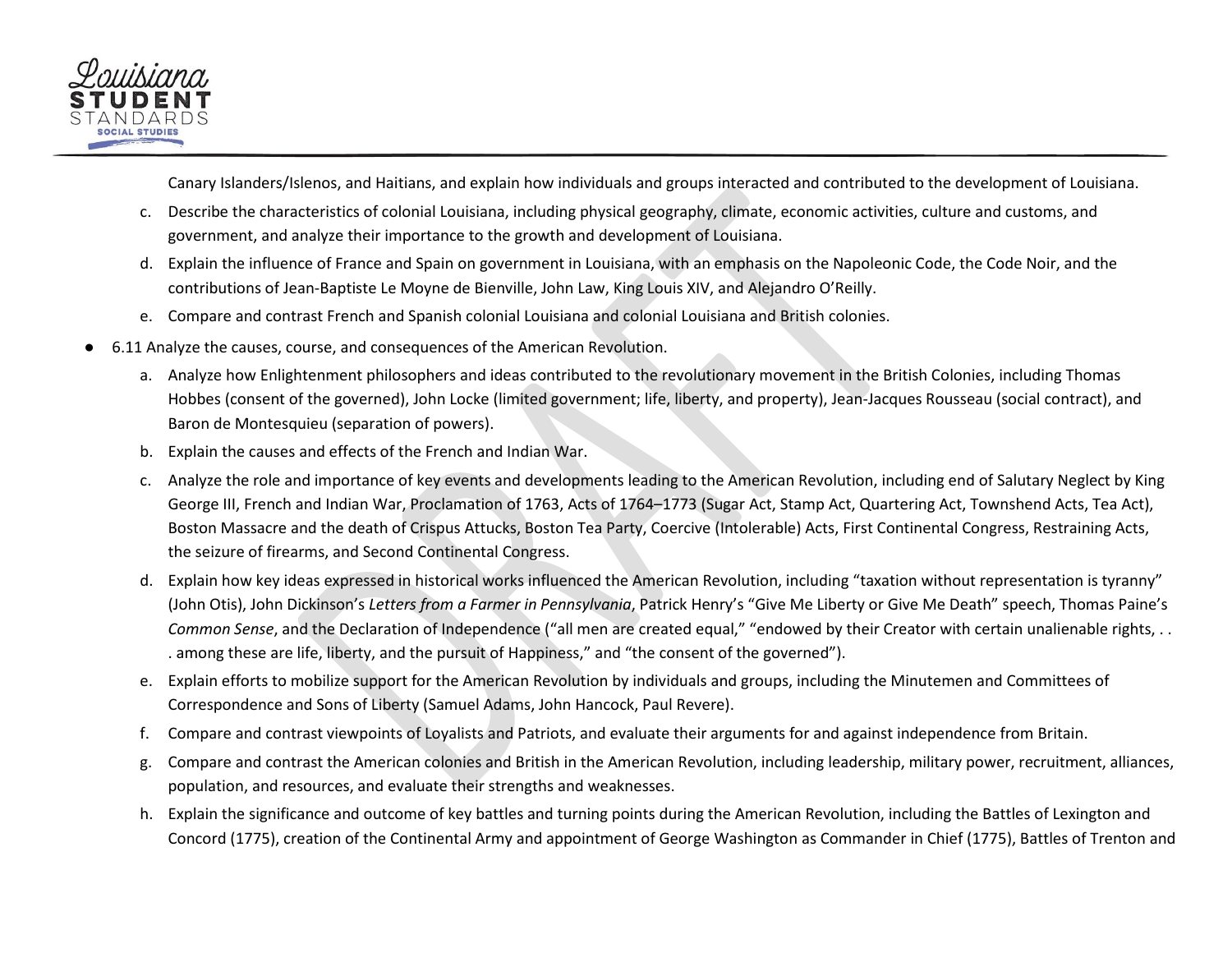

Princeton (1776–1777), Battle of Saratoga (1777), encampment at Valley Forge (1777–1778), Franco-American alliance (1778), Battle of Yorktown (1781), and the Treaty of Paris of 1783.

- i. Explain the contributions of women to the American Revolution, including those of Abigail Adams, Mercy Otis-Warren, Mary Ludwig Hays, Deborah Sampson, and Betsy Ross.
- Explain the role of Spain and Spanish colonial Louisiana during the American Revolution and effects of the conflict on the colony, including the roles of Bernardo de Galvez, Battle of Lake Pontchartrain (1779), and Battle of Baton Rouge (1779).
- k. Explain the role of espionage during the American Revolution, including the actions of spies for the colonies (Nathan Hale, Culper Spy Ring, John Clark, Enoch Crosby, Nancy Hart, and James Armistead Lafayette) and spies for Britain (Benedict Arnold).
- 6.12 Analyze the development of the U.S. political system through the ratification of the U.S. Constitution.
	- a. Explain the purpose and importance of the Articles of Confederation.
	- b. Explain the ideas and events leading to the ratification of the Constitution of the United States, including inadequacies of the Articles of Confederation and Shays Rebellion.
	- c. Evaluate the major issues debated at the Constitutional Convention, including the key characteristics and features of the Articles of Confederation, the rights of states to govern themselves (federal system), the Great Compromise, and slavery (Three-Fifths Compromise).
	- d. Explain how the ideas of leading figures and founding fathers contributed to the Constitutional Convention and development of the U.S. government, including John Adams, Benjamin Franklin, Alexander Hamilton, Thomas Jefferson, James Madison, George Mason, William Patterson, Roger Sherman, George Washington, and James Wilson.
	- e. Explain the importance of ideas expressed in the Preamble to the Constitution of the United States, including the purpose and responsibilities of government and the concept of self-government.
	- f. Explain the significance of the Commerce Clause, including its role in establishing a constitutional relationship between Native Americans and the U.S. government.
	- g. Evaluate the arguments of Federalists and Anti-Federalists on the ratification of the Constitution expressed in the Federalist Papers and the writings of the Anti-Federalists.
	- h. Explain how and why the Constitution of the United States was amended to include the Bill of Rights, and analyze the guarantees of civil rights and individual liberties protected in each of the first ten amendments.
	- i. Analyze the key principles of government established by the Constitution of the United States, including federalism (enumerated, reserved, and concurrent powers), individual rights, judicial review, limited government, popular sovereignty and consent of the governed, rule of law,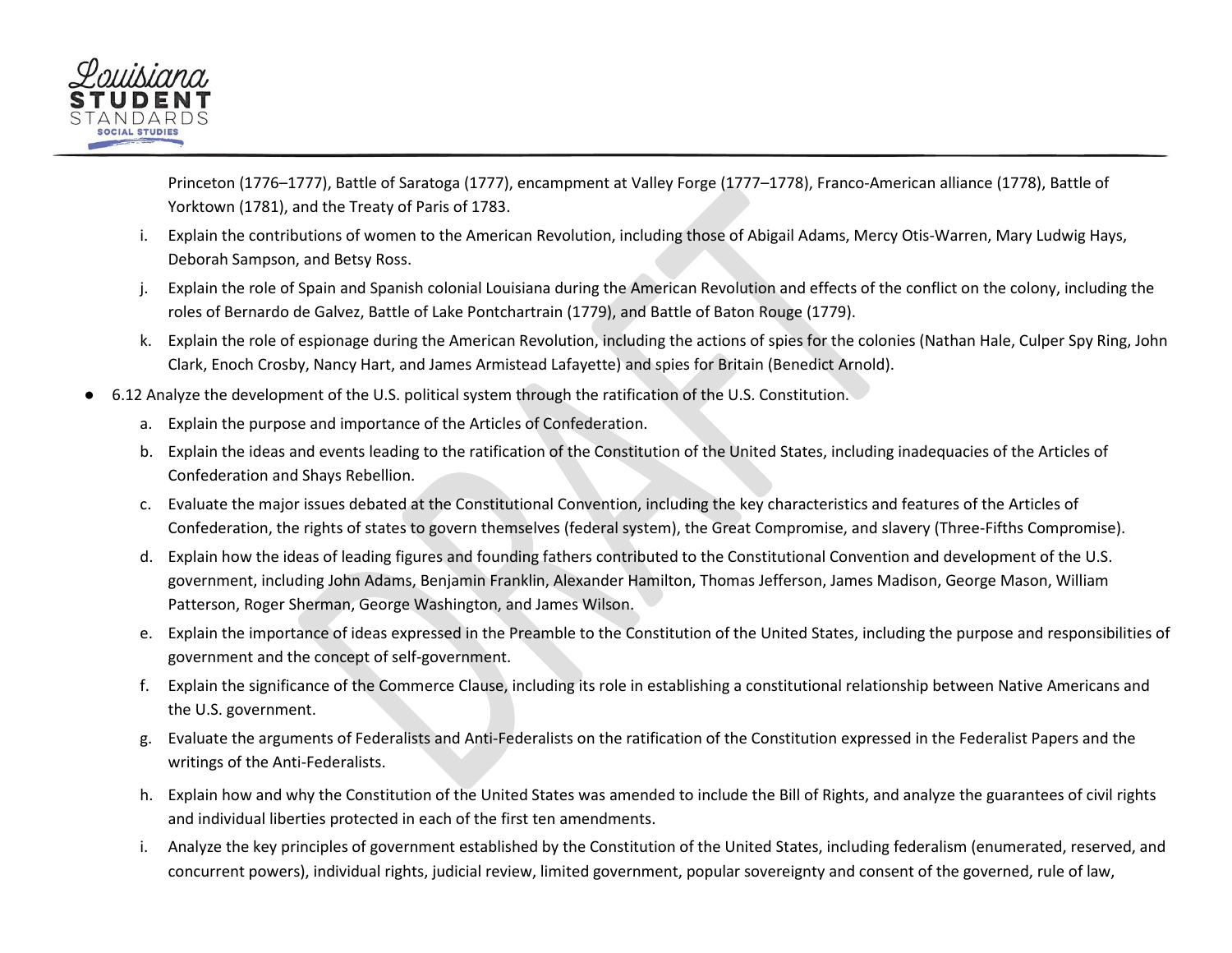

separation of powers and a system of checks and balances.

- j. Explain the structure and processes of the United States government as outlined in the Constitution of the United States, including the branches of government, how a bill becomes a law at the federal level, and the process for amending the United States Constitution.
- k. Explain the structure, powers, and functions of the branches of the United States federal government (legislative, executive, and judicial), and describe the qualifications, roles, and responsibilities of elected and appointed government officials.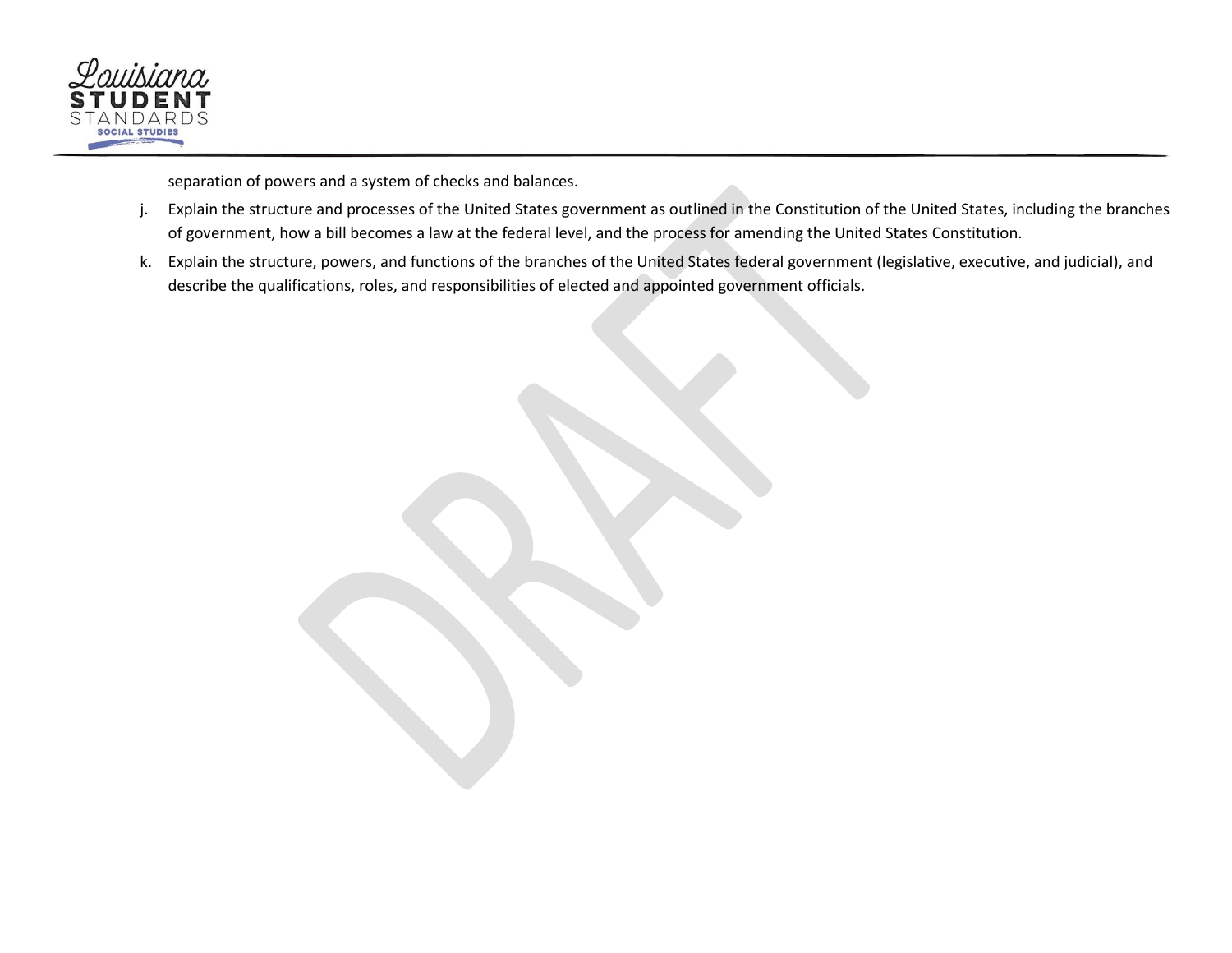

# **GRADE 7**

#### **The United States and Louisiana: The Early Republic through Reconstruction**

<span id="page-28-0"></span>Beginning with the presidency of George Washington, this course offers a chronological study of major events, issues, movements, individuals, and groups of people in the United States from a national and a Louisiana perspective. In this course students will examine the development of the early republic, the Louisiana Purchase, the War of 1812, westward expansion, social and political reform movements of the nineteenth century, the growth of nationalism and sectionalism, the Civil War, and the Reconstruction period.

- 7.1 Explain ideas, events, and developments in the history of the United States of America from 1791 to 1877 and how they progressed, changed, or remained the same over time.
- 7.2 Analyze connections between ideas, events, and developments in U.S. history within their global context from 1791 to 1877.
- 7.3 Compare and contrast events and developments in U.S. history from 1791 to 1877.
- 7.4 Use geographic representations and historical data to analyze events and developments in U.S. history from 1791 to 1877, including environmental, cultural, economic, and political characteristics and changes.
- 7.5 Use maps to identify absolute location (latitude and longitude) and describe geographical characteristics of places in Louisiana, North America, and the world.
- 7.6 Use a variety of primary and secondary sources to:
	- a. Analyze social studies content.
	- b. Evaluate claims, counterclaims, and evidence.
	- c. Compare and contrast multiple sources and accounts.
	- d. Explain how the availability of sources affects historical interpretations.
- 7.7 Construct and express claims that are supported with relevant evidence from primary and/or secondary sources, social studies content knowledge, and clear reasoning and explanations to:
	- a. Demonstrate an understanding of social studies content.
	- b. Compare and contrast content and viewpoints.
	- c. Analyze causes and effects.
	- d. Evaluate counterclaims.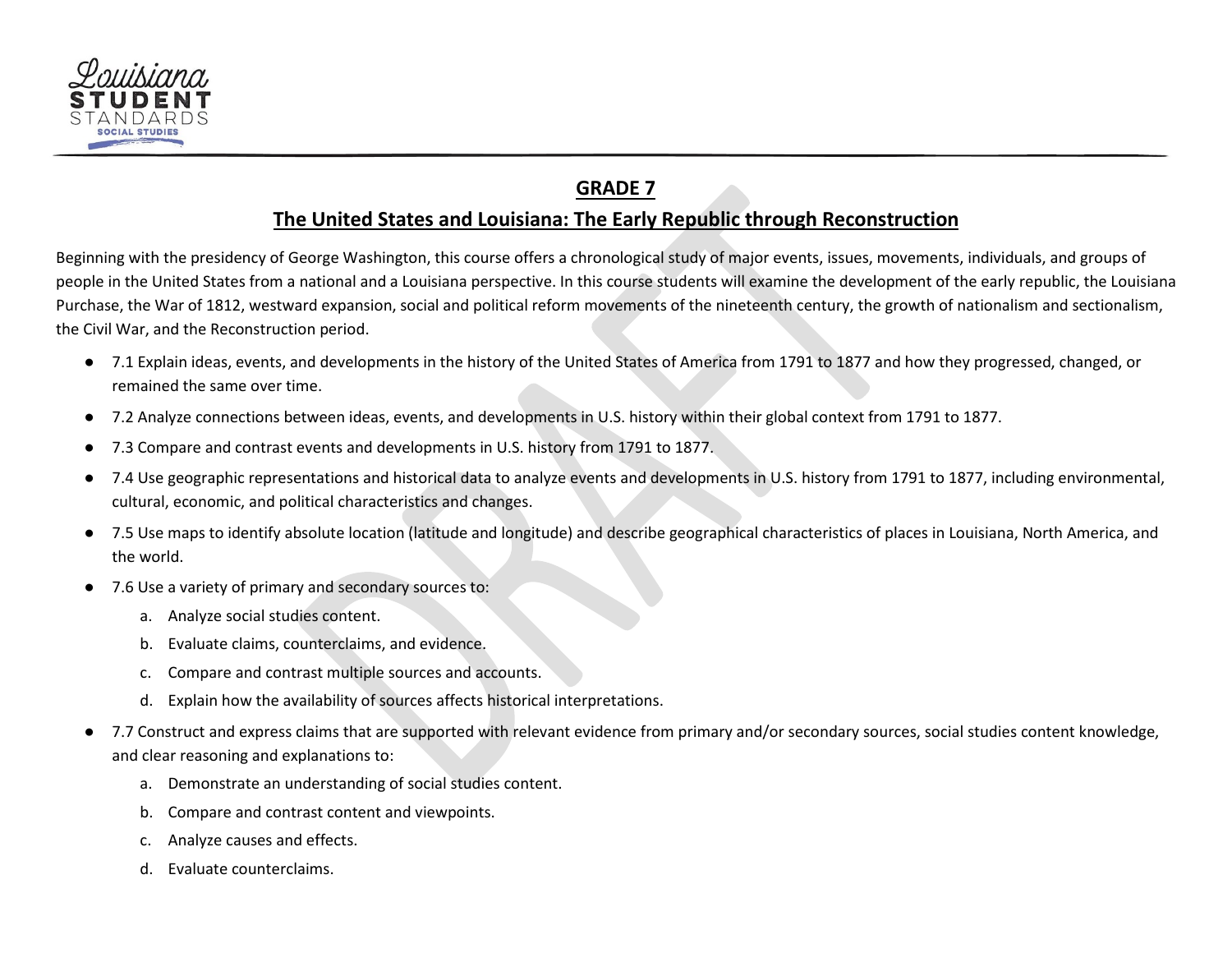

- 7.8 Analyze the influence of key events, ideas, and people on the economic, political, and social development of the United States from 1791–1850s.
	- a. Explain the causes and events of the Whiskey Rebellion, including the response from the Washington administration and its relationship to enforcement of the government's right to tax.
	- b. Explain the influence of precedents set by the presidency of George Washington, and analyze the advice in and effects of his Farewell Address.
	- c. Explain how the disagreements between Thomas Jefferson and Alexander Hamilton resulted in the emergence of the Federalist and Democratic-Republican political parties, including views on foreign policy, Alien and Sedition Acts, economic policy, National Bank, funding and assumption of the revolutionary debt.
	- d. Describe the role of the Electoral College in presidential elections, including how it aims to ensure representation of less populated states.
	- e. Explain how the U.S. government addressed foreign and domestic challenges during the late 1700s to the mid-1800s and how related policies and legislation influenced the development of the United States.
	- f. Analyze the major events of Thomas Jefferson's presidency, including the Louisiana Purchase, Lewis and Clark expeditions, Dunbar-Hunter Expedition of Ouachita River, Red River Expedition, and Twelfth Amendment.
	- g. Explain restrictions placed on the trade of enslaved people prior to the Civil War, including the Northwest Ordinance of 1787 and the Act Prohibiting Importation of Slaves of 1807.
- 7.9 Analyze the causes, course of, and consequences of the War of 1812.
	- a. Explain the events leading to the War of 1812, including Britain's war with Napoleonic France, impressment, and blockades, and analyze the political and economic effects on the United States.
	- b. Explain key events, turning points and outcomes of the War of 1812, including blockades, Battle of Lake Erie (1813), Burning of Washington (1814), Battle of New Orleans (1814), Battles of Baltimore and Lake Champlain (1814), penning of the Star Spangled Banner, and the Treaty of Ghent (1814).
	- c. Analyze the interests and motivations of Native American groups aligned with the United States and with Britain during the War of 1812, including Chief Tecumseh.
	- d. Explain the importance and effects of the Battle of New Orleans to Louisiana, and describe the roles played by General Andrew Jackson and Jean Lafitte.
	- e. Explain the events leading to and surrounding Louisiana statehood, including the Neutral Strip, the West Florida controversy, and the capture of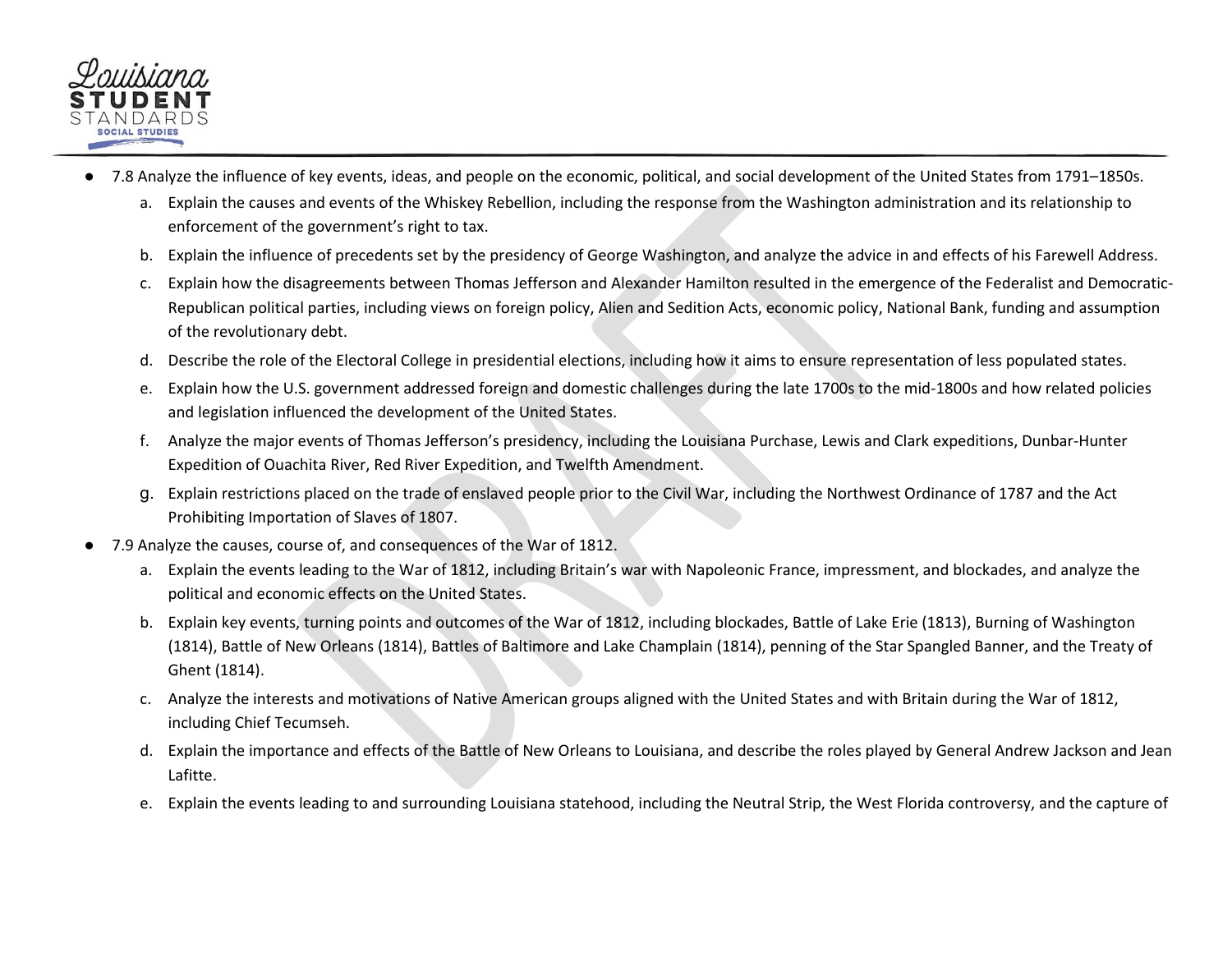

the Spanish Fort at Baton Rouge.

- 7.10 Analyze the growth and development of the United States from the early to mid-1800s.
	- a. Describe the Era of Good Feelings (1815–1825), including Henry Clay's American System, Treaty of 1818, Adams-Onis Treaty of 1819, and the development of transportation networks.
	- b. Analyze the purpose of the Monroe Doctrine (1823), with emphasis on its policies of both isolationism and protection of American interests in the Western Hemisphere, and how it influenced U.S. foreign policy and interactions with other nations.
	- c. Analyze the effects of *Marbury v. Madison* (1803), *McCulloch v. Maryland* (1819), *Gibbons v. Ogden* (1824), and *Worcester v. Georgia* (1832).
	- d. Analyze the ideas and motivations that contributed to westward expansion, including Manifest Destiny, and its political, social, and economic effects.
	- e. Analyze the causes and effects of Indian Removal policies of the early to mid-1800s, including the Indian Removal Act of 1830, Trail of Tears, and Seminole Wars, and explain the role of key figures, including Andrew Jackson, Chief John Ross, and Chief Osceola.
	- f. Analyze key events and developments that contributed to westward expansion, including the Oregon Treaty (1846), annexation of Texas (1845), Treaty of Guadalupe Hidalgo (1848), Gadsden Purchase (1853), the Pony Express (1860), Pacific Railway Act (1862), and Homestead Act (1862).
	- g. Explain the motivation and means of migration West, the experiences of the settlers, and resulting changes in the West, including the Gold Rush (1848–1855), trails (Oregon Trail, Mormon Trail, and Santa Fe Trail), first transcontinental telegraph, and the transcontinental railroad.
	- h. Describe the causes, course, and consequences of the Mexican-American War, including the Battle of the Alamo, Battle of San Jacinto, annexation of Texas, the Mexican Cession and Zachery Taylor's role in the war and subsequent election to the presidency.
	- i. Explain the causes and effects of the first Industrial Revolution in the United States, including advancements in technology, increased manufacturing, changing labor conditions, growing transportation systems, and urbanization.
	- j. Analyze the development of the agrarian economy in the South, including Louisiana, and explain how advancements in technology, such as the cotton gin and multiple-effect evaporator for sugar, contributed to an increase in enslaved labor.
	- k. Compare and contrast the economies of the North and the South during the early to mid-1800s.
	- l. Describe push and pull factors for immigration to the United States in the early to mid-1800s, and explain how migration within and to the United States affected rural and urban areas.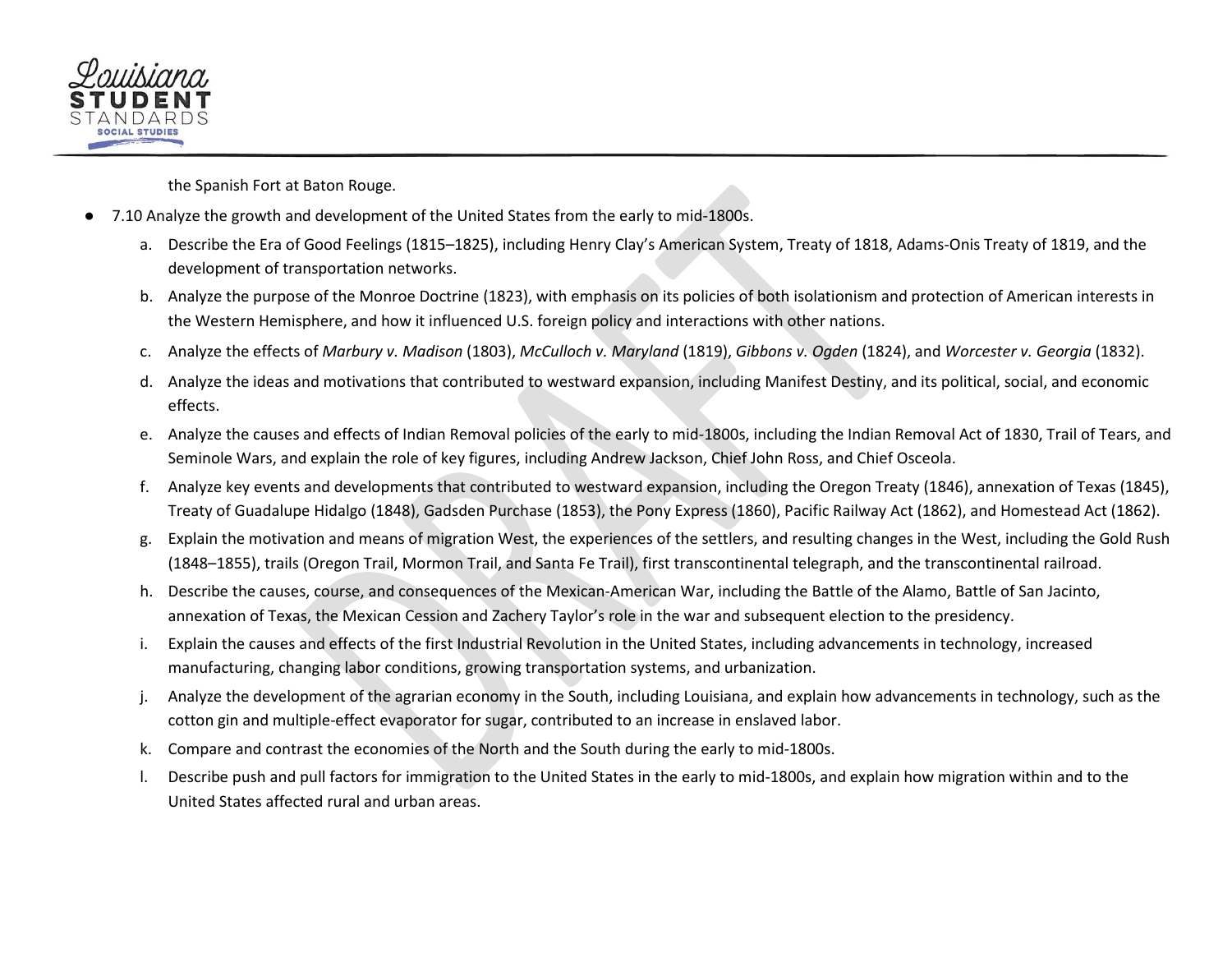

- 7.11 Analyze role and importance of social and political reform movements of the nineteenth century.
	- a. Analyze the key people, ideas, and events of the women's rights movement and woman's suffrage movement of the early to mid-1800s, including the Seneca Falls Convention, National Women's Rights Conventions, Susan B. Anthony, Elizabeth Cady Stanton, Lucretia Mott, Sojourner Truth, Mary Church Terrell, and Margaret Fuller.
	- b. Explain the development of education and prison reform movements, including those led by Horace Mann and Dorothea Lynde Dix.
	- c. Explain the effects of abolition efforts by key individuals and groups, including Sojourner Truth, William Lloyd Garrison, and the Quakers.
	- d. Analyze the historical works and ideas of influential abolitionists, including Frederick Douglass' speech "The Constitution of the United States: Is It Pro slavery or Anti slavery?" and Harriet Beecher Stowe's *Uncle Tom's Cabin*.
	- e. Describe the purpose, challenges, routes, and successes of the Underground Railroad and the key role played by Harriet Tubman.
	- f. Explain restrictions placed on the trade of enslaved people prior to the Civil War, including the Northwest Ordinance of 1787 and the Act Prohibiting Importation of Slaves of 1807.
- 7.12 Explain the ideas, key people and events related to the growth of sectionalism and rising tension prior to the Civil War.
	- a. Analyze major events, legislation, and court decisions from 1800 to 1861 that led to increasing sectionalism, including the Missouri Compromise of 1820, *North Carolina v. Mann* (1830), the Nullification Crisis (1831–1833), the Compromise of 1850, the Fugitive Slave Acts (1793, 1850), the Kansas-Nebraska Act (1854), and the Dred Scott decision (1857).
	- b. Describe the reasons for the formation of the Republican Party in 1854 and its founding platform.
	- c. Compare and contrast various arguments on the issue of slavery and state's rights, including those expressed in the Lincoln-Doulas debates and during the 1860 presidential campaign.
	- d. Explain the causes of and reactions to rebellions and raids, including the German Coast Uprising, Nat Turner's Rebellion, and John Brown's Raid on Harpers Ferry and subsequent trial.
	- e. Analyze Lincoln's First Inaugural Address, and explain how the ideas expressed affected the cause and course of the Civil War.
- 7.13 Analyze the causes, course, and consequences of the Civil War.
	- a. Explain why the Confederate states seceded from the Union.
	- b. Explain Louisiana's decision to secede from the Union and its effects, including the state seizure of federal properties in Louisiana (the United States Arsenal and Barracks at Baton Rouge; United States Branch Mint).
	- c. Describe the events leading to, significance of, and reaction to the Battle of Fort Sumter, including Lincoln's call for 75,000 volunteers.
	- d. Describe the importance and outcomes of the major military engagements of the Civil War, including Manassas, Shiloh, Capture of New Orleans, Antietam, Gettysburg, Vicksburg, Siege of Port Hudson, Sherman's March to the Sea, and the surrender at Appomattox.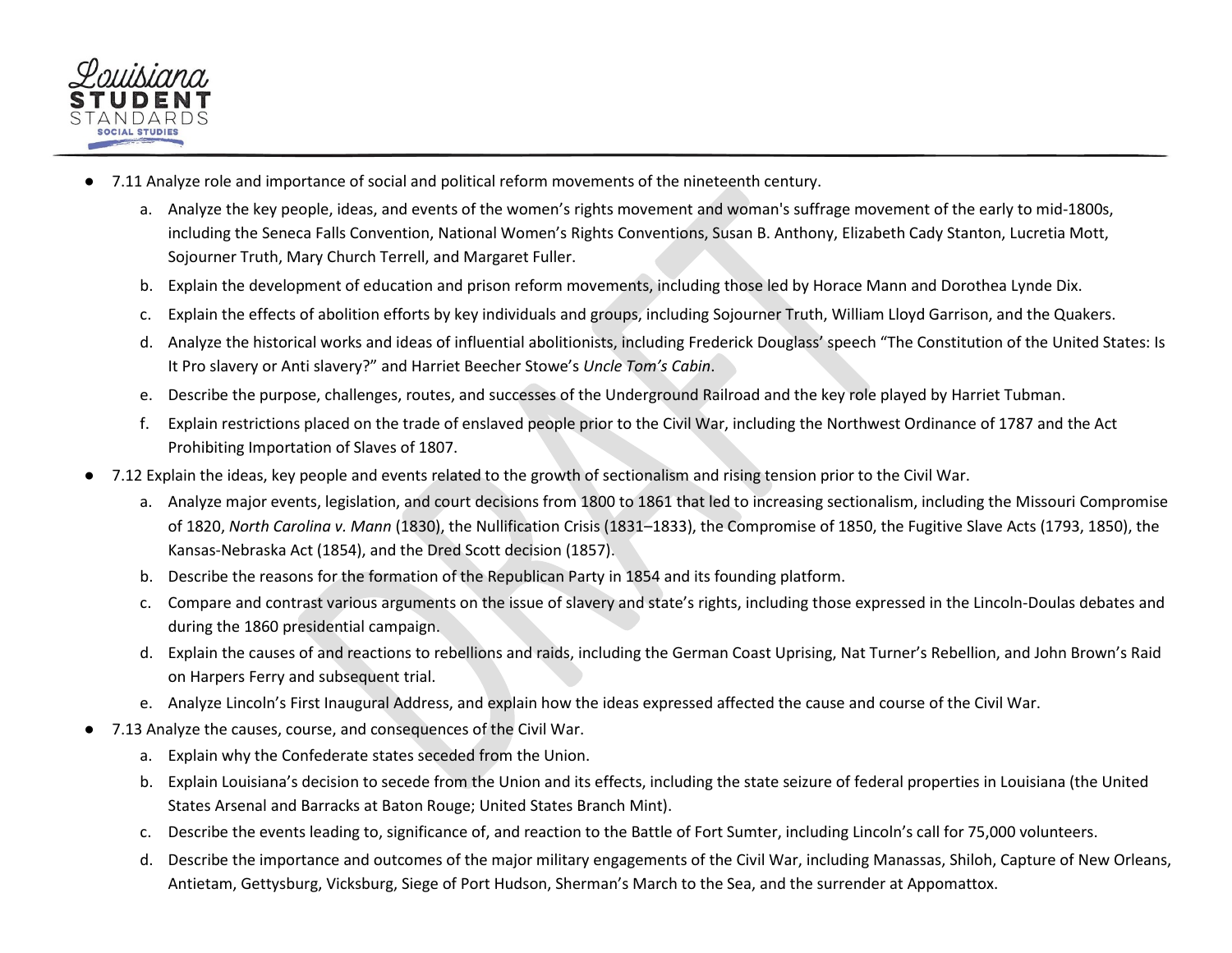

- e. Describe the roles and experiences of soldiers, women, enslaved people, and freed people during the Civil War.
- f. Analyze the role of Louisiana in the Civil War and how the conflict affected Louisiana and its people, including the importance of its ports and the occupation of New Orleans.
- g. Analyze the purpose, significance, and consequences of the Emancipation Proclamation.
- h. Describe the roles and contributions of key individuals in the Civil War, including Jefferson Davis, Robert E. Lee, Thomas Stonewall Jackson, PGT Beauregard, Mary Walker, Clara Barton, Ulysses S. Grant, William Tecumseh Sherman, Robert Smalls, and the Louisiana Tigers*.*
- i. Analyze Lincoln's Gettysburg Address and Second Inaugural Address, and explain how the ideas expressed affected the course of the war and show how ideas about equality changed over time.
- j. Describe the significance of Lincoln's assassination, and how it affected the nation.
- 7.14 Analyze the major events, key people, and effects of Reconstruction.
	- a. Compare and contrast plans for Reconstruction, including Lincoln's Ten Percent Plan, President Johnson's Plan, and the Radical Republican Plan for Reconstruction.
	- b. Analyze the development and effects of tenant farming and the sharecropping system in the postwar South.
	- c. Explain how federal action affected the expansion of individual rights and freedoms during the Reconstruction era, including through the Thirteenth Amendment, Freedmen's Bureau, Civil Rights Bill of 1866, Reconstruction Act of 1867, Fourteenth Amendment, Fifteenth Amendment, and analyze the challenges, achievements, and effectiveness of each.
	- d. Explain the rise of violence and intimidation of Black Americans by groups, including the Ku Klux Klan, White League and Red Shirts and describe the significance of the Opelousas and Colfax Massacres.
	- e. Describe the role and motivations of carpetbaggers and scalawags during Reconstruction.
	- f. Explain the roles of Black politicians in Southern states during Reconstruction, including Oscar Dunn and P.B.S. Pinchback.
	- g. Explain how the presidential election of 1876 and the Compromise of 1877 led to the end of Reconstruction, and analyze short-term effects of the collapse of Reconstruction, including the decline of Black Americans in elected offices and loss of enforcement of the Fourteenth and Fifteenth Amendments.
	- h. Analyze how Black Codes affected the lives of Black Americans, including the restriction rights to own and lease property, conduct business, bear arms, and move freely through public spaces.
	- i. Analyze how national events and amendments to the U.S. Constitution influenced Louisiana from the 1860s to 1877, including changes to the Louisiana Constitution.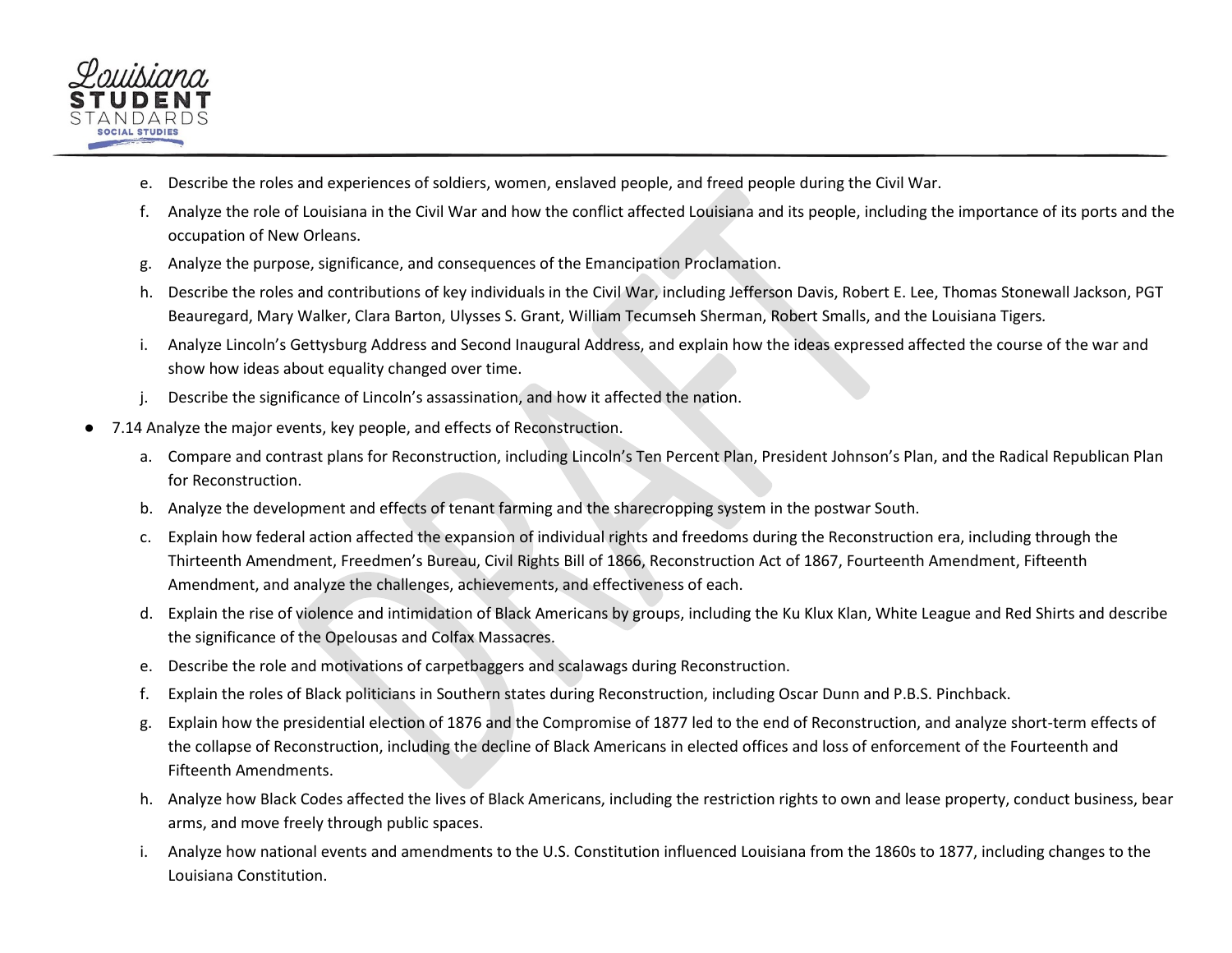

# **GRADE 8**

#### **The United States and Louisiana: Industrial Age through the Modern Era**

<span id="page-33-0"></span>Beginning with the Second Industrial Revolution, this course offers a chronological study of major events, issues, movements, individuals, and groups of people in the United States from a national and a Louisiana perspective. In this course students will examine: the rise of the United States as an industrial and world power, World War I, the Great Depression, Huey P. Long, The Great Flood of 1927, World War II, the Cold War, the Civil Rights movement, and the modern era.

- 8.1 Explain ideas, events, and developments in the history of the United States of America from 1877 to 2008 and how they progressed, changed, or remained the same over time.
- 8.2 Analyze connections between events and developments in U.S. history within their global context from 1877 to 2008.
- 8.3 Compare and contrast events and developments in U.S. history from 1877 to 2008.
- 8.4 Use geographic representations and historical data to analyze events and developments in U.S. history from 1877 to 2008, including environmental, cultural, economic, and political characteristics and changes.
- 8.5 Use maps to identify absolute location (latitude, and longitude) and describe geographical characteristics of places in Louisiana, North America, and the world.
- 8.6 Use a variety of primary and secondary sources to:
	- a. Analyze social studies content.
	- b. Evaluate claims, counterclaims, and evidence.
	- c. Compare and contrast multiple sources and accounts.
	- d. Explain how the availability of sources affects historical interpretations.
- 8.7 Construct and express claims that are supported with relevant evidence from primary and/or secondary sources, social studies content knowledge, and clear reasoning and explanations to:
	- a. Demonstrate an understanding of social studies content.
	- b. Compare and contrast content and viewpoints.
	- c. Analyze causes and effects.
	- d. Evaluate counterclaims.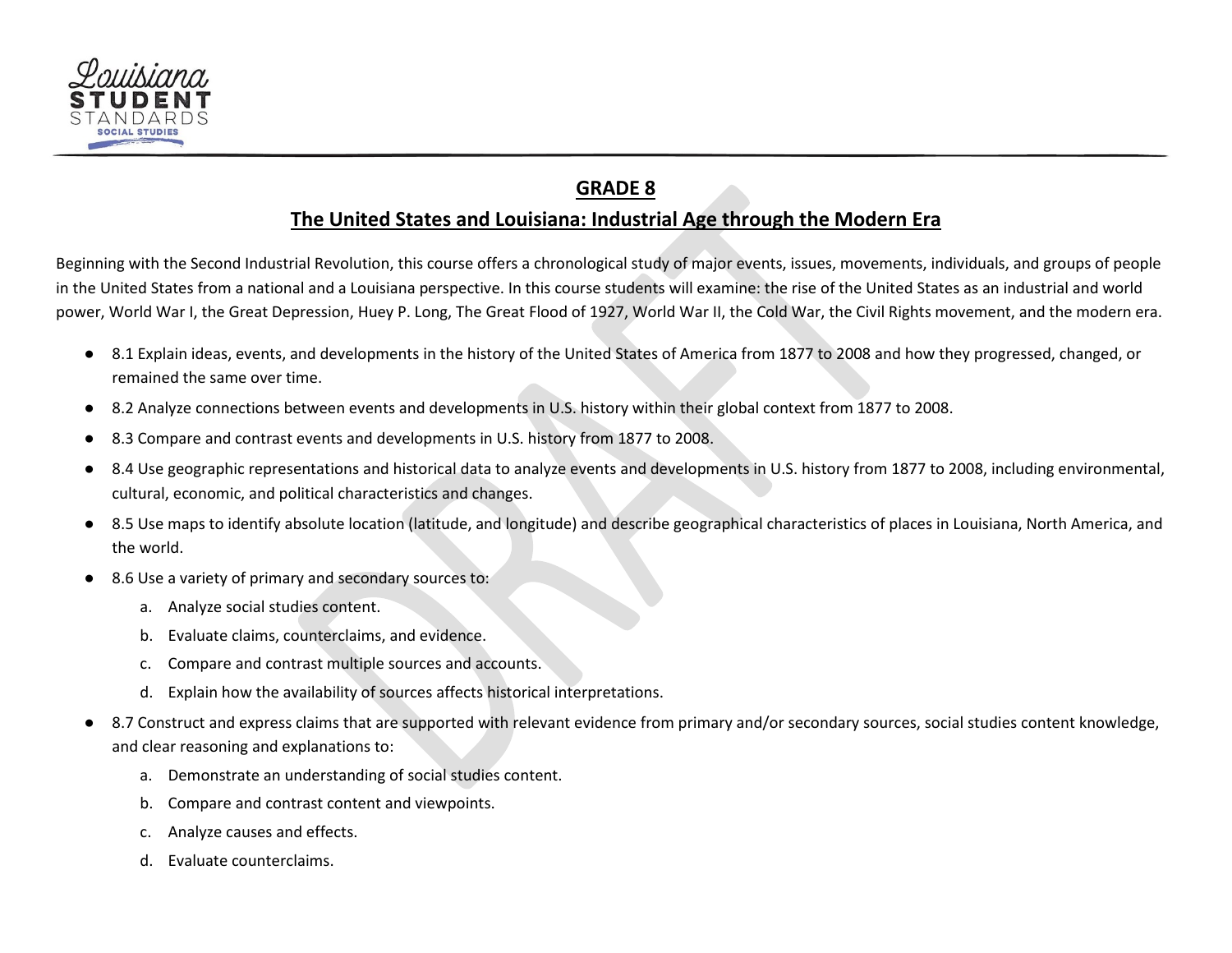

- 8.8 Analyze the causes and effects of technological and industrial advances during the late nineteenth century and the early 20th century.
	- a. Analyze factors that contributed to and effects of the growth of the industrial economy, including capitalism and the growth of free markets, mass production, agricultural advancements, the government's laissez-faire economic policy, and the rise of corporations.
	- b. Explain the social and economic effects of innovations in technology, transportation, and communication during the late 1800s and early 1900s, including the expansion of railroads, electricity, and telephone.
	- c. Explain how industrialists and corporations revolutionized business and influenced the U.S. economy and society, with an emphasis on business practices (vertical and horizontal integration, formation of monopolies/trusts), development of major industries (oil, steel, railroad, banking), and the role of entrepreneurs, including Andrew Carnegie, J.P. Morgan, John D. Rockefeller, Cornelius Vanderbilt, and Madam C.J. Walker.
- 8.9 Analyze the social, political, and economic changes that developed in the United States during the late 19th and early 20th century.
	- a. Explain how industrialization influenced the movement of people from rural to urban areas and the effects of urbanization.
	- b. Explain the causes and effects of immigration to the United States during the late 1800s and early 1900s, and compare and contrast experiences of immigrant groups.
	- c. Describe the working conditions and struggles experienced by the labor force that led to the labor movement (child labor, hours, safety, wages, standard of living), and evaluate the effectiveness of efforts to improve conditions.
	- d. Describe the reasons for and effects of the rise of Populism in the United States and Louisiana during the late 1800s, including the role of the Grange, Farmers' Alliance, and Peoples Party.
	- e. Analyze the causes and outcomes of the Progressive movement and the role of muckrakers, including the Meat Inspection Act, Pure Food and Drug Act, Seventeenth Amendment, Thomas Nast, Ida Tarbell, Upton Sinclair, and Jacob Riis.
	- f. Analyze the government's response to the rise of trusts and monopolies, including the passage of the Interstate Commerce Act of 1887, the Sherman Antitrust Act of 1890, and the Clayton Antitrust Act of 1914.
	- g. Describe important ideas and events of presidential administrations during the late 1800s and early 1900s, with emphasis on Theodore Roosevelt's administration and his support for trust busting, regulation, consumer protection laws, and conservation.
	- h. Explain the origins and development of Louisiana public colleges and universities, including land grant institutions, Historically Black Colleges and Universities, and regional universities.
	- i. Analyze the events leading to *Plessy v. Ferguson* (1896) and the consequences of the decision, including changes to the Louisiana Constitution.
	- Explain the emergence of the Jim Crow system and how it affected Black Americans.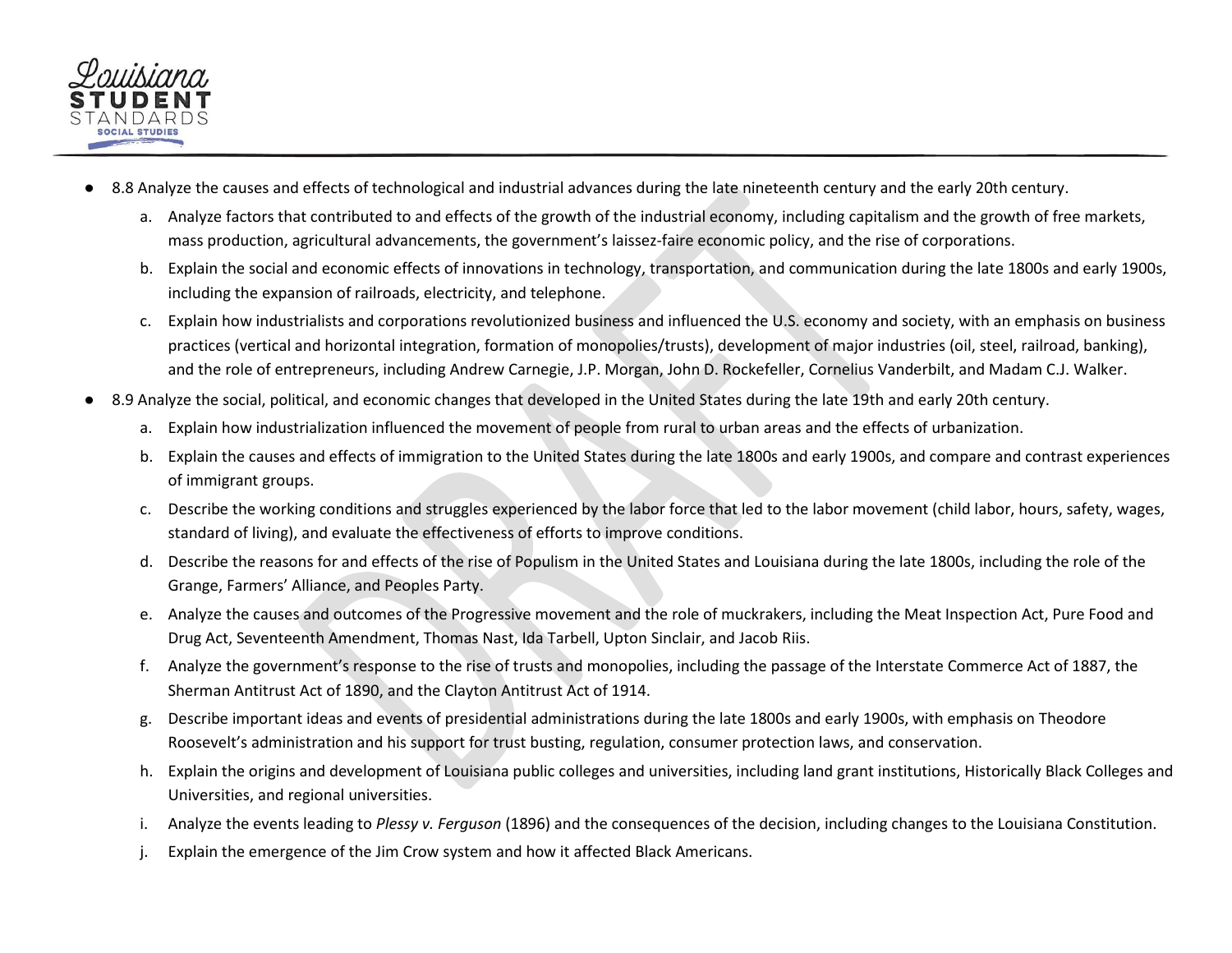

- k. Explain the goals and strategies used by the African American civil rights leaders of the late 1800s and early 1900s, and analyze differing viewpoints of key figures and groups, including W.E.B. DuBois and the Niagara Movement, Booker T. Washington, NAACP, Mary Church Terrell, and Ida B. Wells.
- 8.10 Analyze ideas and events related to the expansion of the United States during the late nineteenth century and early 20th century.
	- a. Explain the motivations for migration to and settlement of the West by various groups, including Exodusters, and how their motivations relate to the American Dream.
	- b. Analyze Frederick Turner's "The Significance of the Frontier in American History," and explain how the ideas expressed related frontier migration to values like equality, democracy, optimism, individualism, and self-reliance.
	- c. Analyze how lives of Native Americans changed as a result of westward expansion and U.S. policies, including extermination of the buffalo, reservation system, Dawes Act, and assimilation.
	- d. Analyze the causes and effects of conflict between Native Americans and the U.S. government and settlers during the late nineteenth century and early 20th century, including the Battle of Little Bighorn and Wounded Knee and subsequent treaties.
	- e. Analyze the events leading to and effects of the U.S. acquisition of Hawaii.
	- f. Analyze the ideas and events leading to the Spanish-American War and the short- and long-term outcomes, including the terms of the Treaty of Paris (1898), U.S. acquisition of Spanish territories, and emergence of the United States as a world power.
	- g. Analyze foreign policy achievements of Theodore Roosevelt, including the construction of the Panama Canal and use of the Great White Fleet.
- 8.11 Analyze the causes, course and consequences of World War I.
	- a. Describe the causes of World War I, including militarism, alliances, imperialism, nationalism, and the assassination of Archduke Franz Ferdinand.
	- b. Explain the reasons for the initial U.S. policy of neutrality and isolationism.
	- c. Analyze the events leading to U.S. involvement in World War I, including German submarine warfare, the sinking of the Lusitania and the Zimmerman Telegram.
	- d. Analyze how the United States mobilized for war and ways the American people contributed to the war effort on the home front and abroad, with an emphasis on military service, role of women and minority groups, liberty bonds, and victory gardens.
	- e. Explain how the U.S. government directed public support and responded to dissent during World War I, including through the use of wartime propaganda, Committee on Public Information, Espionage Act, Sedition Act, and *Schenck v. United States* (1919)*.*
	- f. Explain how military strategies and advances in technology affected warfare and the course of World War I, including trench warfare, airplanes, machine guns, poison gas, submarines, and tanks.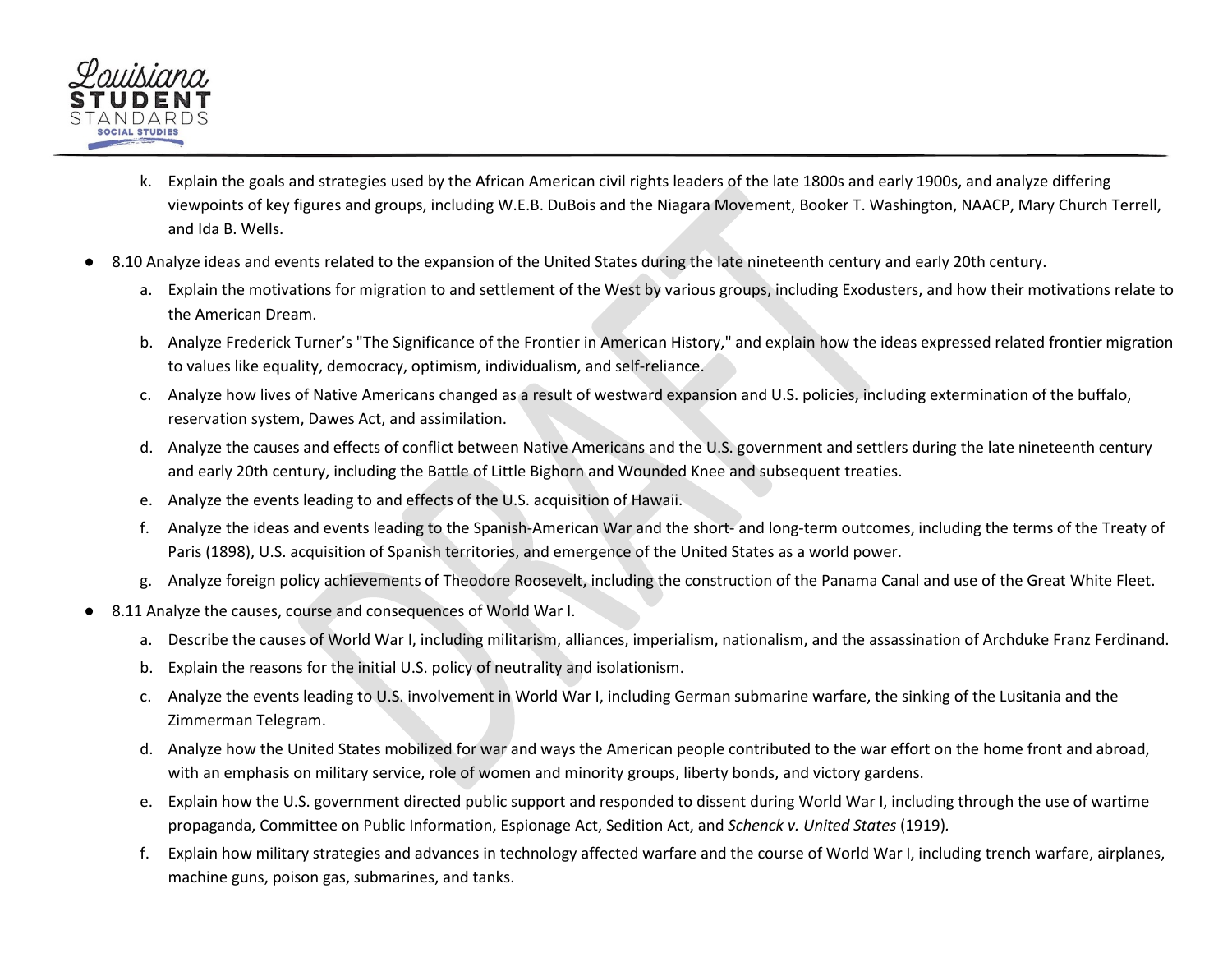

- g. Describe the goals of leaders at the Paris Peace Conference, comparing Woodrow Wilson's Fourteen Points, and the Treaty of Versailles.
- h. Explain the reaction of the U.S. Congress to the Treaty of Versailles and League of Nations, and describe the return to isolationism after the war.
- 8.12 Analyze the political, social, cultural and economic effects of events and developments during the early 20th century.
	- a. Differentiate between the benefits and detriments of capitalism and communism, and explain how the concepts affected society during the early 1900s, including the Bolshevik Revolution and the first Red Scare.
	- b. Describe the causes and consequences of Prohibition and the Eighteenth Amendment, including bootlegging and organized crime, and the later repeal with the Twenty-First Amendment.
	- c. Explain how advances in transportation, technology, and media during the early 20th century changed society and culture in the United States, including the automobile, radio, and household appliances.
	- d. Explain the importance of the woman's suffrage movement and events leading to the passage of the Nineteenth Amendment, including the role of key figures such as Susan B. Anthony, Lucy Burns, Carrie Chapman Catt, Alice Paul, Elizabeth Cady Stanton, Lucy Stone, and Ida B. Wells.
	- e. Explain the causes and effects of social and cultural changes of the 1920s and 1930s on the United States, and describe the influence of notable figures of the Harlem Renaissance (Louis Armstrong, Duke Ellington, Ella Fitzgerald, Langston Hughes, Zora Neale Hurston, Sargent Claude Johnson, Augusta Savage) and cultural figures (Amelia Earhart, Ernest Hemingway, Jacob Lawrence, Jesse Owens, and Babe Ruth).
	- f. Explain how various factors affected Louisiana's economy during the early 20th century, including booms in the timber, oil, and gas industries.
	- g. Describe the causes of the Great Mississippi River Flood of 1927, and explain how the disaster and government response affected Louisianans.
	- h. Analyze Louisiana politics in the early 20th century, including the role of Huey Long's career in both Louisiana and national politics.
	- i. Explain the causes and effects of migration and population shifts in the United States during the early 20th century, including the Great Migration.
	- j. Analyze factors leading to and consequences of social and economic tensions in the early 20th century, including the 1918 influenza outbreak, recession and inflation, labor strikes, resurgence of the Ku Klux Klan, Chicago riot of 1919, and the Tulsa Massacre.
- 8.13 Analyze the causes and effects of the Great Depression.
	- a. Explain the causes of the Great Depression, with an emphasis on how bank failures, buying stock on margin, overextension of credit, overproduction, high tariffs and protectionism, and the 1929 stock market crash contributed to the economic crisis.
	- b. Explain the effects of the Great Depression on people, including rising unemployment, foreclosures, growth of "Hoovervilles," and soup kitchens.
	- c. Describe the causes and effects of the Dust Bowl, including agricultural practices, drought, and migration.
	- d. Describe the government response to the Great Depression, comparing the reaction of the Hoover and Roosevelt administrations.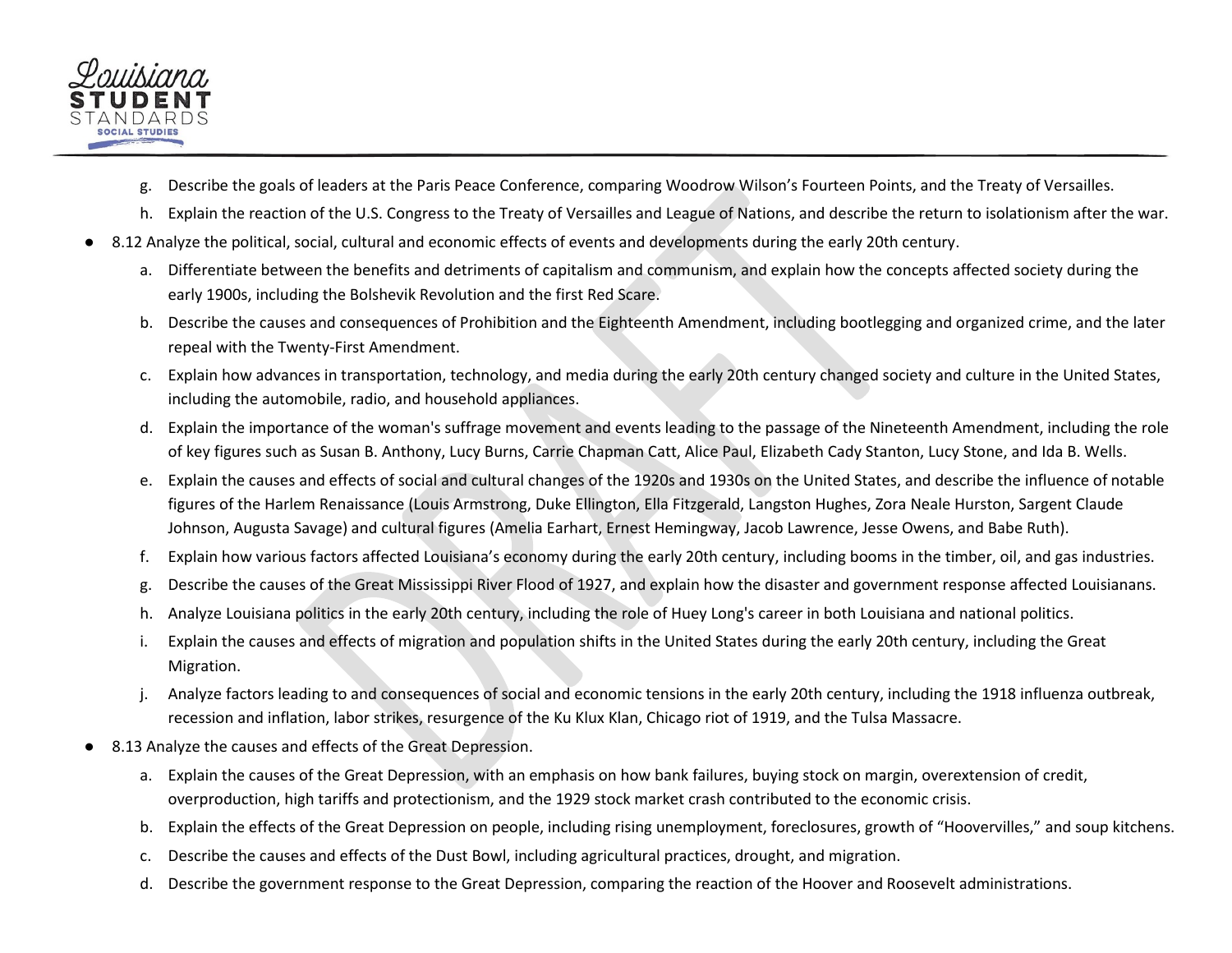

- e. Analyze the purpose and effectiveness of the New Deal, including the Civilian Conservation Corps (CCC), Tennessee Valley Authority (TVA), Agricultural Adjustment Act, National Recovery Administration, Public Works Administration, Glass-Steagall Act, Federal Deposit Insurance Corporation (FDIC), Securities Exchange Act (SEC), National Housing Act, Works Progress Administration (WPA), and the Social Security Act (SSA).
- 8.14 Describe the causes, course, and consequences of World War II.
	- a. Explain the rise and spread of militarism and totalitarianism internationally, examining the similarities and differences between the ideologies of Imperial Japan, fascist Italy and Nazi Germany, and the communist Soviet Union, as well as the origins and effects of violence and mass murder in the 1930s and 1940s as demonstrated by the Nanjing Massacre, the Holodomor, the Holocaust, and treatment of political opponents and prisoners of war during World War II.
	- b. Describe the acts of aggression leading to World War II in both Europe and Asia, and explain the effectiveness of policies and reactions, including the policy of appeasement towards Nazi Germany.
	- c. Describe the causes of World War II, and analyze events that led to U.S. involvement in World War II, with emphasis on the attack on Pearl Harbor.
	- d. Describe the role of alliances during World War II, including the Allies and Axis Powers.
	- e. Explain the significance of major military actions and turning points during World War II in the Atlantic Theater (Battle of The Atlantic, Operation Torch, Battle of Normandy/Operation Overlord, Battle of The Bulge, Battle of Berlin) and the Pacific Theater (Battle of Bataan and Bataan Death March, Doolittle Raid, Battle of the Coral Sea, Battle of Midway, Battle of Leyte Gulf, Battle of Iwo Jima, Battle of Okinawa).
	- f. Describe the roles and importance of key figures of World War II, including leaders from the United States (Franklin D. Roosevelt, Harry S. Truman, Dwight D. Eisenhower, George Patton, Douglas MacArthur), Great Britain (Sir Winston Churchill), France (Charles de Gaulle), the Soviet Union (Joseph Stalin), Germany (Adolf Hitler), Italy (Benito Mussolini), and Japan (Michinomiya Hirohito, Hideki Tojo).
	- g. Explain the causes and consequences of the Holocaust, including anti-Semitism, Nuremberg Laws restricting civil rights, resistance efforts, concentration camp system, liberation of camps by the Allies, and Nuremberg trials.
	- h. Describe the Tuskegee Study conducted on Black Americans from the 1930s to 1972.
	- i. Explain the causes and effects of Japanese internment in the United States during World War II.
	- j. Explain the sacrifices and contributions of U.S. soldiers during World War II such as the Tuskegee Airmen, the 442nd Regimental Combat team, the 101st Airborne, Cajun "Frenchies", the Women's Army Corps (WAC), and the Navajo Code Talkers.
	- k. Analyze how Louisiana contributed to the war effort during World War II and the effects of the war on Louisiana, including the role of the Louisiana Maneuvers, Higgins Boats in the success of the Allies, and prisoner of war (POW) camps in Louisiana.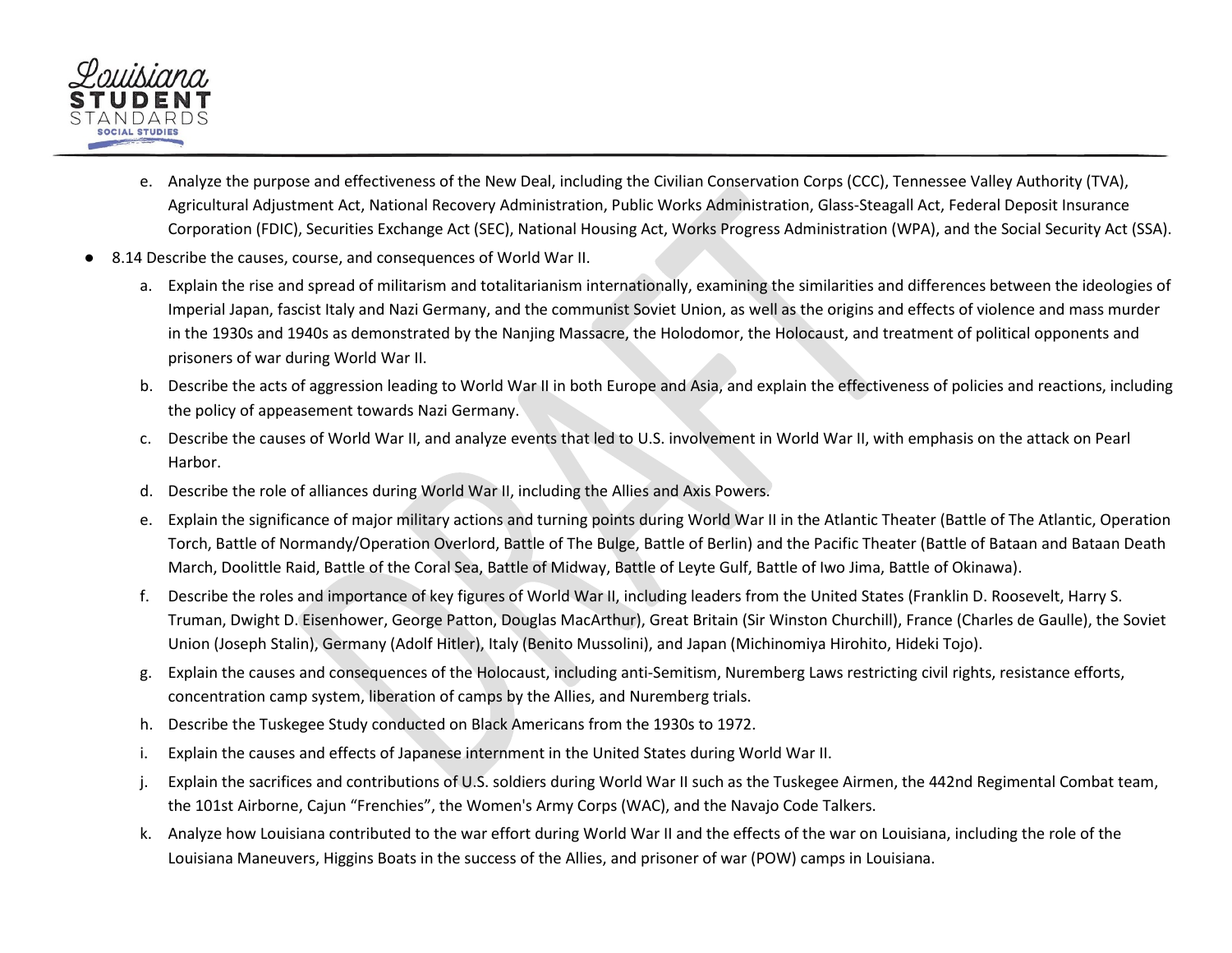

- l. Explain how life in the United States changed during and immediately after World War II, with an emphasis on wartime production and the workforce, rationing, conservation, victory gardens, financing through war bonds, propaganda campaigns, and the Servicemen's Readjustment Act (GI Bill).
- m. Explain the events that led to, and the conditions of the surrender of the Axis Powers in Europe and Asia, and describe the United States' critical role in the Allied victory.
- n. Describe the importance of the Manhattan Project and development of atomic bombs, and analyze the decision to use them.
- o. Explain how key decisions from Allied conferences during World War II, including the Atlantic Charter, Tehran, Yalta, and Potsdam, affected the course of the war and postwar world.
- 8.15 Analyze causes, major events, and key leaders of the Civil Rights Movement from 1954 to 1968.
	- a. Analyze events during and immediately after World War II leading to the civil rights movement, including Executive Order 8022 and Executive Order 9981.
	- b. Explain the origins and goals of the civil rights movement of the 1950s and 1960s, and how segregation (de jure and de facto) affected African Americans and influenced the movement.
	- c. Analyze how the murder of Emmett Till affected support for the civil rights movement.
	- d. Analyze the importance of the *Brown v. Board of Education* (1954) decision and subsequent efforts to desegregate schools, including those of the Little Rock Nine at Central High School in Arkansas, Ruby Bridges at William Frantz Elementary in Louisiana, and James Meredith at the University of Mississippi.
	- e. Analyze the cause, course, and outcome of efforts to desegregate transportation, including the Baton Rouge Bus Boycott, Montgomery Bus Boycott, and Freedom Rides.
	- f. Evaluate the effectiveness of methods (civil disobedience, boycotts, sit-ins, marches, drives) during the civil rights movement, including during the 1960 Greensboro sit-ins, 1963 demonstrations in Birmingham, 1963 March on Washington, 1964 Freedom Summer, and 1965 Selma Marches.
	- g. Analyze works of civil rights leaders, including Dr. King's "Letter from Birmingham Jail" and his "I Have a Dream" speech, and explain how the ideas expressed in the works influenced the course of the civil rights movement.
	- h. Explain the role and importance of key individuals and groups of the civil rights movement, including the Congress of Racial Equality (CORE), Dr. Martin Luther King Jr, Rosa Parks, the Southern Christian Leadership Conference (SCLC), the Student Nonviolent Coordinating Committee (SNCC), Medgar Evers, Shirley Chisholm, Fannie Lou Hamer, and Malcolm X.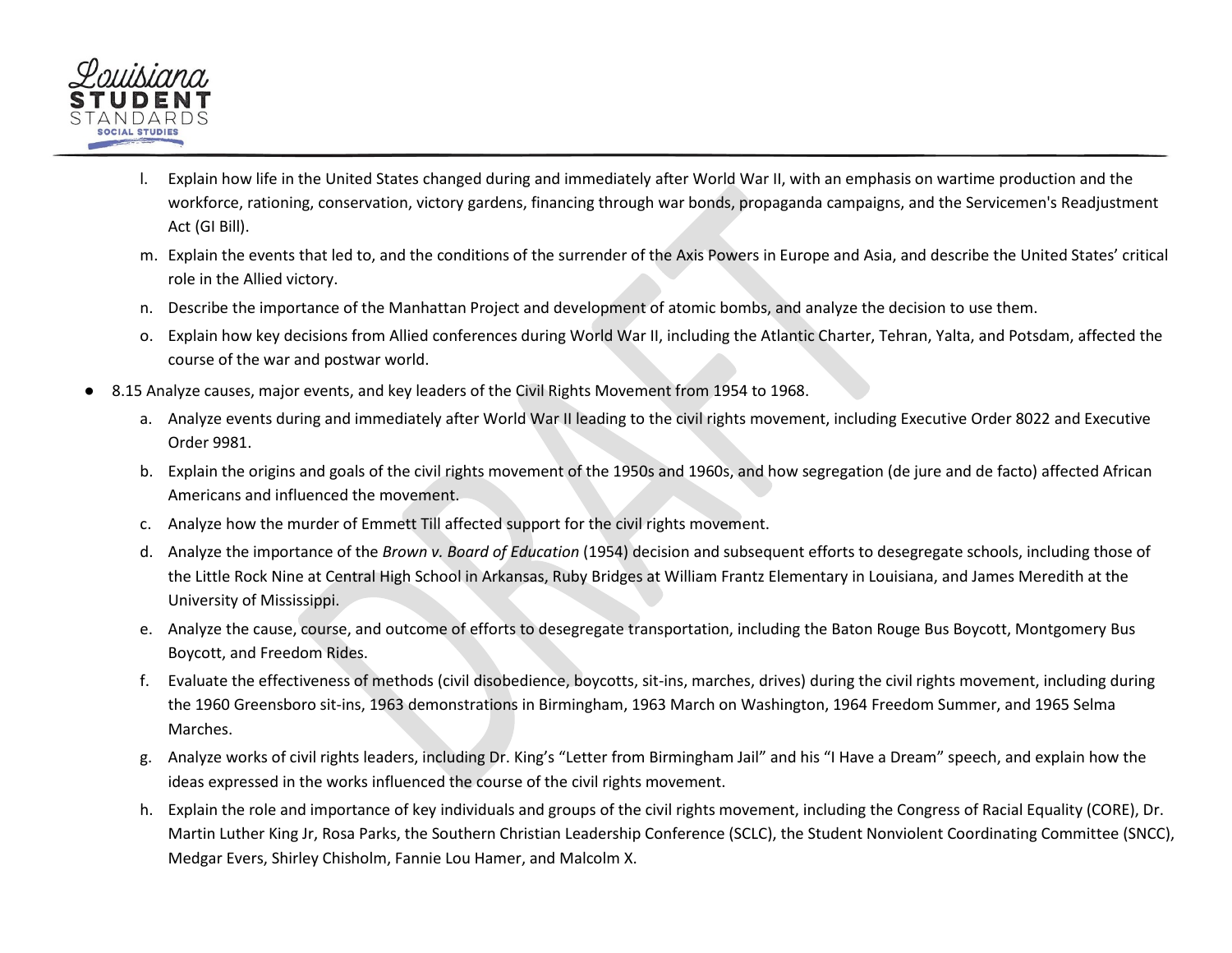

- i. Explain reactions to the civil rights movement by opposing individuals and groups, including George Wallace and Leander Perez.
- j. Analyze the role of the Supreme Court in advancing civil rights *and freedoms* during the 1950s and 1960s, including the court cases of *Brown v. Board of Education* (1954), *Boynton v. Virginia* (1960), and *Bailey v. Patterson* (1962).
- k. Evaluate legislation and amendments passed in response to the civil rights movement, including the Twenty-Fourth Amendment, Civil Rights Act of 1964, Voting Rights Act of 1965, and Civil Rights Act of 1968.
- 8.16 Explain the causes, course, and consequences of the Cold War.
	- a. Explain how the ideologies of communism in the Soviet Union and capitalism in the United States influenced the Cold War and global tensions from 1945–1989.
	- b. Evaluate the effectiveness of U.S. policies, programs, and negotiation efforts in accomplishing their intended goals, including the Marshall Plan, containment and related doctrines, mutual assured destruction, détente, Strategic Arms Limitation Talks (SALT I and II), and Strategic Defense Initiative (Star Wars program).
	- c. Analyze Cold War crises and conflicts and how they contributed escalating tensions, including the Berlin Blockade and Airlift, Korean War, Suez Crisis, U-2 Incident, Cuban Missile Crisis, Bay of Pigs Invasion, Berlin Crisis of 1961, and Vietnam War, Soviet-Afghan War.
	- d. Describe the role of organizations and alliances during the Cold War, including the United Nations, NATO, and the Warsaw Pact.
	- e. Explain how events during the Cold War affected American society, including the Second Red Scare and McCarthyism.
	- f. Explain how advances in technology and media during the mid- to late 20th century changed society and public perception, including newspapers and television, the space race, and the nuclear arms race.
	- g. Explain events and policies leading to the end of the Cold War and collapse of the Soviet Union under the leadership of President Reagan, including political and economic pressures, policies of glasnost and perestroika, and the fall of the Berlin Wall.
- 8.17 Describe the importance of key ideas, events, and developments of the modern era.
	- a. Explain how events and developments of the modern era have affected American society.
	- b. Explain how relationships between the United States and Middle East affected events and developments during the modern era, including Persian Gulf Wars, 1993 World Trade Center bombing, terrorist attacks on September 11, 2001, the War on Terrorism, and the establishment of the Department of Homeland Security.
	- c. Describe the effects of natural disasters on Louisiana and the United States, including hurricanes Katrina and Rita.
	- d. Describe important issues of the 2008 presidential election and the significance of the election of Barack Obama.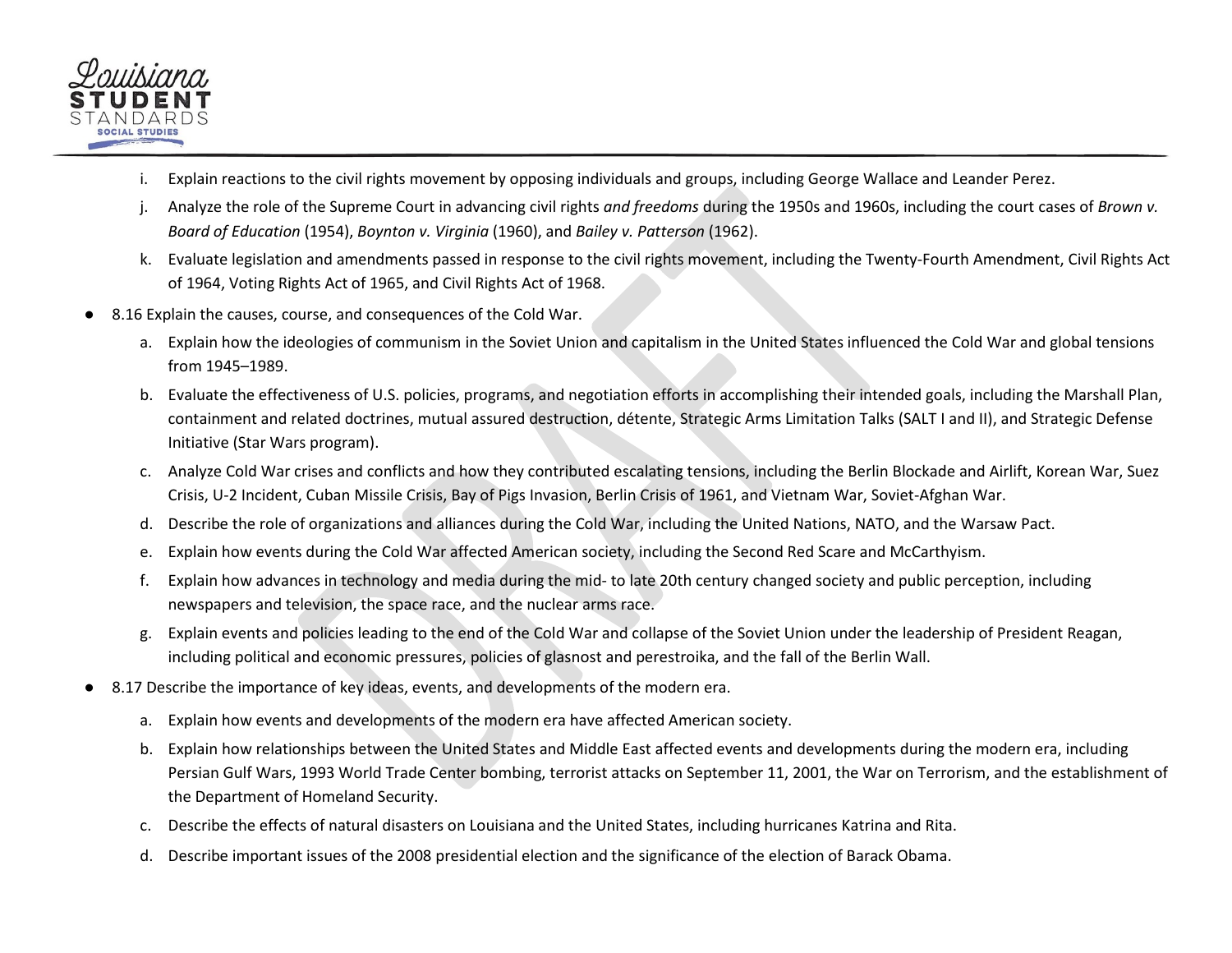

# **HIGH SCHOOL: CIVICS**

<span id="page-40-0"></span>In the high school civics course, students broaden and deepen their understanding of the origin, structure, and functions of government. This course is designed to provide students with both the practical knowledge about how the American system of government functions on local, state and national levels, as well as an understanding of the philosophical and intellectual underpinnings of our constitutional republic.

- C.1 Evaluate continuity and change in U.S. government, politics, and civic issues throughout U.S. history, including those related to the powers of government, interpretations of founding documents, voting trends, citizenship, civil liberties, and civil rights.
- C.2 Analyze causes and effects of events and developments in U.S. history, including those that influenced laws, processes, and civic participation.
- C.3 Compare and contrast events and developments in U.S. history and government.
- C.4 Explain connections between ideas, events, and developments related to U.S. history and government, and analyze recurring patterns, trends, and themes.
- C.5 Use geographic representations, demographic data, and geospatial representations to analyze civic issues and government processes.
- C.6 Analyze the historical factors of a contemporary social or political problem, evaluate the costs and benefits of solutions that address that problem, and construct an argument for a possible solution.
- C.7 Use a variety of primary and secondary sources to:
	- a. Analyze social studies content.
	- b. Evaluate claims, counterclaims, and evidence.
	- c. Compare and contrast multiple sources and accounts.
	- d. Explain how the availability of sources affects historical interpretations.
- C.8 Construct and express claims that are supported with relevant evidence from primary and/or secondary sources, social studies content knowledge, and clear reasoning and explanations to:
	- a. Demonstrate an understanding of social studies content.
	- b. Compare and contrast content and viewpoints.
	- c. Analyze causes and effects.
	- d. Evaluate counterclaims.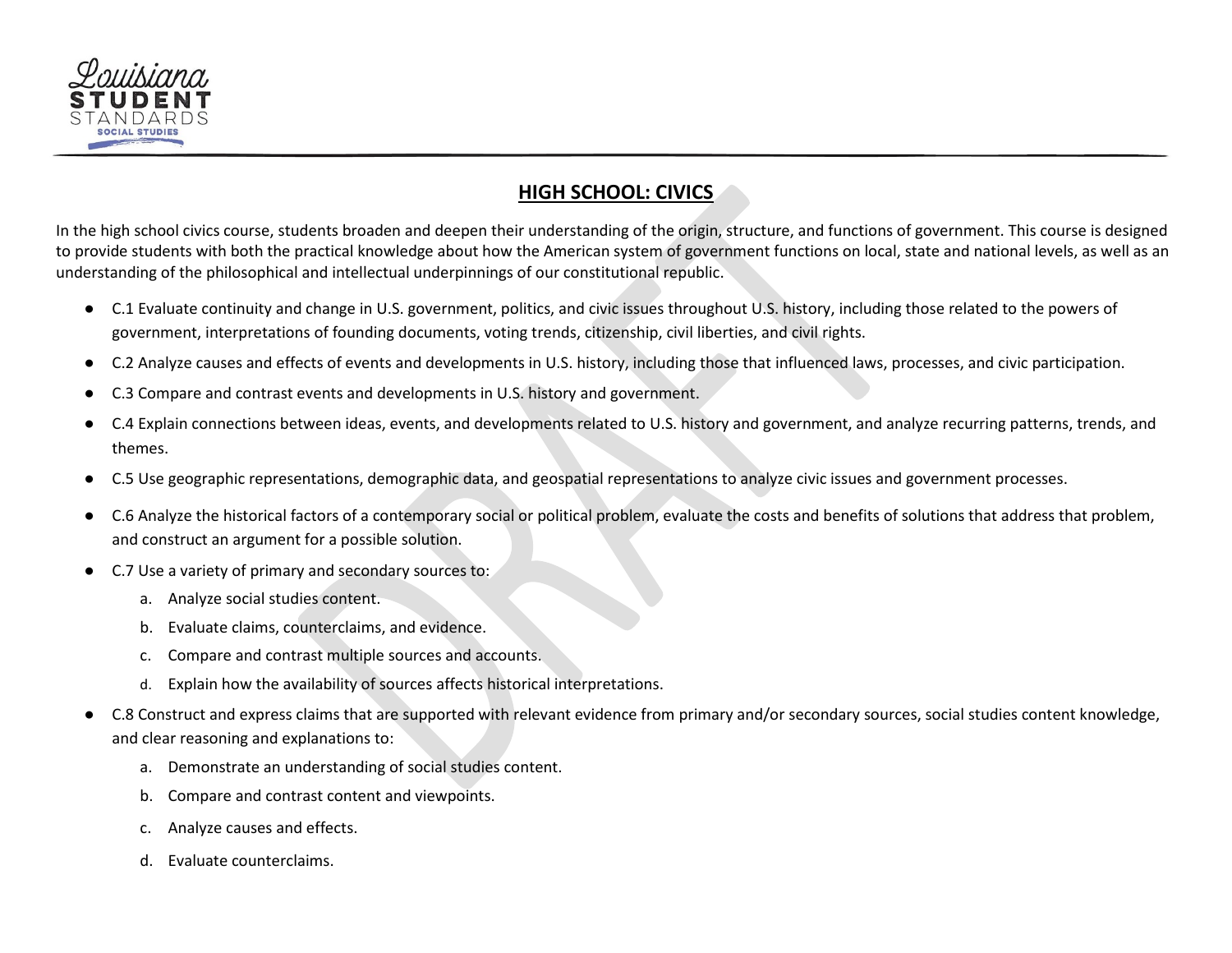

- C.9 Analyze factors that influenced the Founding Fathers and the formation and development of the government of the United States.
	- a. Describe the purpose of government and competing ideas about the role of government in a society.
	- b. Compare different systems and structures of government, including constitutional republic and autocracy, direct democracy and representative democracy, presidential system and parliamentary system, unicameral and bicameral legislatures, and unitary, federal, and confederate systems.
	- c. Explain historical and philosophical factors that influenced the government of the United States, including Enlightenment philosophers such as Thomas Hobbes, John Locke, Charles de Montesquieu, Jean-Jacques Rousseau, as well as the Great Awakening.
	- d. Analyze the foundational documents and ideas of the United States government and its formation, including Magna Carta, the Mayflower Compact, Enlightenment philosophies, English Bill of Rights, Declaration of Independence, the Articles of the Confederation, the Constitution of the United States of America, and the Federalist papers, and their role and importance in the origin and development of the nation.
	- e. Analyze the issues related to various debates, compromises, and plans surrounding the drafting and ratification of the 1789 Constitution of the United States.
	- f. Explain how the concept of natural rights that precede politics or government influenced the foundation and development of the United States.
	- g. Evaluate the fundamental principles and concepts of the U.S. government including Creator-endowed unalienable rights of the people, due process, equal justice under the law, equal protection, federalism, frequent and free elections in a representative government, individual responsibility; individual rights, limited government, private property rights, popular sovereignty, right to privacy, rule of law, the supremacy clause, and the separation of powers with checks and balances.
- C.10 Analyze the structure, roles, responsibilities, powers, and functions of governments in the United States.
	- a. Compare and contrast the powers and responsibilities of local, state, tribal, and federal governments, and explain how each is financed, how they interact with each other, and how citizens interact with and within each of them.
	- b. Explain the structure and processes of the U.S. government as outlined in the U.S. Constitution, including the branches of government; federalism; how a bill becomes a law at the federal level; and the process for amending the U.S. Constitution.
	- c. Analyze the structure, powers, and functions of the legislative branch of the U.S. federal government, including rules of operations of Congress; checks on the other branches of government; powers of the legislative branch such as those to make laws, declare war, tax and spend; and duties of representatives, senators, leadership (Speaker of the House, the Senate President Pro Tempore, majority and minority leaders, party whips), committees, and commissions.
	- d. Analyze the structure, powers, and functions of the executive branch of the U.S. federal government, including checks on other branches of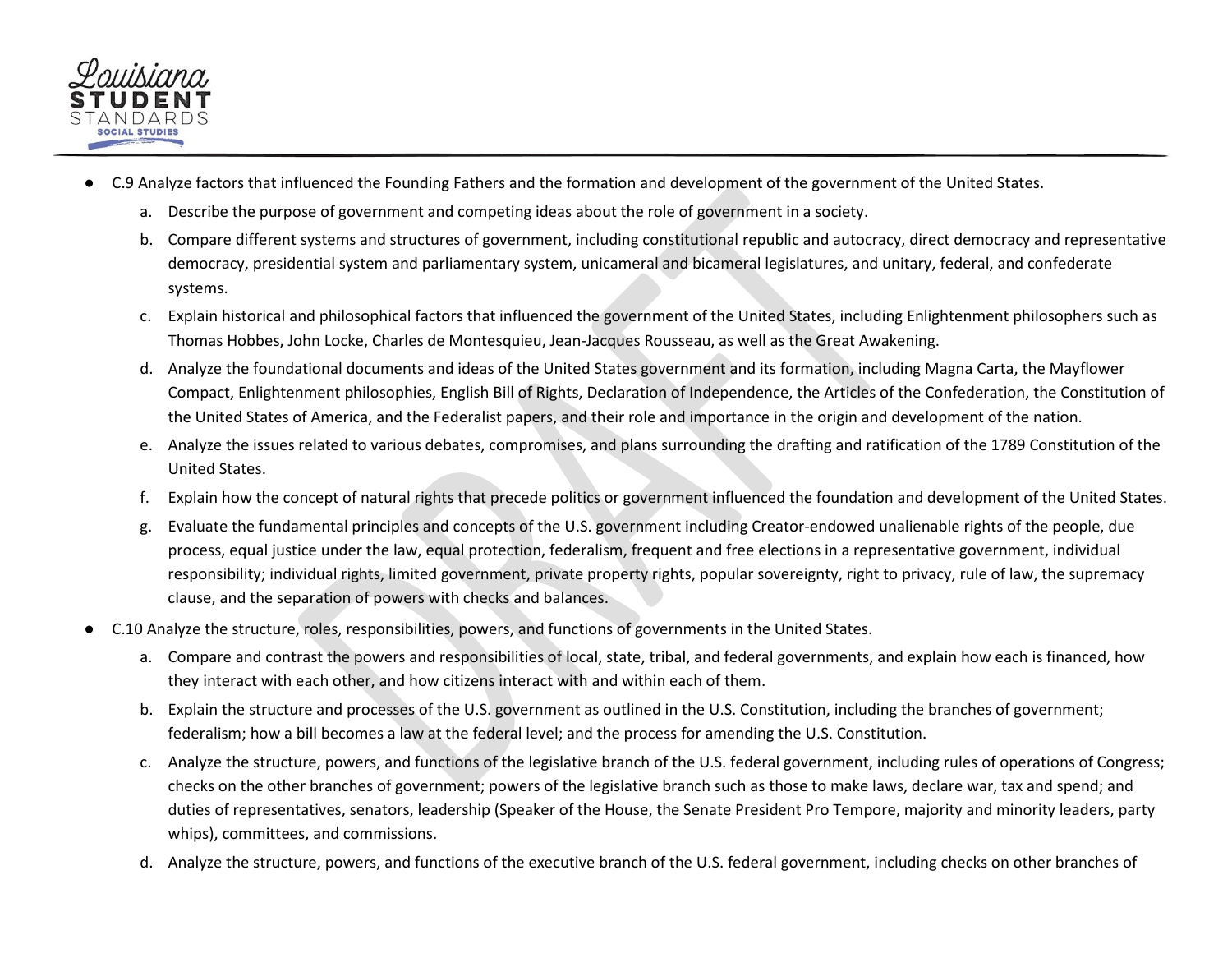

government; powers of the executive branch such as those to carry out and enforce laws, issue executive orders, and conduct diplomacy with other nations; duties of the president, vice president, and Cabinet; presidential nominations, appointments, and confirmations; and the concept of the "bully pulpit."

- e. Analyze the structure, powers, and functions of the judicial branch of the U.S. federal government, including checks on the other branches of government; powers of the judicial branch such as those to interpret laws and decide the constitutionality of laws; nomination and appointment process of federal judges, origin of judicial review; and significance of stare decisis.
- f. Evaluate the reasoning for Supreme Court decisions and their political, social, and economic effects, including *Marbury v. Madison* (1803); *McCulloch v. Maryland* (1819); *Gibbons v. Ogden* (1824); *Cherokee Nation v. Georgia* (1831); *Dred Scott v. Sandford* (1857); *Plessy v. Ferguson* (1896); *Schenck v. United States* (1919); *Korematsu v. United States* (1944); *Brown v. Board of Education* (1954); *Baker v. Carr* (1962); *Engel v. Vitale* (1962); *Gideon v. Wainwright* (1963); *Miranda v. Arizona* (1966); *Loving v. Virginia* (1967); *Tinker v. Des Moines* (1969); *New York Times Co. v. United States* (1971); *Wisconsin v. Yoder* (1972); *Roe v. Wade* (1973); *United States v. Nixon* (1974); *Shaw v. Reno* (1993); *United States v. Lopez* (1995); *Bush v. Gore* (2000); *McDonald v. Chicago* (2010); *Citizens United v. Federal Election Commission* (2010).
- g. Analyze how the Constitution has been interpreted and applied over time by the legislative, executive, and judicial branches, including loose and strict constructionist interpretations.
- h. Analyze how federal, state, and local governments generate and allocate revenues to carry out the functions of government.
- i. Analyze continuity and change in the Louisiana State Constitution over time, and compare and contrast the Louisiana State Constitutions and the U.S. Constitution.
- Explain the historical connections between Civil Law, the Napoleonic Code, and Louisiana's system of laws.
- C.11 Evaluate how civil rights and civil liberties in the United States have developed and been protected by the U.S. government over time.
	- a. Explain how the U.S. Constitution protects individual liberties and rights.
	- b. Analyze the rights enumerated in the Bill of Rights and their application to historical and current issues.
	- c. Evaluate restrictions and expansions of civil liberties and civil rights in the United States and the role of the legislative, executive, and judicial branches of the government in related events and developments over time, including the Thirteenth, Fourteenth, and Fifteenth Amendments; *Plessy v. Ferguson* (1896); the Espionage and Sedition Acts; *Schenck v. United States* (1919); the Nineteenth Amendment; Executive Order 9066; Executive Order 10730; *Brown v. Board of Education* (1954); the Civil Rights Act of 1964; the Voting Rights Act of 1965; the Twenty-Fourth Amendment; and Twenty-Sixth Amendment.
	- d. Describe equal protection and due process as defined by the U.S. Constitution, and explain how states subverted equal protection during the Jim Crow era.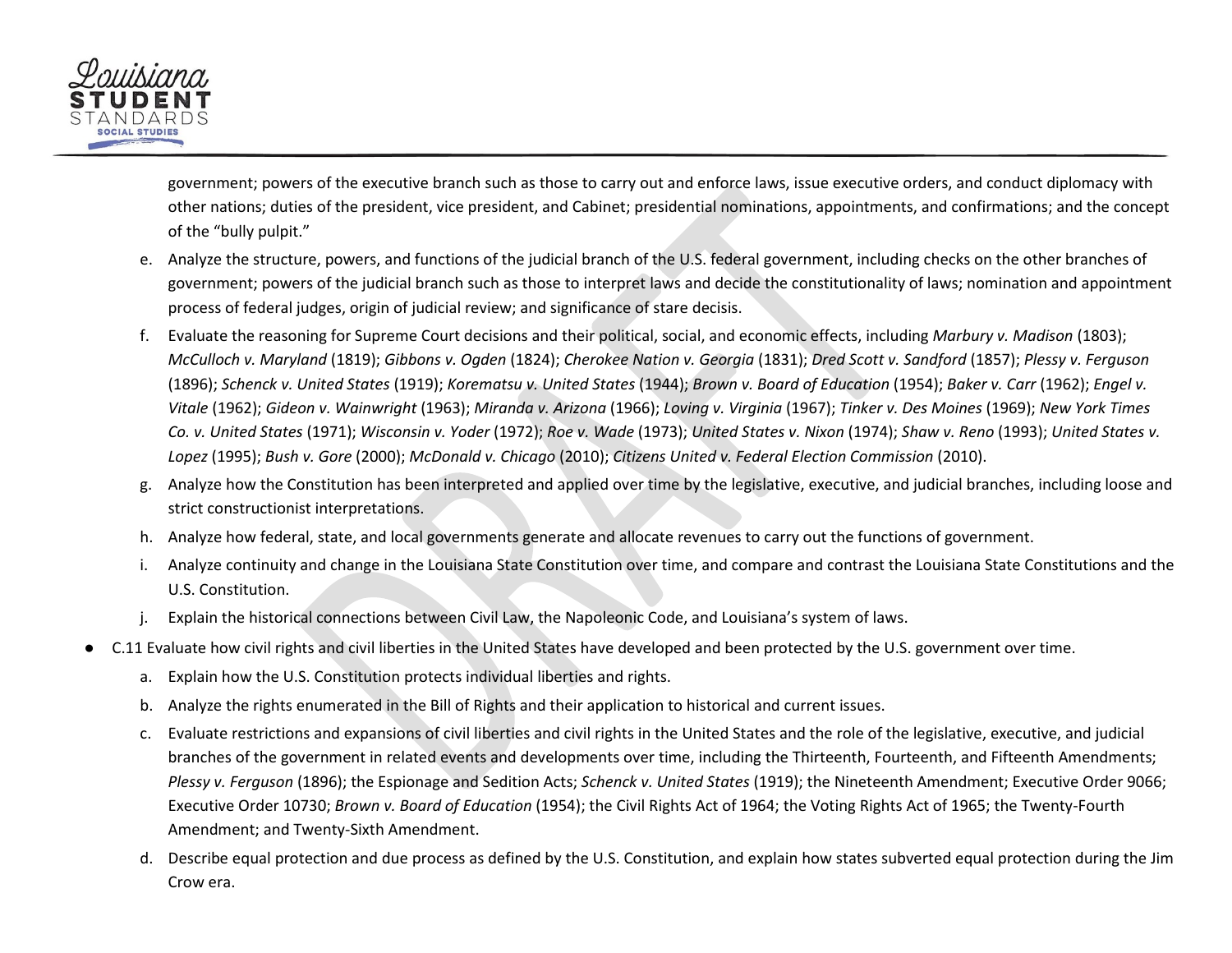

- C.12 Analyze political processes and the role of public participation in the United States.
	- a. Analyze the duties and responsibilities of citizens in the United States, including paying taxes, serving on a jury, obeying the law, voting, and running for elected office.
	- b. Describe U.S. citizenship requirements and the naturalization process in the United States.
	- c. Explain historical and contemporary roles of political parties, special interest groups, lobbies/lobbyists, and associations in U.S. politics.
	- d. Explain rules governing campaign finance and spending and their effects on the outcomes of local, state, and federal elections.
	- e. Explain election processes at the local, state, and federal levels, including qualifications and procedures for voting; qualifications and terms for offices; the primary system; public hearings and forums; petition, initiative, referendum, and recall; and amendments related to elections and voting.
	- f. Evaluate the purpose, structure, and function of the Electoral College, including how it aims to ensure representation for less populated states.
	- g. Analyze issues and challenges of the election process, including gerrymandering; at-large voting; voter turnout; and voter access policies.
	- h. Evaluate how the media affects politics and public opinion, including how public officials use the media to communicate with the people.
	- i. Evaluate the advantages and disadvantages of technologies in politics and government and how they affect media, civic discourse, and the credibility of sources.
	- Evaluate the processes for drawing Louisiana's congressional districts and their effect on statewide and national elections.
- C.13 Analyze the issues of foreign and domestic policy of the United States.
	- a. Distinguish between foreign and domestic policies, and analyze major U.S. foreign and domestic policies, including those in education; health care; immigration; naturalization; regulation of business and industry; foreign aid; and intervention abroad.
	- b. Analyze the development, implementation, and consequences of U.S. foreign and domestic policies over time, including how U.S. policies are influenced by other countries.
	- c. Analyze the influence of foreign and domestic policies on political debates, civil discourse, and issues and events in the United States.
	- d. Analyze interactions between the United States and other nations over time and effects of those interactions.
	- e. Explain the origins and purpose of international organizations and agreements, including the United Nations, NATO, and NAFTA; and analyze how the United States and member nations work to cooperate politically and economically.
	- f. Describe the development of and challenges to international law after World War II and the Holocaust.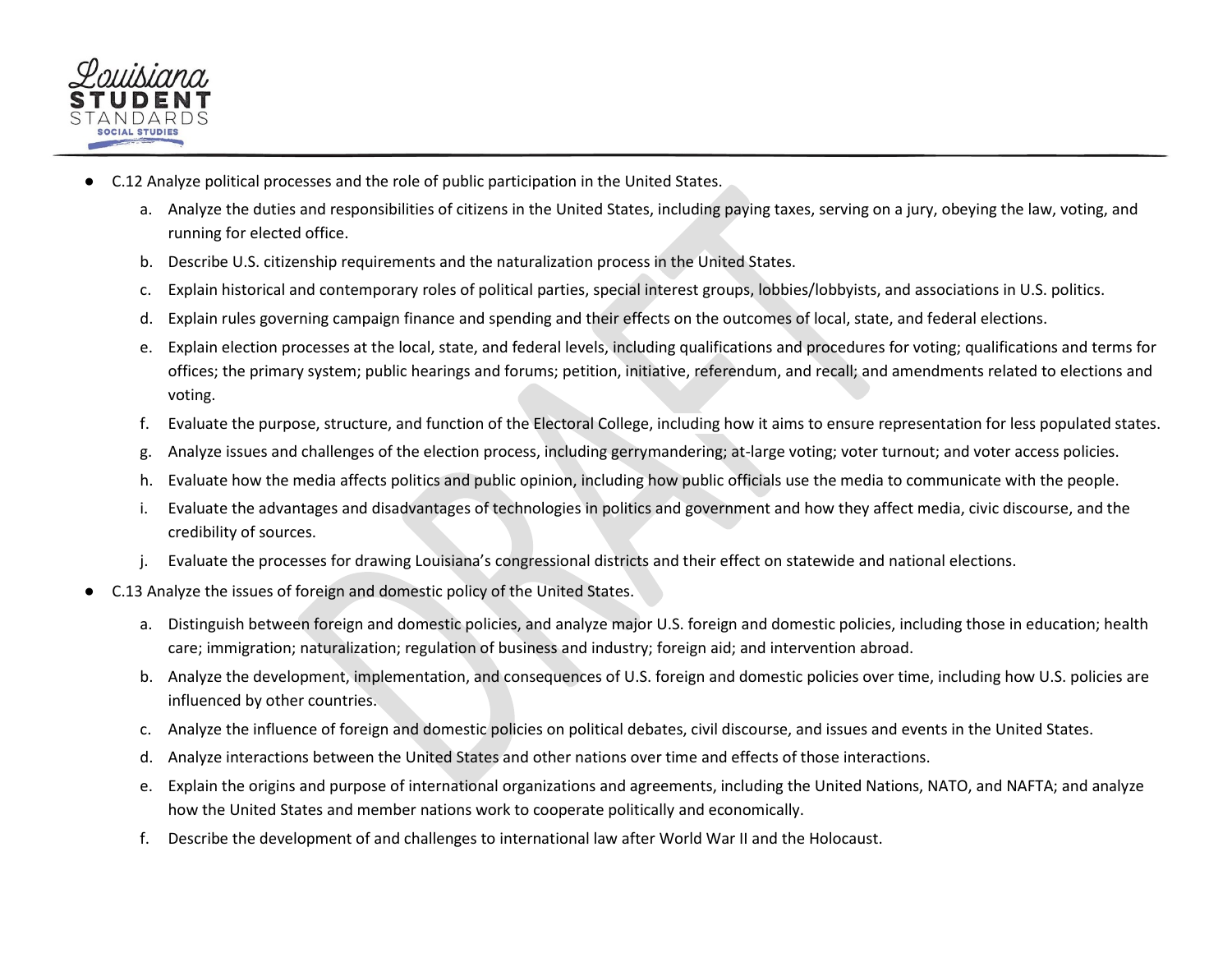

- C.14 Explain elements of the United States economy within a global context and economic principles required to make sound financial decisions.
	- a. Explain ideas presented in Adam Smith's "*The Wealth of Nations,*" including his ideas about free markets and the "invisible hand."
	- b. Compare and contrast capitalism and socialism as economic systems.
	- c. Describe different perspectives on the role of government regulation in the economy.
	- d. Analyze the role of government institutions in developing and implementing economic policies, and explain the effects of government policies on market outcomes, including both intended and unintended consequences.
	- e. Explain the factors that influence the production and distribution of goods by individuals and businesses operating in a market system, including monopolistic competition, perfect competition, monopoly, and oligopoly; credit; currencies; economic indicators; factors of production (land, labor, capital, entrepreneurship); goods and services; price; roles of consumers and producers; rule of law; and supply and demand.
	- f. Explain ways in which competition, free enterprise, and government regulation influence what is produced and allocated in an economy, including national and global consequences.
	- g. Explain the effects of specialization and trade on the production, distribution, and consumption of goods and services for individuals, businesses, and societies.
- C.15 Apply economic principles to make sound personal financial decisions, including in regards to income, money management, spending and credit, and savings and investing.
	- a. Explain the relationship between education, training, and career options to future earning potential.
	- b. Apply given financial data to real life situations such as balancing a checking account, reading bank and credit card statements, purchasing major goods, and avoiding consumer fraud.
	- c. Explain the benefits and risks of using credit and examine the various uses.
	- d. Compare types of credit, savings, investment, and insurance services available to the consumer from various institutions.
	- e. Create a budget and explain its importance in achieving personal financial goals and avoiding negative financial consequences.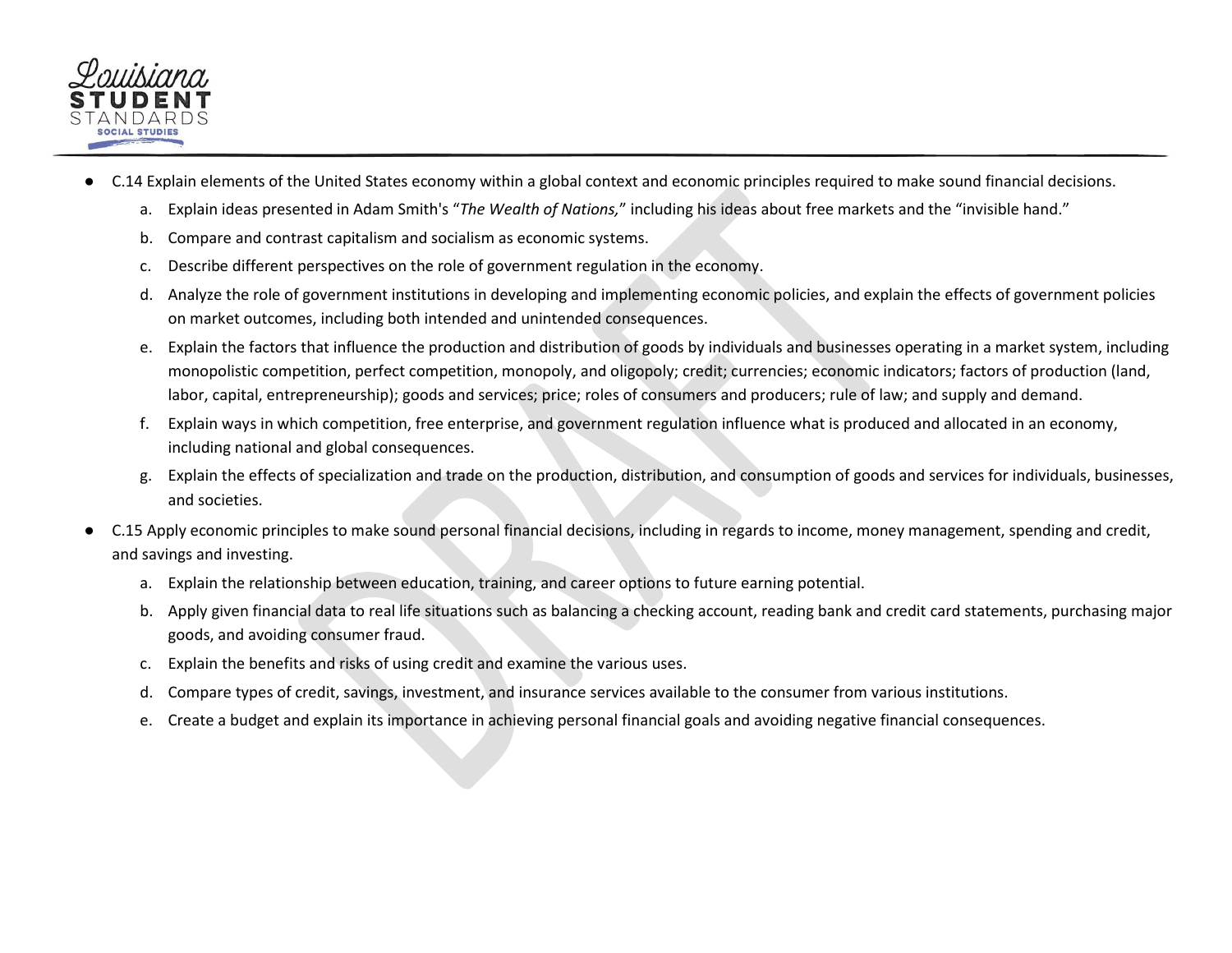

#### **HIGH SCHOOL: UNITED STATES HISTORY**

<span id="page-45-0"></span>This course presents a cohesive and comprehensive overview of the history of the United States, surveying the major events and turning points of U.S. history as it moves from the first English colonies through modern times. As students examine each era of history, they will analyze primary sources and carefully research events to gain a deeper understanding of the factors that have shaped U.S. history.

- US.1 Analyze ideas and events in the history of the United States of America from 1607 to 2008 and how they progressed, changed, or remained the same over time.
- US.2 Analyze connections between events and developments in U.S. history within their global context from 1607 to 2008.
- US.3 Compare and contrast events and developments in U.S. history from 1607 to 2008.
- US.4 Use geographic representations and demographic data to analyze environmental, cultural, economic and political characteristics and changes.
- US.5 Use a variety of primary and secondary sources to:
	- a. Analyze social studies content.
	- b. Evaluate claims, counterclaims, and evidence.
	- c. Compare and contrast multiple sources and accounts.
	- d. Explain how the availability of sources affects historical interpretations.
- US.6 Construct and express claims that are supported with relevant evidence from primary and/or secondary sources, social studies content knowledge, and clear reasoning and explanations to:
	- a. Demonstrate an understanding of social studies content.
	- b. Compare and contrast content and viewpoints.
	- c. Analyze causes and effects.
	- d. Evaluate counterclaims.
- US.7 Describe cultural and political characteristics of Native American tribes from North America at the time of European colonization.
- US.8 Describe the Triangular Trade, the conditions aboard Middle Passage vessels, and early spread of slavery in the Americas.
- US.9 Analyze the founding and development of the early settlements of Jamestown, Plymouth, and the Massachusetts Bay Colony.
	- a. Analyze contributions of key people to the development of Jamestown including John Smith, Pocahontas, and John Rolfe.
	- b. Explain the causes of and effects of the "The Starving Time" and the effect of the development of tobacco farming on Jamestown.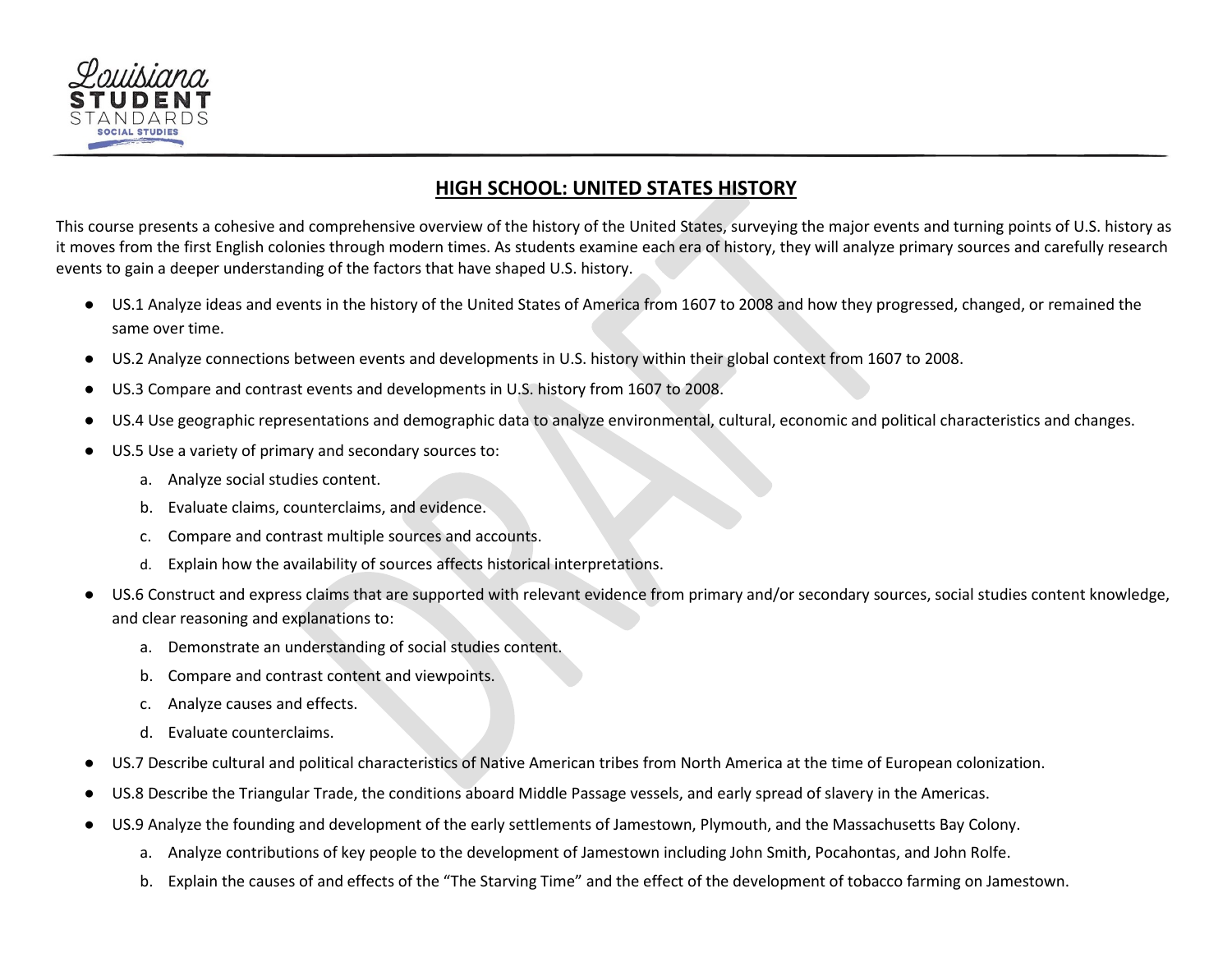

- c. Explain the significance of the House of Burgesses, the first instance of representative self-government in the colonies.
- d. Analyze the backgrounds and motivations of Mayflower passengers and the contributions of William Bradford, the Wampanoag tribe, Massasoit, and John Winthrop to the development of the Plymouth colony.
- e. Analyze the Mayflower Compact and its intended purpose.
- f. Analyze the role of the Wampanoag tribe in the development of the Plymouth colony and explain the 1621 Autumn Harvest Celebration.
- US.10 Explain the founding and development of the New England, Middle, and Southern colonies.
	- a. Analyze the role of slavery in the development of the early colonial economy and describe the experiences of enslaved people.
	- b. Explain how England's salutary neglect benefitted the colonists.
	- c. Analyze the religious, philosophical, and historical factors that influenced life in the colonies during the 1700s and the development of colonial governments and the United States of America, including Ancient Greece, the Roman Republic, the Judeo-Christian tradition, English tradition of rule of law including the Magna Carta, the Enlightenment movement, including the ideas of John Locke such as rights to life, liberty, and property, and the Great Awakening.
- US.11 Analyze causes, course, and consequences of the American Revolution.
	- a. Explain how Great Britain's treatment of colonists during and after the French-Indian War prompted colonial unity.
	- b. Explain Great Britain's new authority in the colonies after the 1763 Treaty of Paris and how colonists viewed their presence.
	- c. Explain how Great Britain's response to the Boston Tea Party interfered with the concept of colonial independence.
	- d. Explain how Patrick Henry's "Liberty or Death" speech captured a growing desire for American freedom.
	- e. Explain actions of the Second Continental Congress, particularly the failed Olive Branch Petition and then the successful Declaration of Independence.
	- f. Explain the key reasons for the Patriots' improbable victory and analyze major battles of the American Revolution, including Lexington and Concord, Battle of Bunker Hill, Battle of Trenton, and the Battle of Saratoga.
- US.12 Analyze the Declaration of Independence in order to explain its meaning, ramifications, and goals.
	- a. Explain the founders' views that "natural rights" were inherent in all people by virtue of their being human and that these rights were "unalienable," meaning that they cannot be surrendered to the government.
	- b. Explain that by "life, liberty, and the pursuit of happiness," the Declaration of Independence clarified the freedom to live, to protect rights, and to seek happiness as long as it does not violate the rights of others.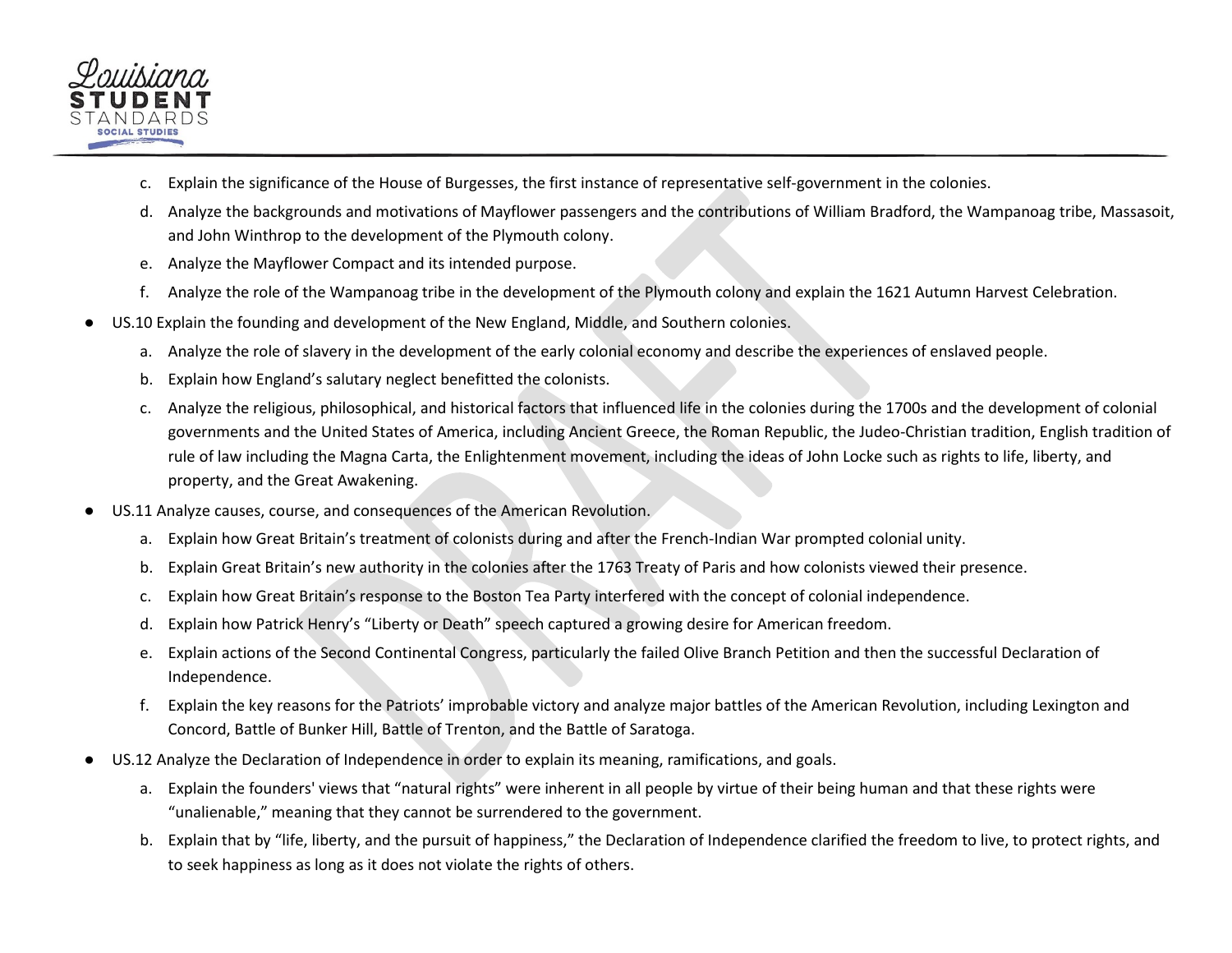

- c. Explain the concept of "consent of the governed" and how this differed from rule under a monarch.
- d. Explain how America's founding based on the words of the Declaration of Independence was unprecedented in human history.
- US.13 Analyze the development of the U.S. Constitution and the key events and people of the Early Republic.
	- a. Explain the inadequacies of the Articles of Confederation.
	- b. Analyze the purposes of the Preamble of the Constitution.
	- c. Evaluate how the U.S. Constitution seeks to prevent tyranny, including through representation, limited government, separation of powers, and checks and balances.
	- d. Explain ways in which the U.S. Constitution and Bill of Rights protect individual liberty and freedom.
	- e. Evaluate the extent to which the U.S. Constitution is unprecedented in human history, especially in its form of government and underlying moral principles.
	- f. Analyze the life of Benjamin Franklin, including scientific experiments, inventions, writings, his abolition society, and his diplomatic missions.
	- g. Analyze the life of Alexander Hamilton, including his role during the American Revolution, economic policies and conflicting views with Thomas Jefferson, and relationship with Aaron Burr.
	- h. Analyze the life of George Washington, including his military leadership, presiding at the Constitutional Convention, presidency, changing views on slavery, views on foreign policy, and his farewell address.
	- i. Analyze the life of John Adams including his defense of British soldiers in the Boston Massacre trial, his role at the Second Continental Congress in favor of declaring independence, his condemnation of slavery, and the key events of presidency.
	- Analyze the life of Thomas Jefferson, including the construction of Monticello, writing of the Declaration of Independence, presidency, his role in the Louisiana Purchase, and his ownership of slaves.
	- k. Analyze the events and consequences of the election of 1800.
	- l. Analyze landmark Supreme Court cases of the early 1800s including *Marbury v. Madison* (1803)*, McCulloch v. Maryland* (1819)*, and Gibbons v. Ogden* (1824)*.*
	- m. Analyze how Alexis de Tocqueville's five values are crucial to America's success as a constitutional republic (liberty, egalitarianism, individualism, populism, laissez-faire).
	- n. Explain and evaluate the concept of American exceptionalism.
	- o. Analyze the life of Andrew Jackson including his ownership of slaves, military leadership, and presidency.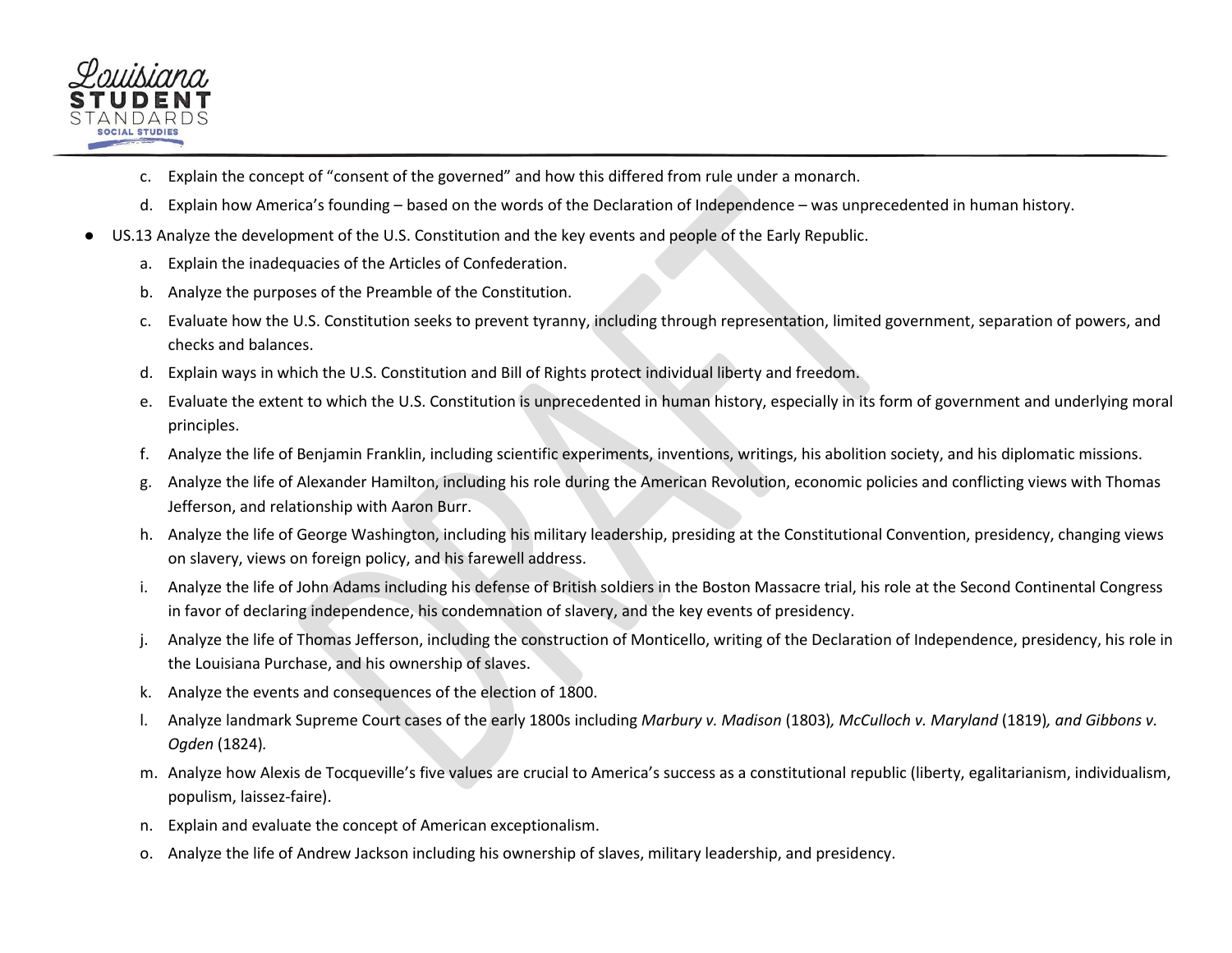

- US.14 Analyze key events associated with Westward Expansion.
	- a. Explain the Louisiana Purchase and evaluate its effects on the United States.
	- b. Analyze the significance of the Corps of Discovery Expedition.
	- c. Analyze the causes and effects of the Indian Removal Act and describe the role of key people involved in Indian removal and the Trail of Tears including Andrew Jackson and John Ross.
	- d. Analyze the causes and effects of the Mexican-American War.
	- e. Evaluate the concept of Manifest Destiny and its effect on Westward Expansion.
- US.15 Analyze the development and abolition of slavery in the United States.
	- a. Explain how slavery is the antithesis of freedom.
	- b. Describe the origins of the transatlantic slave trade.
	- c. Describe the experiences of enslaved people on the Middle Passage, at slave auctions, and on plantations.
	- d. Describe the significance of invention of the cotton gin and its effects on slavery and economy.
	- e. Explain how slavery contributed to U.S. industrial and economic growth.
	- f. Explain the effects of abolition efforts by key individuals including Sojourner Truth, William Lloyd Garrison, Frederick Douglass, and Harriet Beecher Stowe.
	- g. Analyze the causes and effects of the Missouri Compromise and the Kansas Nebraska-Act.
	- h. Explain the outcome of the *Dred Scott v. Sandford* (1857) decision, including it later being coined a "self-inflicted wound."
	- i. Describe the purpose of the Emancipation Proclamation and its effects.
	- j. Evaluate the significance and extension of citizenship rights to Black Americans included in the Thirteenth, Fourteenth, and Fifteenth Amendments to the Constitution of the United States.
- US.16 Analyze the causes, course, and consequences of the Civil War and Reconstruction.
	- a. Analyze the life of Abraham Lincoln including his debates with Stephen Douglas, the meaning of his "House Divided" speech, presidency and views on the Union, first and second inaugural addresses, the Emancipation Proclamation, the Gettysburg Address, particularly the origin and meaning of "last full measure of devotion," and his assassination.
	- b. Explain major and minor causes of the Civil War, especially the political tension surrounding the spread of slavery.
	- c. Analyze major battles of the Civil War, including Antietam, Gettysburg, Vicksburg, and the capture of New Orleans.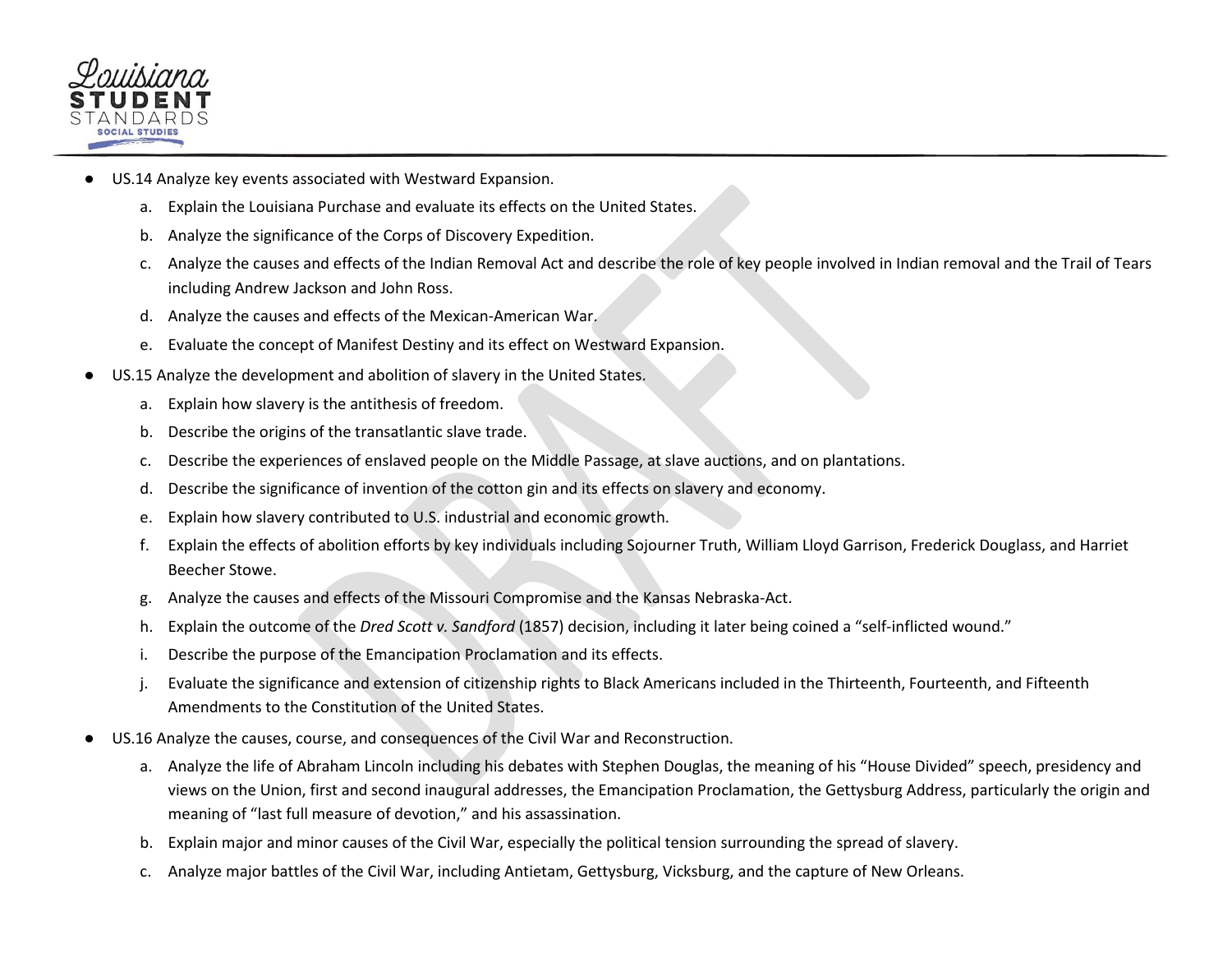

- d. Compare and contrast resources of the Union and Confederate States and reasons attributed to the Union winning the Civil War.
- e. Explain the social, political and economic changes that resulted from Reconstruction including Jim Crow laws, the role of carpetbaggers, scalawags, Radical Republicans, the Freedmen's Bureau, sharecropping, the creation of Black Codes, and the emergence of the Ku Klux Klan and the rise of violence and intimidation of Black Americans.
- US.17 Describe the economic and social development of the United States in the late 19th and early 20th century and its emergence as a major world power.
	- a. Describe how the physical geography of the United States affected industrial growth and trade.
	- b. Explain the economic principles and practices that corresponded with America's industrial and economic growth after the Civil War including free markets, capitalism, mass production, division of labor, and monopolies.
	- c. Explain push and pull factors for people who immigrated to America in the late 19th and early 20th century and the extent to which they assimilated including their challenges and contributions.
	- d. Analyze the challenges that accompanied industrialization, including pollution, poor working conditions, child labor, and food safety, as well as proposed solutions of the Progressive Era.
	- e. Analyze the Monroe Doctrine, the Roosevelt Corollary, and the development of U.S. foreign policy in the late 19th century and early 20th century including the Spanish-American War, the acquisition of Hawaii and Alaska, construction of the Panama Canal, and the U.S. expedition to capture Pancho Villa.
	- f. Analyze the life of Theodore Roosevelt, including his life in the West, the Rough Riders, his "Big Stick" diplomacy, presidency, and conservation efforts.
	- g. Describe engagements between the U.S. government forces and Native Americans in the West following the Civil War, including the Battle of Little Bighorn and Wounded Knee, and the effects of the Dawes Act on Native Americans.
	- h. Analyze the life of Booker T. Washington, including his enslavement and emancipation, the Tuskegee Institute, and his Atlanta Exposition Speech.
	- i. Explain the origins and development of Louisiana public colleges and universities, including land grant institutions, Historically Black Colleges and Universities, and regional universities.
	- j. Compare and contrast the philosophies of Booker T. Washington, W. E. B. DuBois, and Marcus Garvey.
	- k. Explain Elizabeth Cady Stanton's reasons for writing the Declaration of Sentiments.
	- l. Analyze the life of Susan B. Anthony, including her time teaching, work for abolition, work for temperance, and work for suffrage.
	- m. Analyze ways in which the Suffrage Movement led to passage of the Nineteenth Amendment.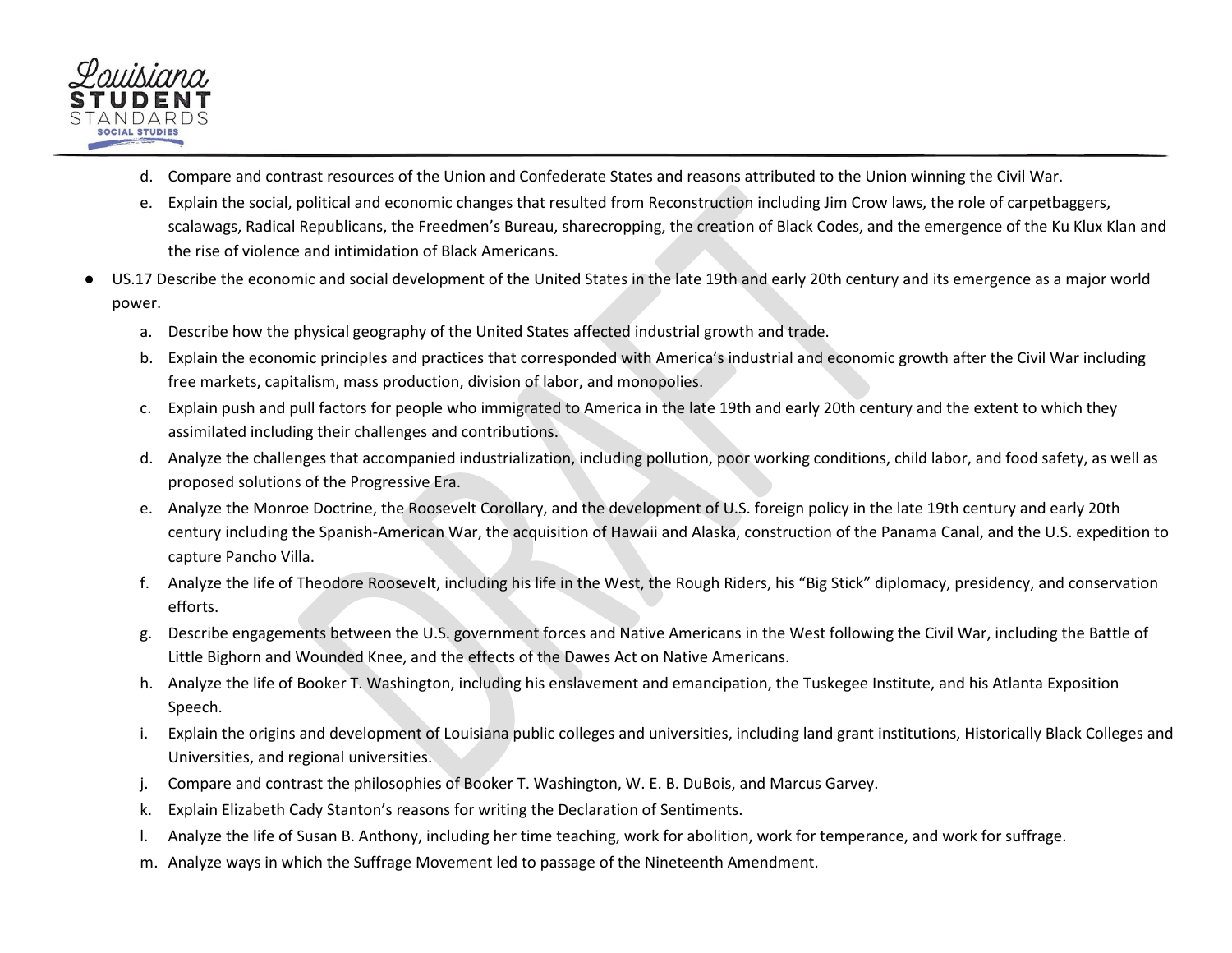

- US.18 Analyze the causes, course, and consequences of World War I.
	- a. Describe the causes of World War I.
	- b. Explain the events leading to and reasons for U.S. involvement in World War I.
	- c. Describe the effects of major military events, the role of key people, and the experiences of service members.
	- d. Analyze the suppression of dissent during World War I.
	- e. Explain why the Allied Powers won World War I.
	- f. Compare and contrast Wilson's 14 Points and the Treaty of Versailles.
- US.19 Analyze the political, social, cultural and economic effects of events and developments after World War I and during the 1920s.
	- a. Explain the origins, main ideas, contributors, and effects of the Harlem Renaissance.
	- b. Describe changes in the social and economic status of women.
	- c. Analyze how life in the United States changed as a result of technological advancements, including automobile, airplane, and radio.
	- d. Analyze the causes and events of the First Red Scare including the Bolshevik Revolution, anarchist bombings, the Immigration Act of 1918, and the Palmer Raids.
	- e. Analyze the rise in labor unions in the late 19th century and early 20th century including the American Federation of Labor-Congress of Industrial, the Organizations (AFL-CIO), the Industrial Workers of the World (IWW), and the The Brotherhood of Sleeping Car Porters.
	- f. Analyze the effects of changes in immigration to the United States and migration within the United States as a result of the Immigration Act of 1924 and the Great Migration.
	- g. Describe Prohibition in the United States and its consequences, including the development of organized crime.
	- h. Describe the effects of racial and ethnic tensions, including the Chicago riot of 1919, Tulsa Massacre, and re-emergence of the Ku Klux Klan.
- US.20 Describe the effects of the Great Depression and New Deal policies on the United States.
	- a. Analyze the principal causes of the Great Depression, including the Stock Market Crash of 1929.
	- b. Describe the effects of the Great Depression.
	- c. Analyze the government response to the Great Depression, including actions taken by the Federal Reserve, Congress, and the administrations of Herbert Hoover and Franklin D. Roosevelt.
	- d. Describe the causes and effects of the Dust Bowl, including natural disasters and unwise agricultural practices, and how it exacerbated the Great Depression.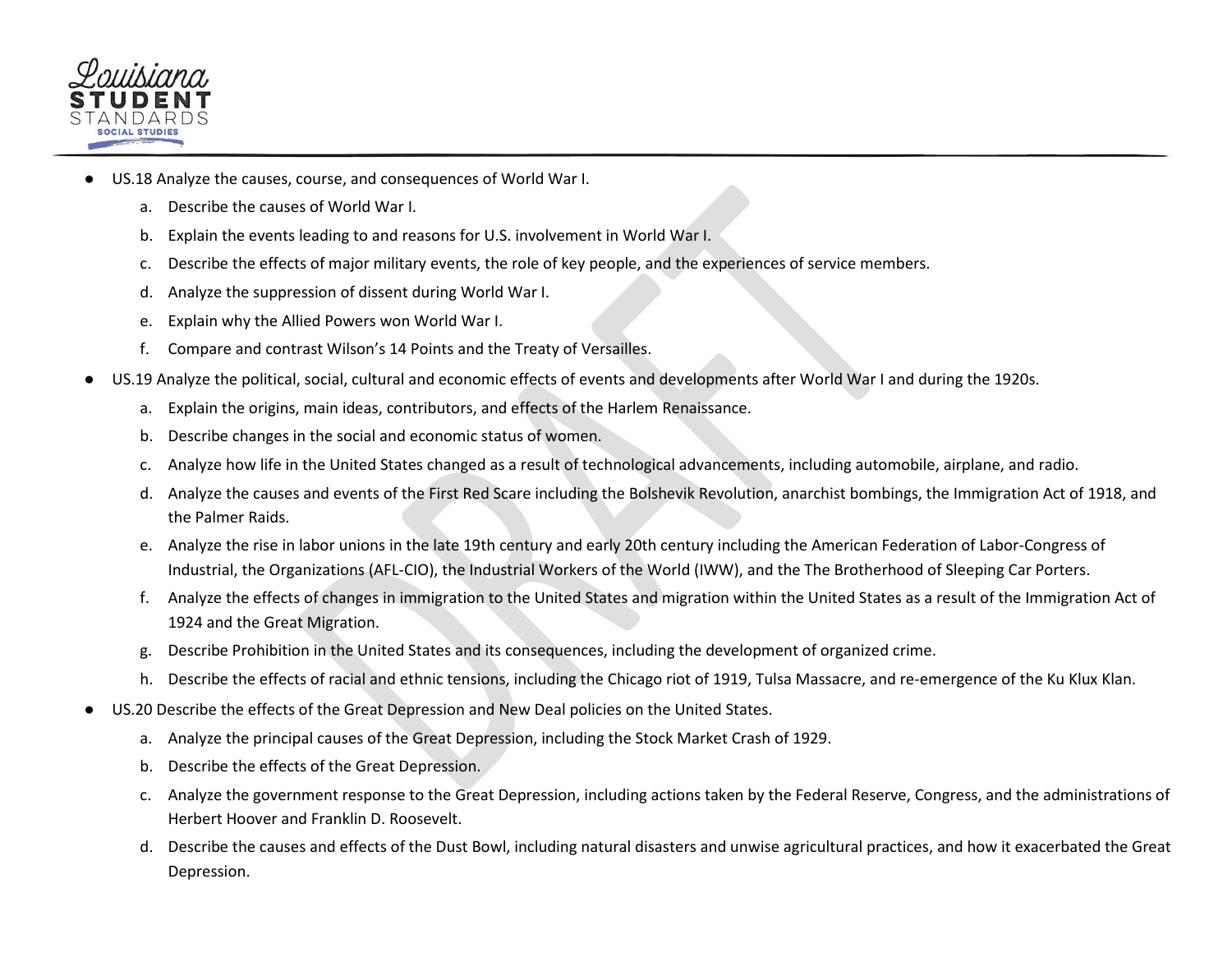

- e. Analyze the purpose and effectiveness of the New Deal in managing problems of the Great Depression through relief, recovery, and reform programs, including the Tennessee Valley Authority (TVA), Works Progress Administration (WPA), the Civilian Conservation Corps (CCC), and the Social Security Act (SSA).
- f. Compare and contrast economic beliefs of Adam Smith, Karl Marx, John Maynard Keynes, and Milton Friedman and analyze their influence on the economy of the United States.
- US.21 Explain the causes, course, and consequences of World War II.
	- a. Explain the similarities and differences between totalitarianism and militarism in Imperial Japan, communism in the Soviet Union, fascism in Mussolini's Italy and Nazi Germany, and identify the major powers of the Allies and the Axis powers.
	- b. Explain efforts made by the U.S. government to prepare for war prior to entry including Cash and Carry and Lend Lease policies, military maneuvers at Barksdale Air Force Base, and the Louisiana Maneuvers in September 1941.
	- c. Explain why Japan attacked Pearl Harbor and the response of the United States.
	- d. Describe the sacrifices and contributions of American service members in the war effort including the Tuskegee Airmen, Military Intelligence Service, 442nd Regimental Combat team, the 101st Airborne, Women's Army Corps (WAC), Navajo Code Talkers, and the Army Signal Corps.
	- e. Explain the causes and effects of the internment of Japanese Americans in the United States during World War II, as well as the decision in *Korematsu v. United States* (1944) and The Civil Liberties Act of 1988.
	- f. Explain how the U.S. government managed the war effort on the home front, including campaigns to conserve food and fuel, sale of war bonds, and coordination of wartime production.
	- g. Explain the role of military intelligence, technology, and strategy during World War II including cryptology, the Manhattan Project, island hopping and describe major battles of Midway, Normandy, Iwo Jima, Okinawa, and Battle of the Bulge.
	- h. Describe the roles of Franklin D. Roosevelt, Harry Truman, and the United States' critical role in the Allied victory.
	- i. Analyze the decision for and effects of dropping atomic bombs on Hiroshima and Nagasaki.
	- j. Explain the use of violence and mass murder as demonstrated by the Nanjing Massacre, the Holodomor, the Holocaust, and the Bataan Death March and the treatment of U.S. prisoners of war.
	- k. Analyze the Holocaust, including the suspension of basic civil rights by the Third Reich, concentration camp system, anti-Semitism, persecution of Jews and non-Jews, Jewish and non-Jewish resistance, the role played by the United States in liberating Nazi concentration camps, immigration of Holocaust survivors, and the Nuremberg trials.
	- l. Describe the establishment of the United Nations, and its role in global affairs after World War II.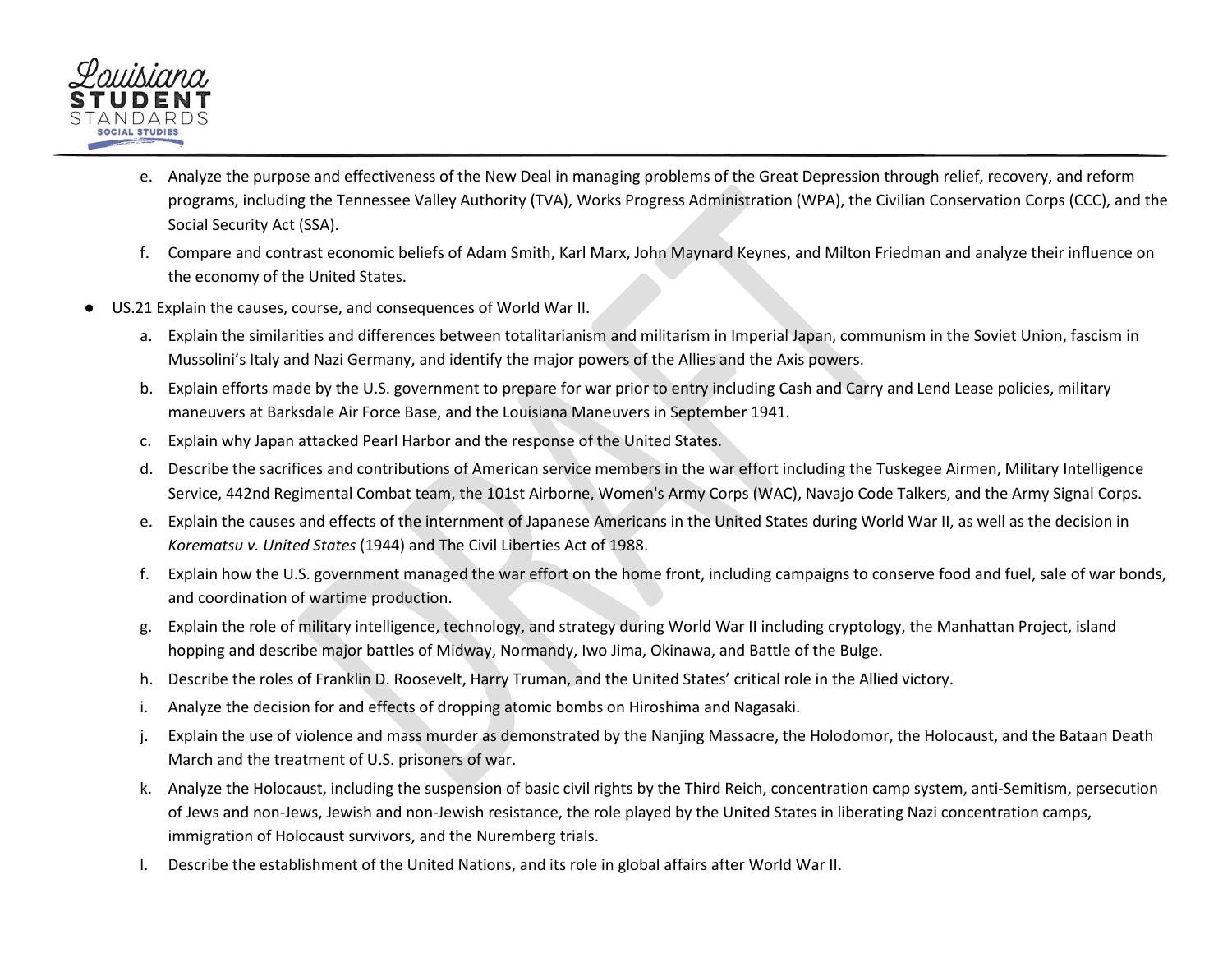

- US.22 Analyze causes, major events, and key leaders of the civil rights movement.
	- a. Analyze how the ideas, work, and life of Dr. Martin Luther King Jr. influenced civil rights movements in the United States, including civil disobedience, service with the Southern Christian Leadership Conference (SCLC), writings such as his "Letter from a Birmingham Jail" and "I Have a Dream" speech, and his assassination.
	- b. Explain how key individuals and groups contributed to the expansion of civil rights in the United States, including A. Philip Randolph, Jackie Robinson, Rosa Parks, Medgar Evers, Ruby Bridges, Shirley Chisholm, John Lewis, Malcolm X, and Thurgood Marshall.
	- c. Analyze the role and importance of key events during the civil rights movement, including the murder of Emmett Till, Baton Rouge Bus Boycott, Montgomery Bus Boycott, Little Rock Central High School desegregation, Greensboro Sit-Ins, Freedom Rides, demonstrations in Birmingham, 1963 March on Washington, Freedom Summer, and Selma to Montgomery Marches.
	- d. Analyze the role of the federal government in advancing civil rights, including *Brown v. Board of Education* (1954)*, the* Twenty-Fourth Amendment, the Civil Rights Act of 1964, and the Voting Rights Act of 1965.
	- e. Analyze the goals and outcomes of the American Indian Movement (AIM) and the changing relationship between Native Americans and the federal government, including before and after the Indian Self-Determination and Education Assistance Act.
- US.23 Explain major events and developments of the post-World War II era in the United States and its continued rise as a world power.
	- a. Explain the causes and effects of the Marshall Plan and the formation of NATO and the Warsaw Pact.
	- b. Compare ideas of the United States and Soviet Union during the Cold War, including the strengths of American principles such as rights, equality, and liberty.
	- c. Describe the role of key leaders of the United States and Soviet Union during the Cold War, including Dwight D. Eisenhower, John F. Kennedy, Lyndon B. Johnson, Richard Nixon, Ronald Reagan, Nikita Khrushchev and Mikhail Gorbachev.
	- d. Analyze the causes, course of, and consequences of the Cold War and its related crises and conflicts, including the Korean War, Cuban Missile Crisis, Bay of Pigs Invasion, Vietnam War, and Miracle on Ice.
	- e. Explain the role of technology in the Cold War, including the Space Race, Sputnik, and Apollo 13 mission.
	- f. Analyze the effects of the campaign, election, inaugural address, presidency, and assassination of John F. Kennedy.
	- g. Analyze the role of Lyndon B. Johnson in the civil rights movement and the Vietnam War.
	- h. Explain the term "silent majority" in the context of Richard Nixon's presidency, the Watergate scandal, his efforts to open trade with China, and his resignation.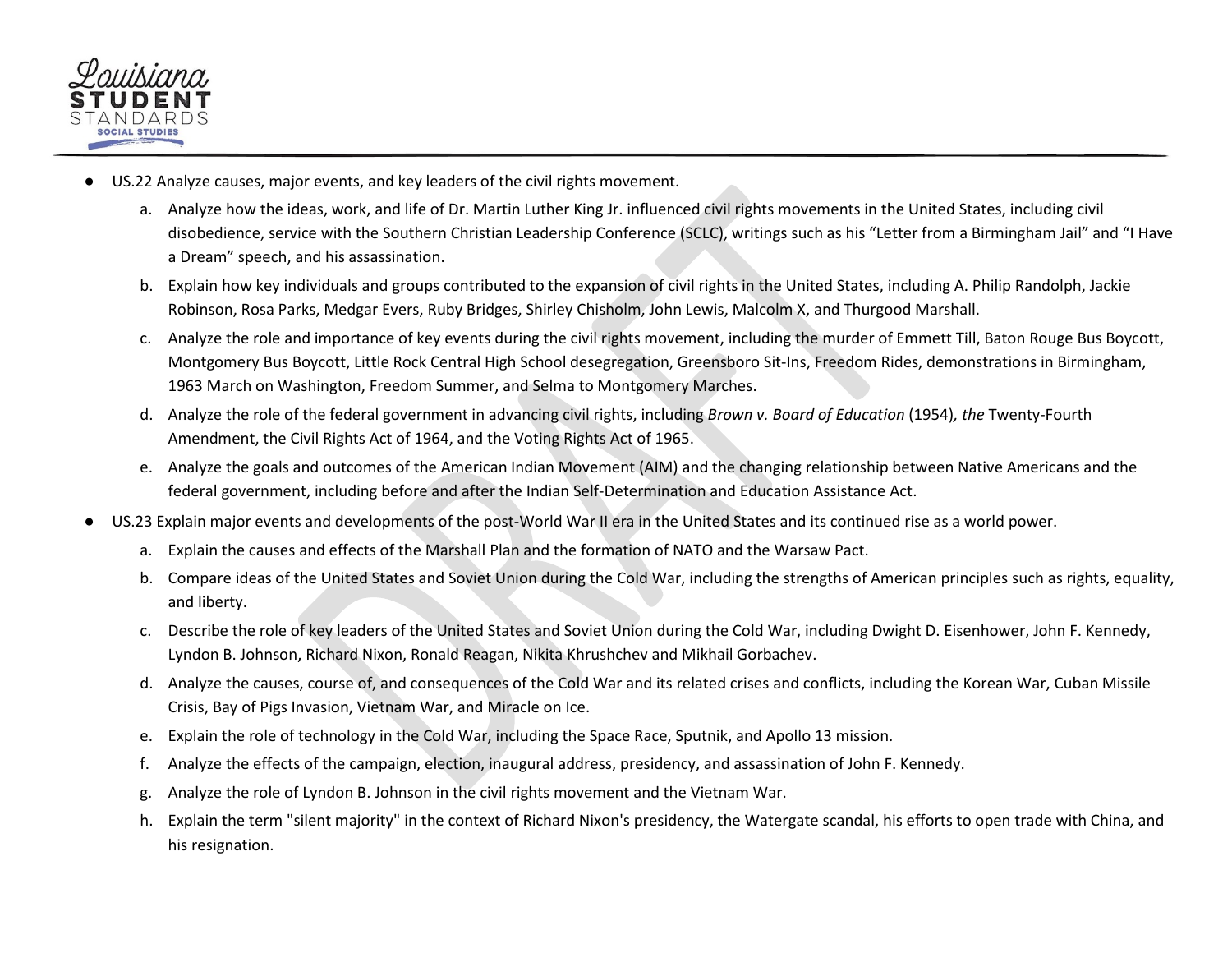

- i. Explain the outcome and consequences of key supreme court decisions in the late 20<sup>th</sup> century, including *Gideon v. Wainwright* (1963), Miranda *v. Arizona* (1966)*,* and *Roe v. Wade* (1973).
- j. Explain factors that led to the end of the Cold War, the fall of communism, and the collapse of the Soviet Union, including foreign policy pressures; Reagan's "Tear Down this Wall" speech, the fall of the Berlin Wall; glasnost and perestroika, and the decline of communism.
- k. Explain how the failure of the communist economic and political policy, American foreign policy pressure, and the assertion of American principles such as rights, equality, and liberty, led to the end of the Cold War.
- US.24 Explain major U.S. events and developments in the late 20th and early 21st centuries.
	- a. Explain Ronald Reagan's political rise, including through his "A Time for Choosing" speech.
	- b. Explain the relationship between Native American tribes and the federal government before and after the Indian Self-Determination and Education Assistance Act.
	- c. Explain the four pillars of Reaganomics (reduce taxes, reduce Federal Spending, reduce government regulation, tighten the money supply).
	- d. Explain the effects of major issues and events of the late 20th century, including the HIV/AIDS epidemic and disease perceptions, the war on drugs, and the space shuttle Challenger disaster.
	- e. Explain causes of the Gulf War, its major military leaders, and unity on the home-front.
	- f. Explain the causes and effects of domestic incidents, terrorism, and mass shootings, including the Ruby Ridge incident, Waco siege, Oklahoma City Bombing, and Columbine High School shooting.
	- g. Analyze the effects of advancements in technology and media during the mid- to late 20th century, including the radio, television, and the internet.
	- h. Explain events leading up to the September 11<sup>th</sup> attacks, the attack on New York City, the attack on the Pentagon, Flight 93, President George W. Bush's speech from Barksdale Air Force Base, the lives lost, national unity in the aftermath, subsequent military operations, and the expansion of intelligence agencies.
	- i. Compare the judicial philosophies of Supreme Court justices of the 20th and 21st centuries, including those of Antonin Scalia and Ruth Bader Ginsberg.
	- j. Analyze ways in which the 1994 Contract with America legislative agenda influenced the Clinton presidency.
	- k. Analyze the presidential administrations of George H.W. Bush, Bill Clinton, and George W. Bush.
	- l. Explain important issues of the 2008 presidential election and the significance of the election of Barack Obama.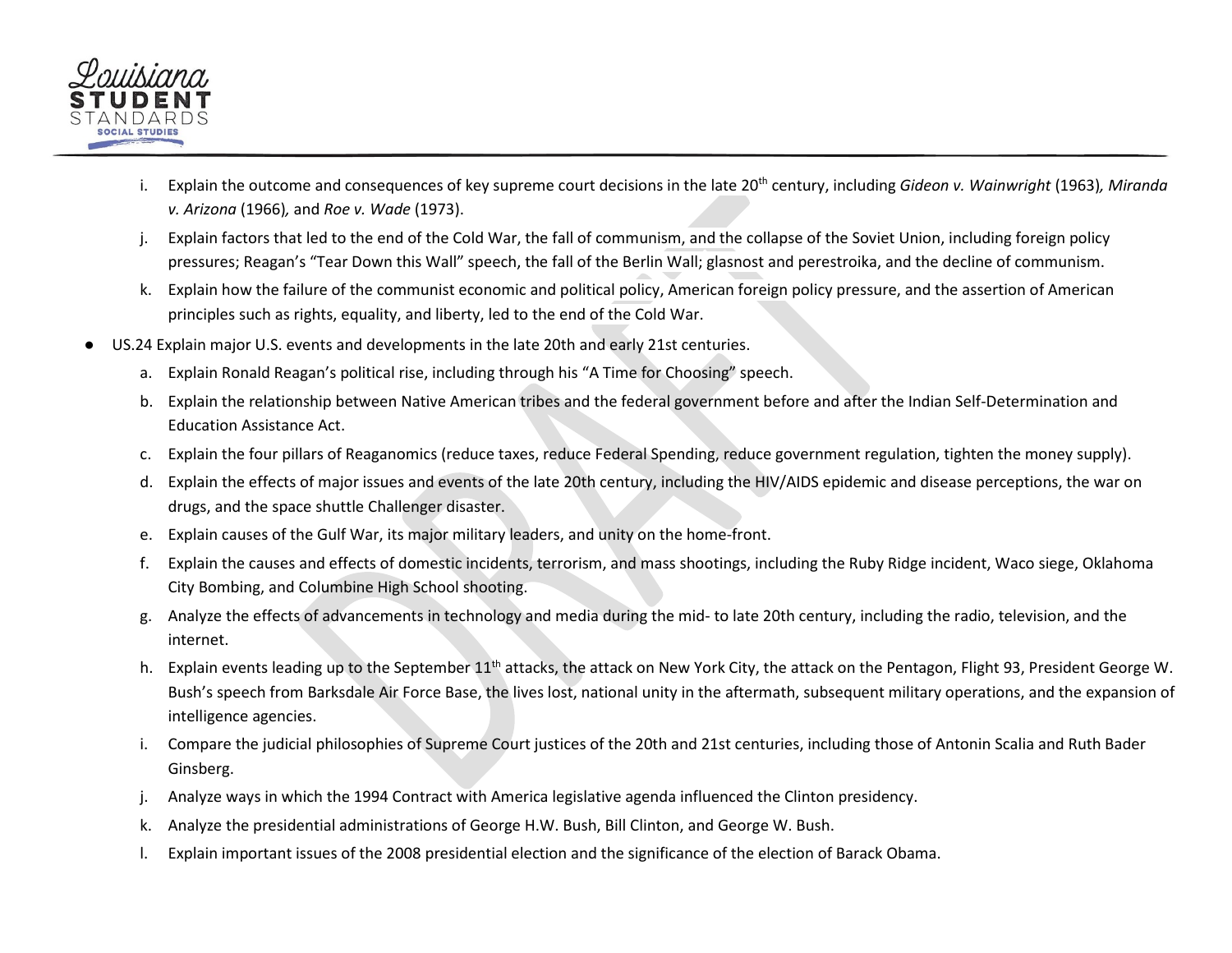

### <span id="page-54-0"></span>**HIGH SCHOOL: WORLD HISTORY**

This course presents a cohesive and comprehensive overview of the history of the world from 1300 to 2010. As students examine each era of history, they will analyze primary sources and carefully research events to gain a deeper understanding of the factors that have shaped world history. In this course, students will examine 14th-century trade networks of Africa and Eurasia, Renaissance and Enlightenment in Europe, political revolutions, industrialization, imperialism, global conflicts of the 20th century, decolonization, and globalization.

- WH.1 Analyze ideas and events in world history from 1300 to 2010 and how they progressed, changed, or remained the same over time.
- WH.2 Analyze connections between events and developments in world history within their global context from 1300 to 2010.
- WH.3 Use geographic representations and demographic data to analyze environmental, cultural, economic and political characteristics and changes.
- WH.4 Use a variety of primary and secondary sources to:
	- a. Analyze social studies content.
	- b. Evaluate claims, counterclaims, and evidence.
	- c. Compare and contrast multiple sources and accounts.
	- d. Explain how the availability of sources affects historical interpretations.
- WH.5 Construct and express claims that are supported with relevant evidence from primary and/or secondary sources, social studies content knowledge, and clear reasoning and explanations to:
	- a. Demonstrate an understanding of social studies content.
	- b. Compare and contrast content and viewpoints.
	- c. Analyze causes and effects.
	- d. Evaluate counterclaims.
- WH.6 Evaluate the influence of science, technology, innovations, and explain how these developments have altered societies in the world from 1300 to 2010.
- WH.7 Analyze causes and effects of events and developments in world history from 1300 to 2010, including 14th-century trade networks of Africa and Eurasia, Renaissance and Enlightenment in Europe, political revolutions, industrialization, imperialism, global conflicts of the 20th century, decolonization, and globalization.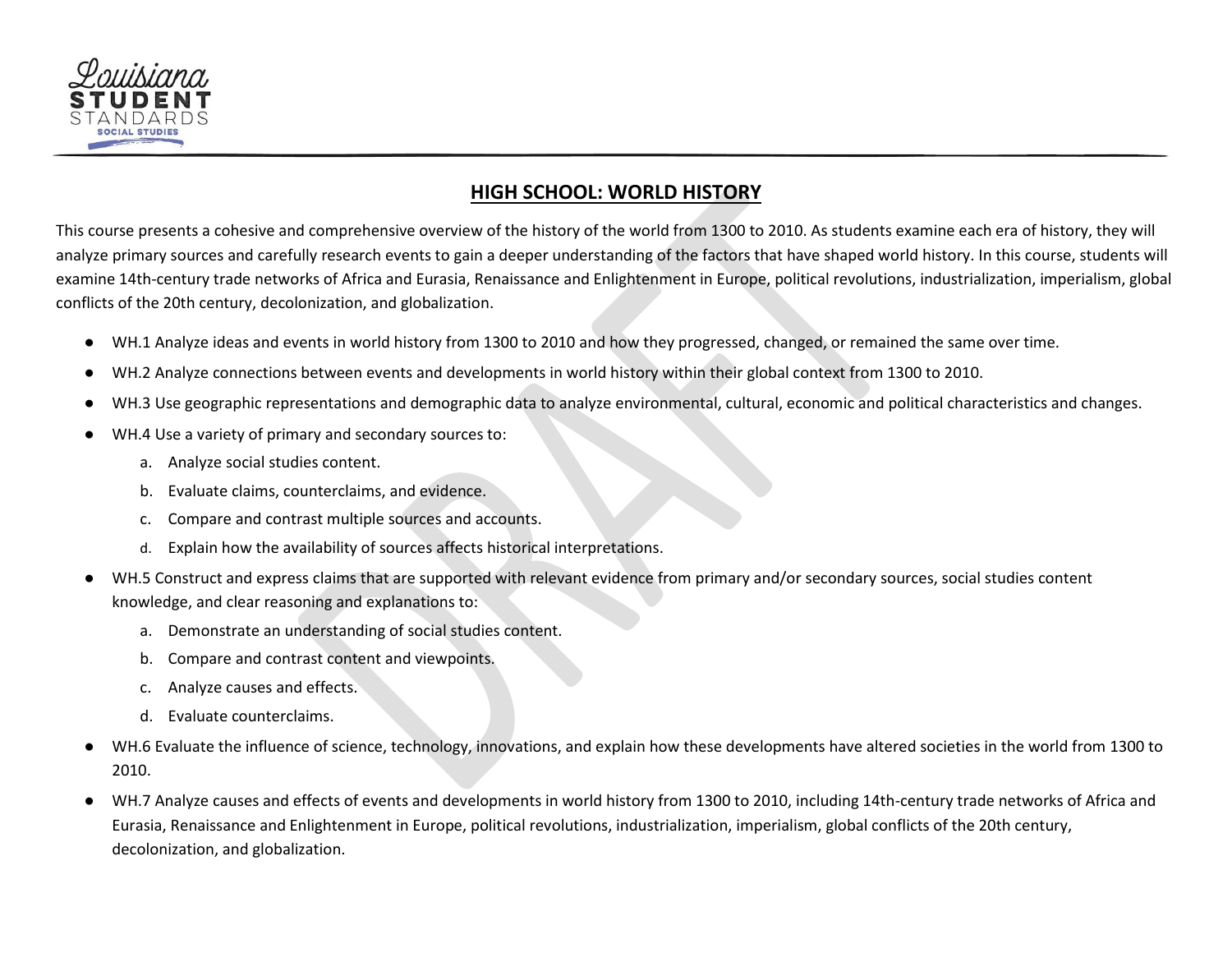

- WH.8 Analyze the relationship between events and developments in Louisiana history and world history from 1300 to 2010.
- WH.9 Analyze the origins and emergence of economic principles such as feudalism, mercantilism, capitalism, socialism, and communism and their effects on political institutions throughout the world from 1300 to 2010.
- WH.10 Analyze the causes and effects of global and regional conflicts in the world from 1300 to 2010.
	- a. Analyze the causes, effects, and reactions to imperialism from 1450 to 1945 and the experiences of those who were colonized.
	- b. Analyze causes and effects of political revolutions of the 18th, 19th, and 20th centuries throughout the world.
- WH.11 Analyze the development of political and social structures throughout the world from 1300 to 1600.
	- a. Analyze how various religious philosophies have influenced government institutions and policies from 1300 to 2010.
	- b. Analyze the development and contribution of enlightenment ideas such as humanism, state of nature, social contract, and natural rights to the structure and function of civic and political institutions from 1600 to 2010.
	- c. Analyze how civic ideals such as freedom, liberty, and equal justice have influenced world governments from 1300 to 2010.
	- d. Compare and contrast systems of governance, including absolutism, communism, democracy, imperialism, fascism, monarchism, and republicanism across world history in the period from 1300 to 2010 and their methods of maintaining power.
	- e. Analyze the historical connections between Civil Law, the Napoleonic Code, and Louisiana's system of laws.
	- f. Explain the powers and responsibilities of local, state, tribal, national, and international civic and political institutions and their efforts to address social and political problems.
- WH.12 Describe various systems, laws, and policies of governance across world history in the period from 1300 to 2010 and their methods of maintaining power, including absolutism, communism, democracy, imperialism, fascism, theocracies, monarchism, and republicanism.
- WH.13 Analyze the origins, consequences, and legacies of genocides that occurred in world history from 1914 to 2010.
- WH.14 Analyze the causes of decolonization, methods of gaining independence, and geopolitical impacts of new nation-states from 1945 to 2010.
- WH.15 Analyze the roles of various countries during the Cold War and their roles in post-Cold War international agreements and organizations.
- WH.16 Analyze ideals and principles that contributed to the rise of independence movements from 1300 to 2010.
- WH.17 Analyze goals, strategies, and effects of movements, both violent and non-violent, to gain freedom and political and social equality in world history from 1914 to 2010.
- WH.18 Describe how global, national, and regional economic policies affect individual life decisions over time.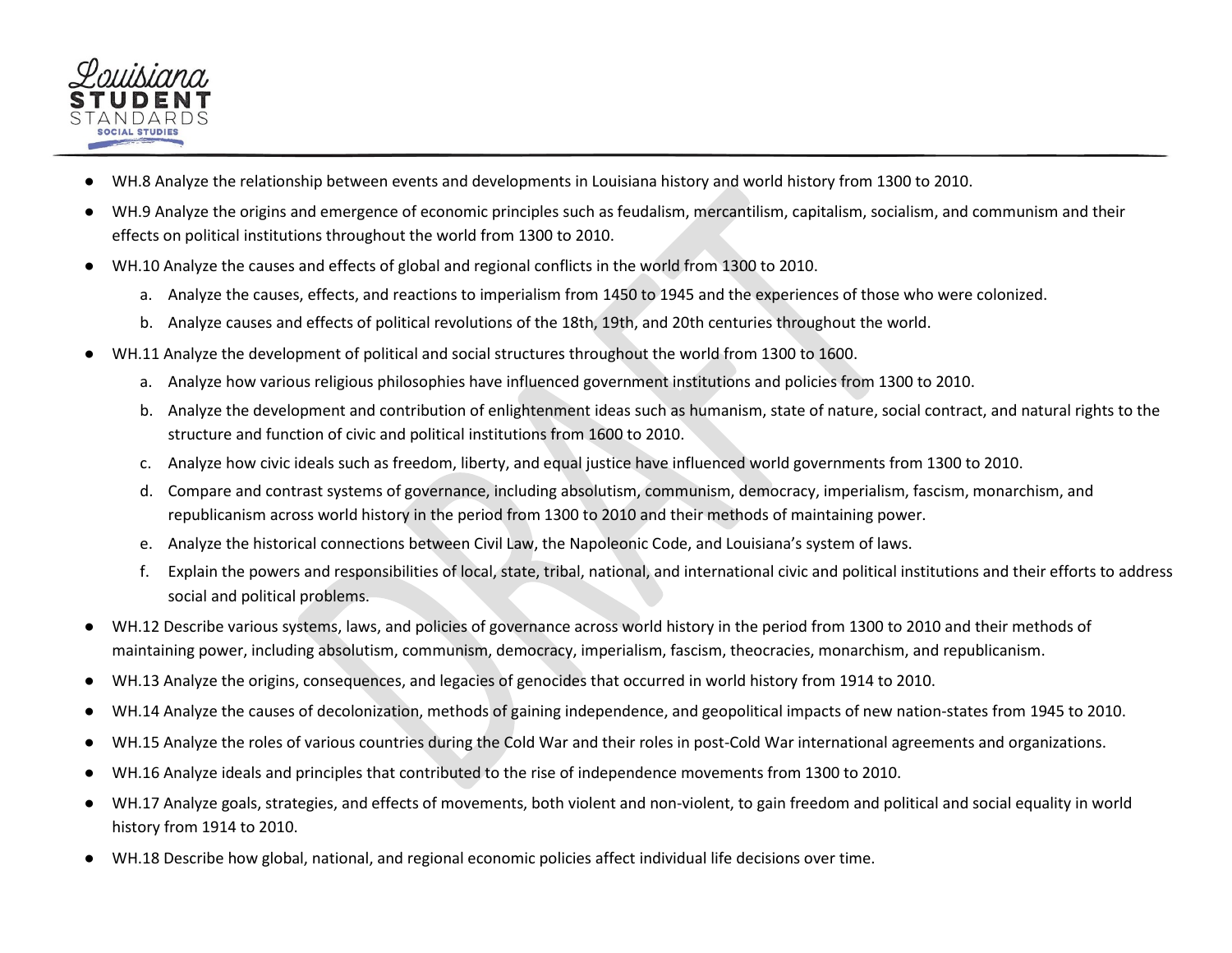

- WH.19 Analyze the influence of fiscal policies such as taxation and tariffs, trade embargoes, and spending policies on national economies.
- WH.20 Describe the causes of trade, commerce, and industrialization and how they affected governments and societies from 1300 to 2010.
- WH.21 Explain the economic, demographic, social, and cultural consequences of coerced labor throughout the world.
- WH.22 Analyze trends of increasing economic interdependence and interconnectedness in world history from 1300 to 2010.
- WH.23 Analyze the impact of natural resources on the development of the Louisiana economy within the context of global interdependence.
- WH.24 Analyze the effect that humans have had on the environment in terms of resources, migration patterns, and global environmental issues.
- WH.25 Explain the relationship between the physical environment and culture on local, national, and global scales.
- WH.26 Analyze the causes and effects of the movement of people, culture, religion, goods, diseases, and technologies through established systems of connection.
- WH.27 Explain how regional interactions shaped the development of empires and states from 1300 to 2010.
- WH.28 Explain the effectiveness of institutions designed to foster collaboration, compromise, and development from the post-Napoleonic era to the present.
- WH.29 Analyze how advancements in communication, technology, and trade impact global interactions from 1300 to 2010.
- WH.30 Analyze patterns of population distribution and migration from 1300 to 2010.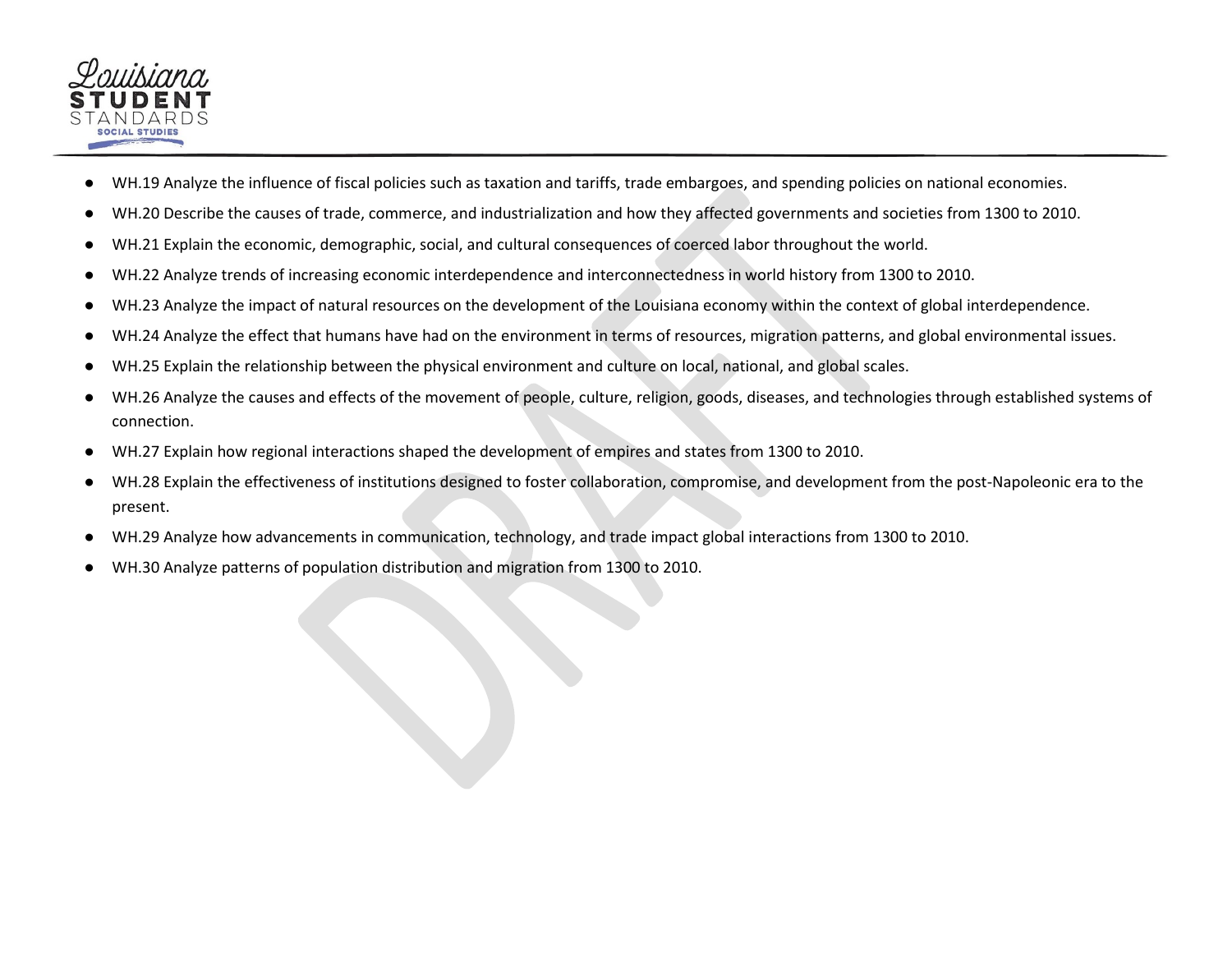

# **HIGH SCHOOL: WORLD GEOGRAPHY**

<span id="page-57-0"></span>In the high school world geography course, students will develop geographic and spatial thinking skills to better understand the different people, places, and environments around the world. Students will examine various themes including population, culture, migration, urbanization, agriculture, economics, and political systems.

- WG.1 Describe economic, social, cultural, political, and physical characteristics of countries, nations, and world regions.
- WG.2 Analyze geographic patterns and processes using spatial knowledge of the world's continents, major landforms, major bodies of water, and major countries.
- WG.3 Connect past events, people, and ideas to the present to draw conclusions and explain current implications.
- WG.4 Describe how geographic tools, representations, and technologies are used in the study of geography.
	- a. Create and use geographic representations, data, and geospatial technologies to analyze geographic patterns and changes over time, including maps, satellite images, photographs, charts, graphs, population pyramids, GIS, and GPS.
	- b. Describe the influence of technology on the study of geography and gather geographic information using technological tools.
	- c. Compare and contrast various types of maps and map projections, and evaluate distortions associated with each map projection.
	- d. Analyze how maps and data illustrate territorial divisions and regional classification of the earth's surface.
- WG.5 Explain the spatial relationships of human settlement, migration, and population.
	- a. Explain the patterns and processes of human settlement and migration.
	- b. Analyze population growth over time and predict future trends.
	- c. Evaluate how historical processes, including cultural diffusion, colonialism, imperialism, trade, urbanization, and migration have affected countries and world regions.
	- d. Explain how landscape features and natural resource use can reflect cultural attributes.
	- e. Evaluate the consequences of globalization, the acceleration of communication, and the diffusion of ideas, information, and culture.
- WG.6 Analyze geographic factors that influence economic development.
	- a. Explain the spatial patterns of industrial production and development.
	- b. Analyze the distribution of resources and describe their influence on individuals, businesses, and countries.
	- c. Analyze factors that influence the economic development of countries.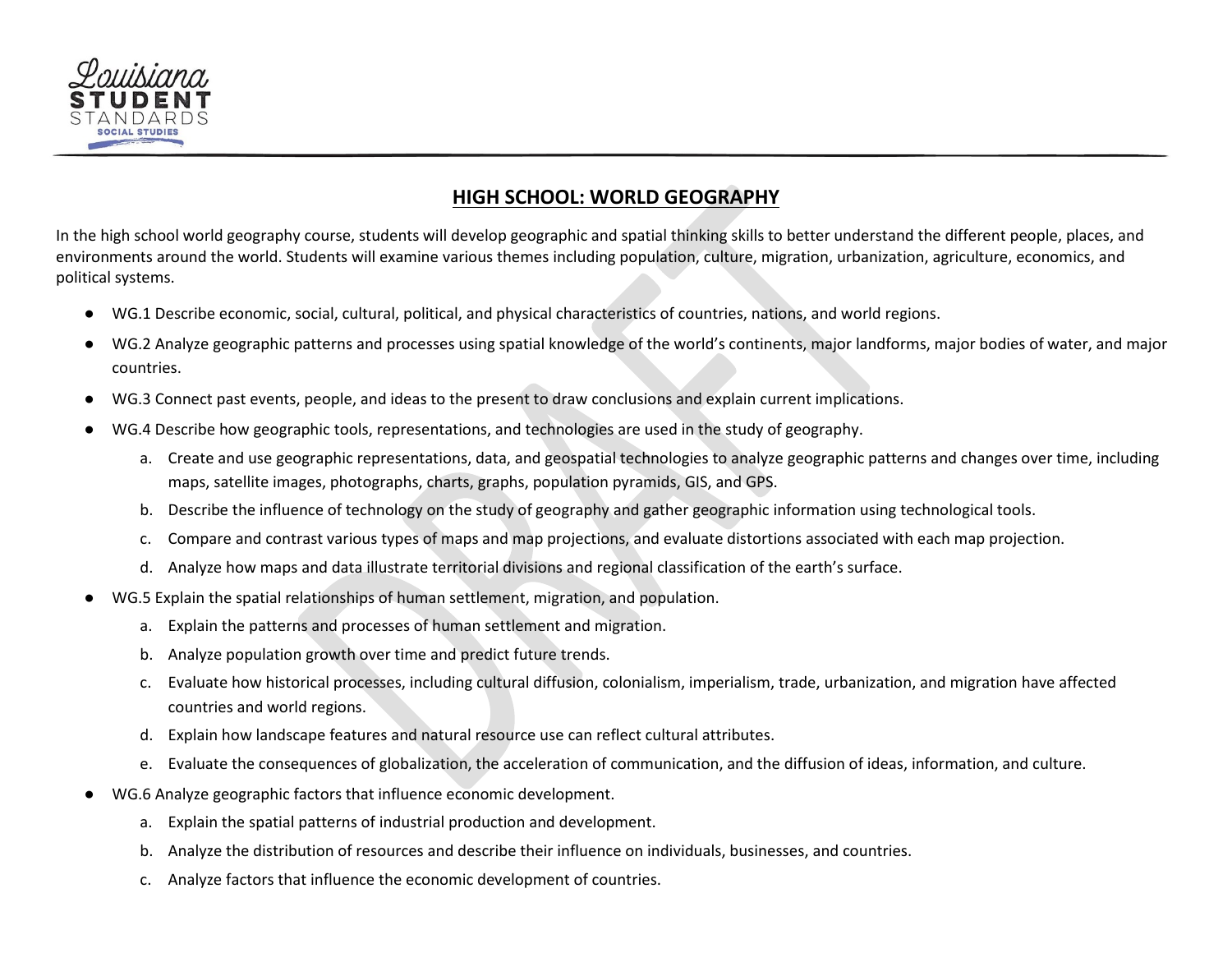

- d. Describe social and economic measures of development in various countries.
- e. Explain how economic interdependence and globalization affect countries and their populations.
- f. Analyze the historical and contemporary economic influence that Louisiana has on other parts of the United States and on the broader world.
- g. Analyze the historical and contemporary effects that globalization has on Louisiana's economy.
- WG.7 Analyze how governments and political boundaries affect people and place.
	- a. Compare various systems of government in terms of division of power, economic ideologies, and power structure.
	- b. Analyze various economic philosophies including, capitalism, socialism, and communism that have influenced the development of political and economic systems.
	- c. Evaluate the purpose of political institutions at various levels, local to supranational, and distinguish their roles, powers, and limitations.
	- d. Analyze how political boundaries are created and how they affect political institutions.
	- e. Describe nations and states using appropriate terminology.
	- f. Analyze actions in various regions taken by individuals, groups, regional governments, and supranational organizations to expand freedoms and protect human rights.
	- g. Evaluate factors that contribute to cooperation and conflict, including trade, natural resources, and land acquisition.
	- h. Explain the degree to which cooperation and conflict have affected countries and world regions.
- WG.8 Analyze how people have modified or adapted to the environment locally, nationally, regionally, and globally.
	- a. Analyze effects of human settlement patterns and land use on the natural environment.
	- b. Identify ways in which people have attempted to mitigate the effects of natural disasters.
	- c. Analyze causes and effects of local, national, regional, and global environmental issues.